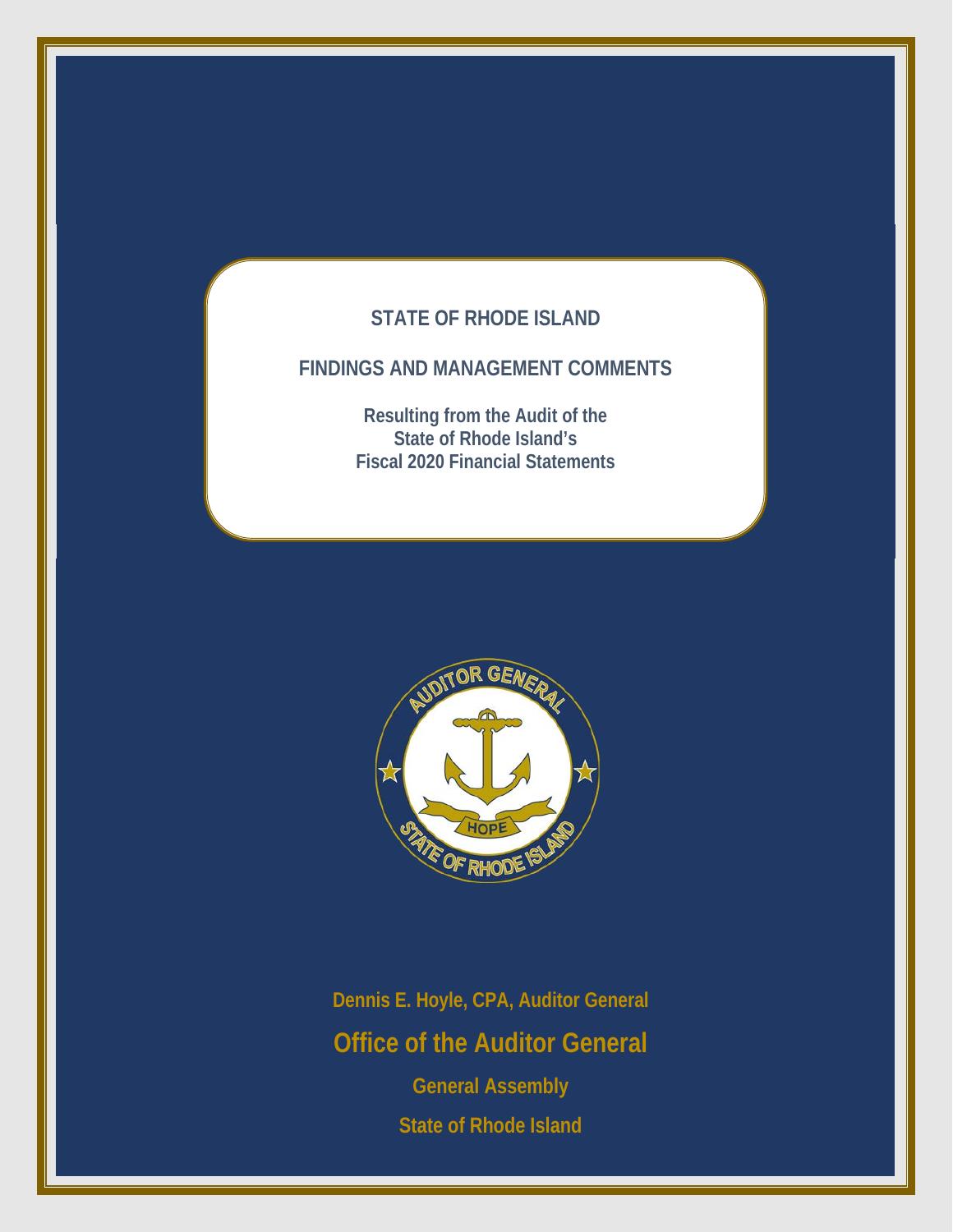

33 Broad Street • Suite 201 • Providence, RI • 02903-4177 tel: 401.222.2435 · fax: 401.222.2111

**→** oag.ri.gov

April 16, 2021

Finance Committee of the House of Representatives Joint Committee on Legislative Services, General Assembly State of Rhode Island

We have audited the financial statements of the State of Rhode Island for the year ended June 30, 2020 and have issued our report thereon dated February 19, 2021 in the State's Comprehensive Annual Financial Report for fiscal 2020.

As required by *Government Auditing Standards,* we have also prepared a report, dated February 19, 2021 and included herein, on our consideration of the State's internal control over financial reporting, its compliance with certain provisions of laws, regulations and contracts, and other matters required to be reported by those standards. That report includes identification of control deficiencies that are significant deficiencies or material weaknesses in internal control over financial reporting as well as instances of material noncompliance. Our findings related to the financial statements are categorized below:

- 24 findings considered significant deficiencies or material weaknesses in internal control over financial reporting;
- 2 findings concerning compliance or other matters required to be reported by *Government Auditing Standards.*

Our report includes four findings reported by the auditors of component units (legally separate entities included within the State's financial statements).

This communication also includes 19 management comments resulting from our audit of the financial statements which are less significant issues that still warrant the attention of management.

Our *Single Audit Report* for fiscal 2020 is in progress and is scheduled to be completed later this year. That report will include findings related to controls over compliance with federal program requirements and the administration of federal programs.

The State's management has provided their planned corrective actions relative to these findings and management comments, which have been included herein.

Sincerely, Dennis E. Hoyle, CPA Auditor General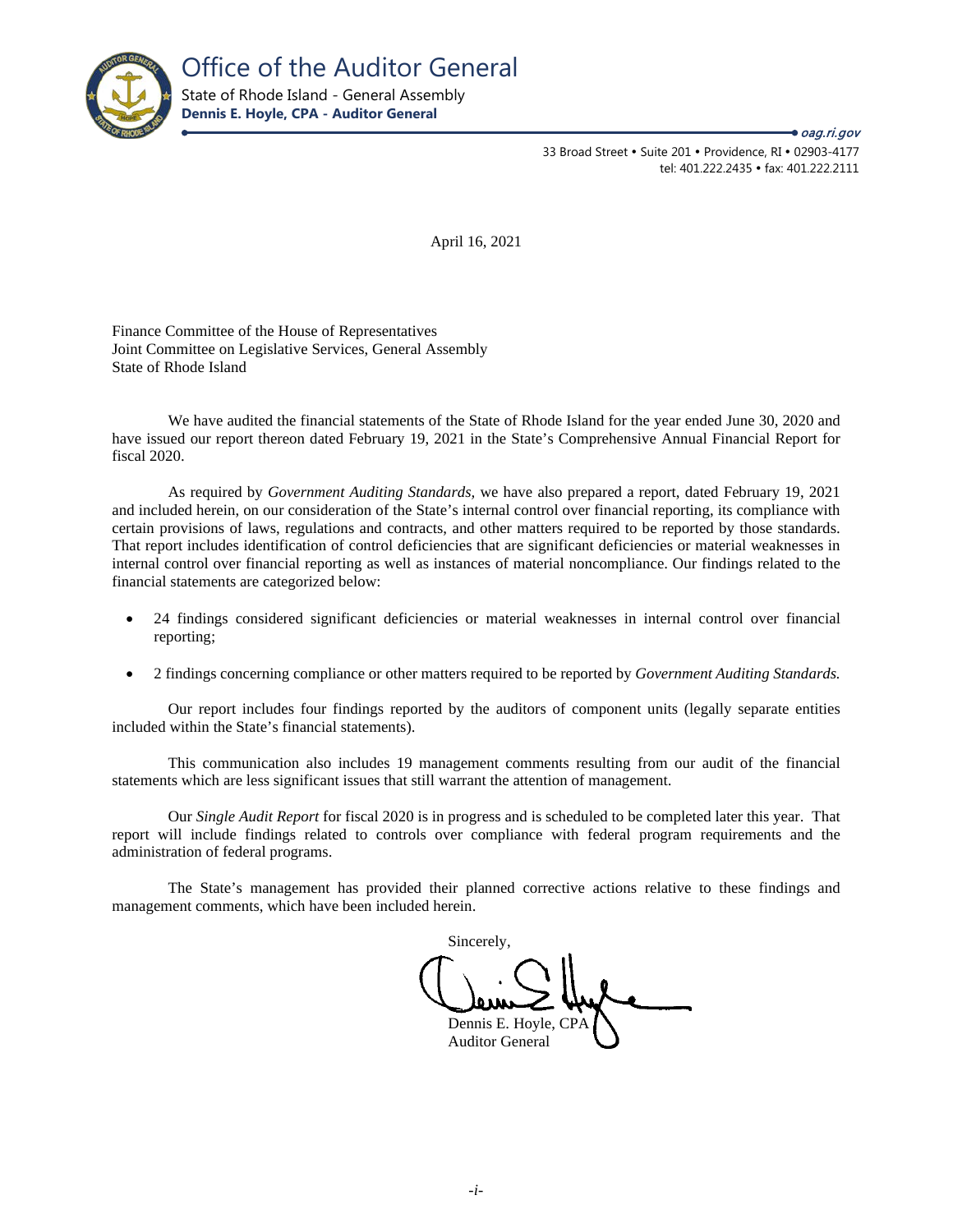# **State of Rhode Island**

# **Findings and Management Comments**

# **Audit of the Fiscal 2020 Financial Statements**

# **TABLE OF CONTENTS**

 **Page**

# **I. EXECUTIVE SUMMARY** 1

**II. SCHEDULE OF FINDINGS AND RESPONSES**

| <b>Control Deficiencies and Compliance Matters Affecting Financial Reporting</b>     |  |
|--------------------------------------------------------------------------------------|--|
| Implementation of the Strategic Plan for Critical Financial and                      |  |
| <b>Administrative Computer Systems</b>                                               |  |
| <b>Controls Over Unemployment Insurance Benefit Payments</b>                         |  |
| <b>Unemployment Insurance Benefit Accruals</b>                                       |  |
| Medicaid Program Complexity Affects Financial Reporting and Overall Program Controls |  |
| System Payouts and Manual Disbursements by the Medicaid Fiscal Agent                 |  |
| Comprehensive Documentation of the State's Internal Control Structure                |  |
| Evaluation of Controls Over Functions Performed by External Parties                  |  |
| Monitoring RIFANS Access Privileges and Agency Approval Hierarchies                  |  |
| <b>Comprehensive General Ledger Controls Over Receivables</b>                        |  |
| Controls Over Federal Program Financial Activity                                     |  |
| Monitoring Responsibility for Funds on Deposit with Fiscal Agents                    |  |
| DoIT – Disaster Recovery Testing                                                     |  |
| DoIT - Program Change Controls                                                       |  |
| DoIT - Comprehensive Information Systems Security Policies and Procedures and        |  |
| Periodic Risk Assessments                                                            |  |
| Division of Taxation - Controls Over Counter Tax Collections                         |  |
| DMV - Revenues Collected for Use Within the IST Fund                                 |  |
| DMV - System Security Plan - RIMS                                                    |  |
| Intermodal Surface Transportation Fund - Financial Reporting                         |  |
| <b>Transportation Infrastructure Reporting</b>                                       |  |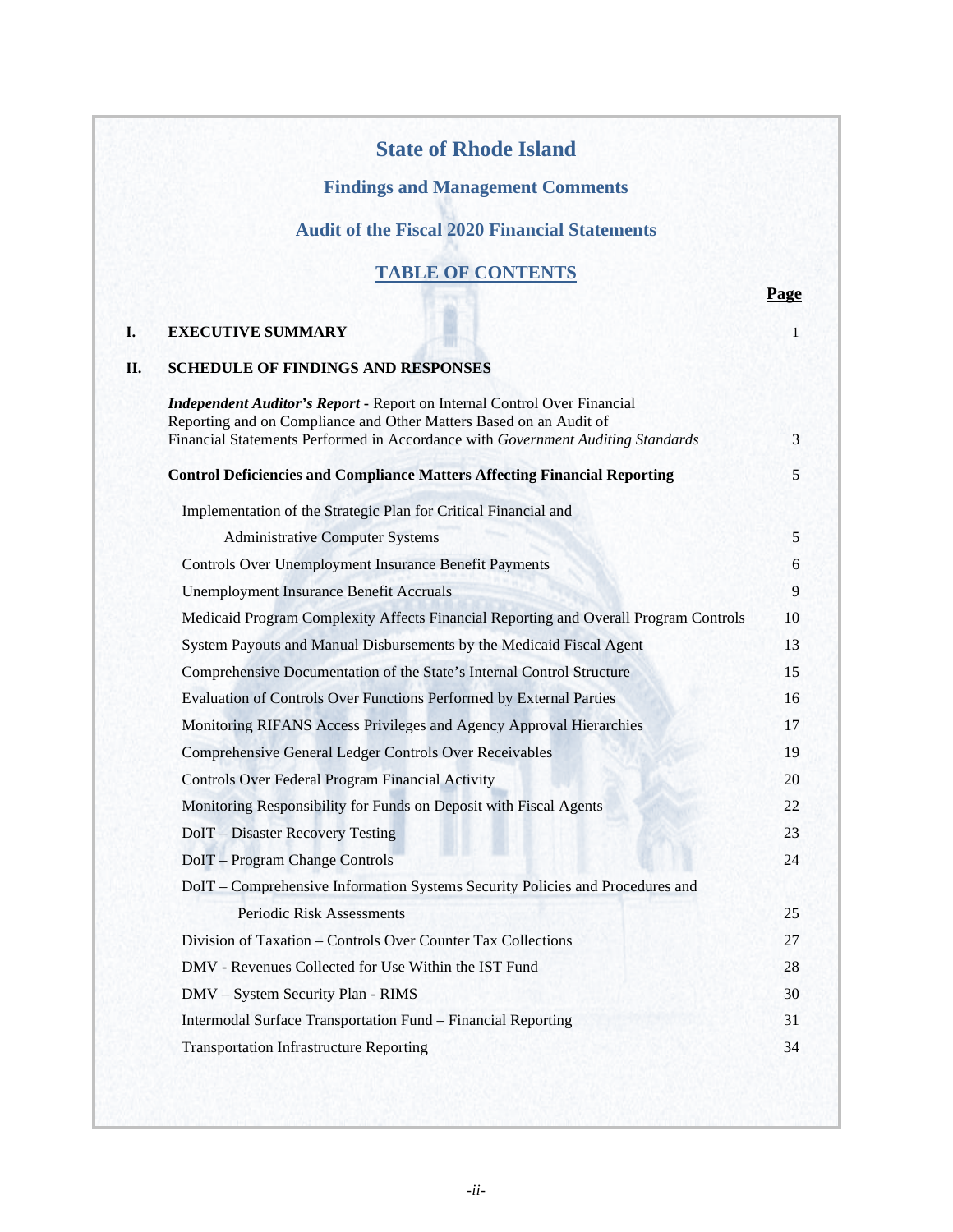# **State of Rhode Island**

# **Findings and Management Comments**

# **Audit of the Fiscal 2020 Financial Statements**

# **TABLE OF CONTENTS** *(continued)*

# **II. SCHEDULE OF FINDINGS AND RESPONSES** *(continued)*

# **Control Deficiencies and Compliance Matters Affecting Financial Reporting** *(continued)*

| Assess the Resources and Systems Necessary to Effectively Administer the OPEB System    | 36 |
|-----------------------------------------------------------------------------------------|----|
| Rhode Island Lottery – Controls Over Mobile Sports Betting and iLottery Gaming Activity | 38 |
| <b>Convention Center Authority – Restrictive Covenants</b>                              | 40 |
| Central Falls School District – Significant Adjustments                                 | 41 |
| Central Falls School District - Capital Assets                                          | 42 |
| RIHEST – Financial Reporting – Omnibus Accounts                                         | 42 |

# **III. MANAGEMENT COMMENTS**

| Advances to Providers of Services for Individuals with Developmental Disabilities | 44 |
|-----------------------------------------------------------------------------------|----|
| School Building Authority Capital Fund - Bond Proceed Transfers to RIHEBC         | 45 |
| Rhode Island Division of Higher Education Assistance                              | 46 |
| Periodic Inventory of Capital Assets                                              | 46 |
| Accounting Policy for Information Technology Internal Service Fund                | 47 |
| Division of Taxation – STAARS Financial Reporting Impacts                         | 48 |
| Format of Enacted Budget to Facilitate Budgetary Control and Required             |    |
| <b>Budgetary Financial Reporting</b>                                              | 49 |
| <b>Tobacco Settlement Financing Corporation</b>                                   | 50 |
| <b>Legal Case Tracking</b>                                                        | 51 |
| Reassignment of Certain Accounting Tasks Currently Performed by Budget Officer    | 52 |
| <b>RI Public Transit Authority</b>                                                | 52 |
| <b>Escrow Liability Account Balances</b>                                          | 53 |
| Unresolved Balance in the Public Service Corporation Tax Escrow Account           | 55 |
| Other Postemployment Benefit (OPEB) Funding Policies                              | 56 |
| Increase Use of Automated Clearinghouse (ACH) Payments                            | 57 |
| <b>Accounting Controls Over Capital Projects</b>                                  | 58 |
| State Fleet Replacement Revolving Loan Fund                                       | 59 |
| Subrecipient and Grantee Monitoring - Centralized Review of Audit Reports         | 60 |
| Surplus Furniture and Equipment                                                   | 61 |
|                                                                                   |    |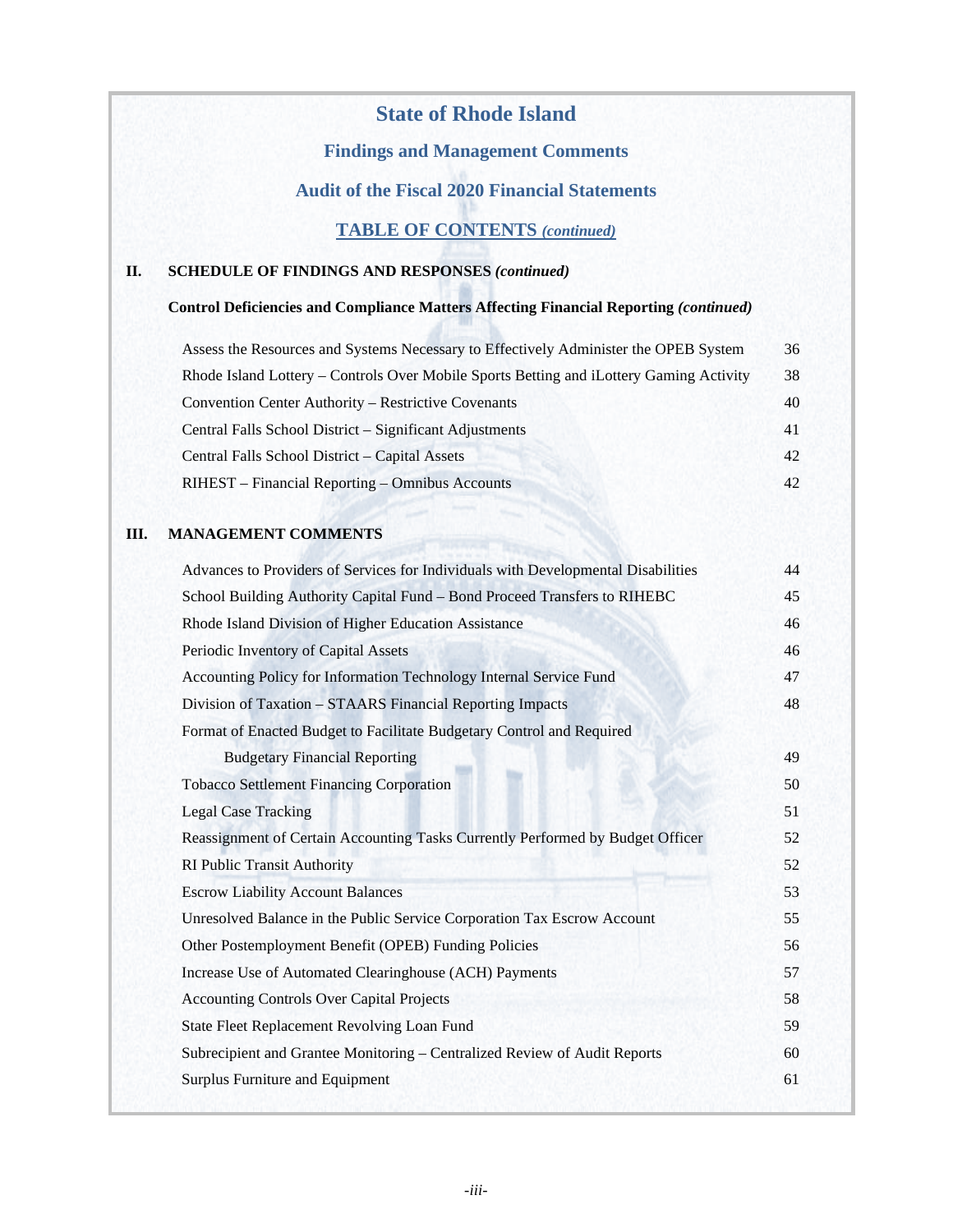# *Executive Summary* Findings and Management Comments from the

The State must address certain long-standing issues which negatively impact controls over operations and financial reporting. Many of these result from the need for increased investment in information technology to keep pace with citizen expectations, rapid technology advancements, federal program compliance mandates, and the multi-faceted challenges of responding to a global pandemic.

During fiscal 2020, the State responded quickly to pandemic induced challenges with targeted technology enhancements. These included, supporting employees working remotely for the first time, processing changes to deal with an unprecedented increase in unemployment benefit claims, and multiple technology solutions to manage the scheduling, tracking and communication of COVID-19 tests. Continued technology deployments are necessary to support efficiency, effectiveness, and the ability to be strategically prepared for eventual crises.

Weaknesses identified in the State's internal control over financial reporting, result from our annual audit of the State's financial statements for the year ended June 30, 2020. The State's management has responsibility for, and maintains internal control over, financial reporting. *Government Auditing Standards* require that we communicate deficiencies in internal control over financial reporting and material noncompliance based on our audit. Findings repeated from prior years are identified. When corrective actions are underway but incomplete, we note the incremental progress.

The State completed a strategic plan in January 2020 to coordinate needed replacements/enhancements to its key statewide financial and administrative systems. Implementation and funding of the strategic plan is essential to ensure that critical legacy financial systems, such as the payroll system, will be available to support State operations. The plan details the need for, and the benefits to be derived from, an enterprise applications modernization effort ultimately concluding that "the risks of inaction far outweigh the cost of upgrades in capability".

 Controls within the systems used to process unemployment insurance claims are insufficient to prevent fraudulent unemployment insurance benefit payments. The State's system for payment of unemployment insurance claims and collection of employment taxes is outdated. Recent efforts to develop a new system remain incomplete.

The State does not have a process to quantify unemployment insurance benefits approved but unpaid at fiscal year-end.

Management focus, training and implementation resources have been insufficient to ensure that departments and agencies are assessing and documenting internal control consistent with management's overall responsibility for the adequacy of the design and operation of internal control. Internal controls safeguard public resources and support accurate financial reporting.

The State should commit to providing additional training and implementation materials to assist departments and agencies in documenting their internal control. An internal control assessment and documentation effort should be implemented.

The State can continue to improve its consideration of controls over functions performed by external parties by enhancing the use and documentation of Service Organization Control (SOC) reports. These improvements are necessary and consistent with management's responsibility for the overall adequacy of the design and operation of internal control.

The complexity of Medicaid program operations adds to the challenge of accurately accounting for all Medicaid financial activity within the State's financial statements. This complexity increases each year through new federal regulations, various State initiatives, and additional challenges resulting from implementation of its RIBridges eligibility system. Medicaid is the State's single largest activity representing nearly 35% of the annual budgeted outlays of the State's General Fund.

Responsibility for monitoring the investment activity of more than \$369 million of funds on deposit with a fiscal agent (trustee) can be improved and should be vested with the Office of the General Treasurer.

The Executive Office of Health and Human Services (EOHHS) authorized more than \$190 million in system payouts and manual disbursements in fiscal 2020, representing provider advances, payments to managed care organizations for contract settlements and/or non-claims based financial activity, and other program disbursements. The reporting and internal control processes relating to these types of disbursements are manual in nature and external to other established control procedures.

The State can improve controls over recording federal revenue to ensure (1) amounts are consistent with the limitations of grant awards from the federal government and (2) federally claimed expenditures are consistent with amounts recorded in the State's accounting system.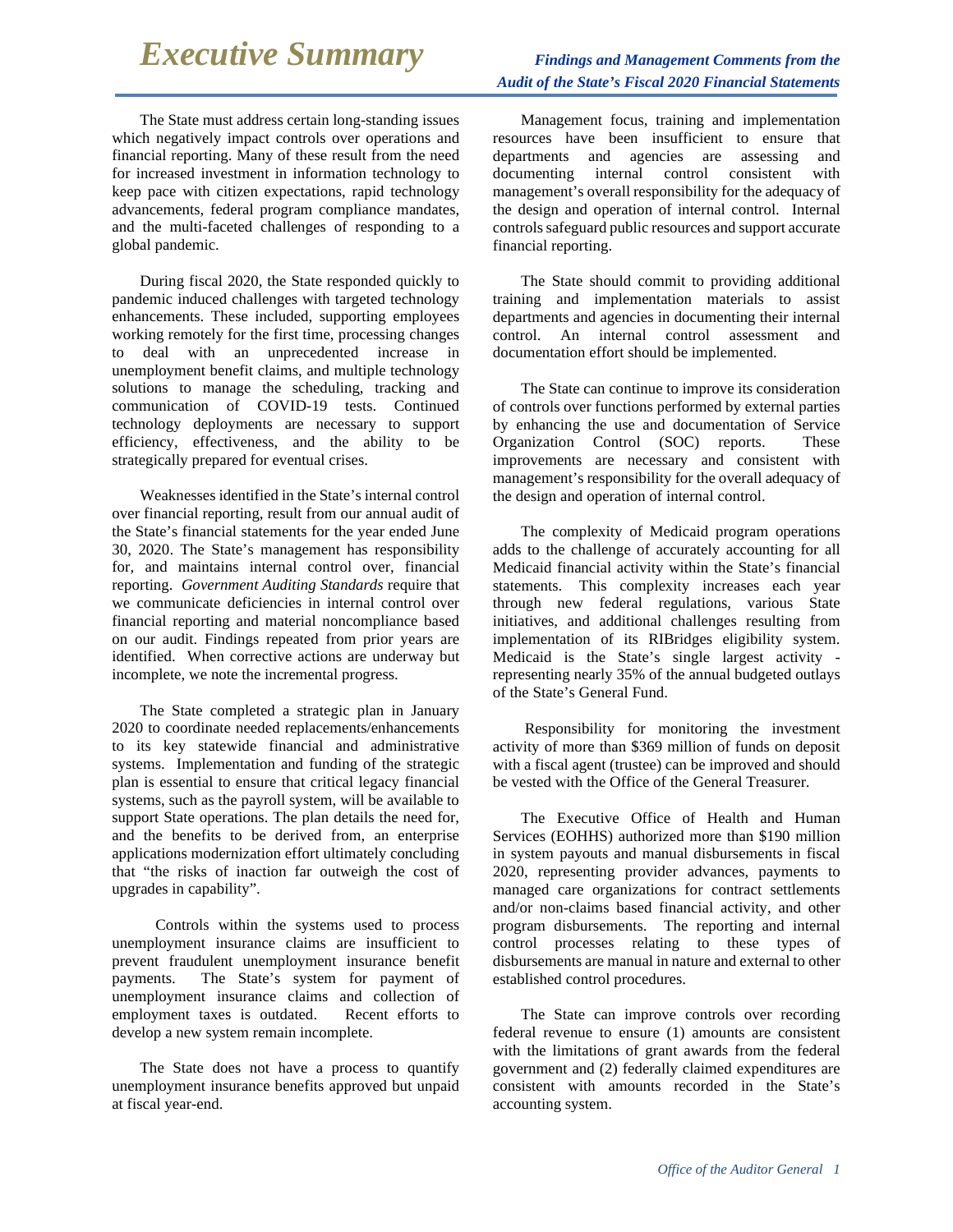# *Executive Summary* Findings and Management Comments from the

The State needs to ensure (1) its IT security policies and procedures are current and (2) complete assessments of compliance for all critical IT applications. Systems posing the most significant operational risk should be prioritized.

The State does not follow uniform enterprise-wide program change control procedures for the various IT applications operating within State government. This increases the risk that unauthorized or inappropriate changes could be made to IT applications without detection.

The Department of Transportation's use of multiple systems to meet its operational and financial reporting objectives results in unnecessary complexity and control weaknesses since these systems were never designed to share data.

The resources necessary to effectively manage and administer the OPEB (retiree healthcare) System to ensure all functions are met and adequately controlled should be assessed. A unified database or computer application is needed to maintain membership data for each of the State's OPEB plans. This would improve controls over the administration of the benefit programs and the process to accumulate data necessary for periodic actuarial valuations of the OPEB plans for both funding and accounting purposes.

Our report includes control deficiencies and material noncompliance reported by the independent auditors of component units included within the State's financial statements. Their accounting and control procedures are generally independent of the State's control procedures.

Our report also includes 19 management comments that highlight opportunities for enhancement of financial-related operational, policy or accounting control matters.

Advances outstanding to providers of services to individuals with developmental disabilities need to be permanently resolved. During fiscal 2020, these advances were not reduced by the sale proceeds from State-owned group homes as required by the General Laws.

The remaining activities of the Division of Higher Education Assistance should be accounted for within the State's General Fund rather than as a discretely presented component unit.

The processes followed for periodic physical inventories of capital assets and the evaluation of inventory results can be improved to ensure that accurate capital asset records are maintained.

For the Information Technology internal service fund, policies should be enhanced to provide for consistent recognition of revenue and expense thereby ensuring the fund operates on as close to a break-even model as possible.

Processing functionalities within the Division of Taxation's STAARS system result in a volume of returns held in suspense pending resolution. This complicates financial reporting estimates due to the uncertain effect of returns that had not fully processed at fiscal year-end.

The Tobacco Settlement Financing Corporation requires additional administrative support and should periodically update its projected debt service requirements to reflect operating and other economic factors.

Legal case tracking software must be implemented organization-wide to enhance the administrative management and control of pending legal matters.

The State budget officer performs a variety of accounting-related tasks that should be reassigned to other State operating units.

Certain operating and long-term liability metrics for the Rhode Island Public Transit Authority warrant enhanced oversight by the State to ensure the sustainability and availability of public transit service.

Monitoring of escrow liability account balances can be further enhanced to ensure timely reconciliation of balances and compliance with newly established control procedures.

A formal funding policy should be adopted for the State's OPEB plans which incorporates statutory provisions and key actuarial funding policies.

Other management comments address the accounting for capital projects, converting more disbursement transactions to ACH, subrecipient monitoring, and other accounting and financial reporting issues.

Management's response to the findings and management comments are included in our report. Management generally concurs with the findings and recommendations included in this report and has outlined specific corrective actions to be taken and an implementation timeline.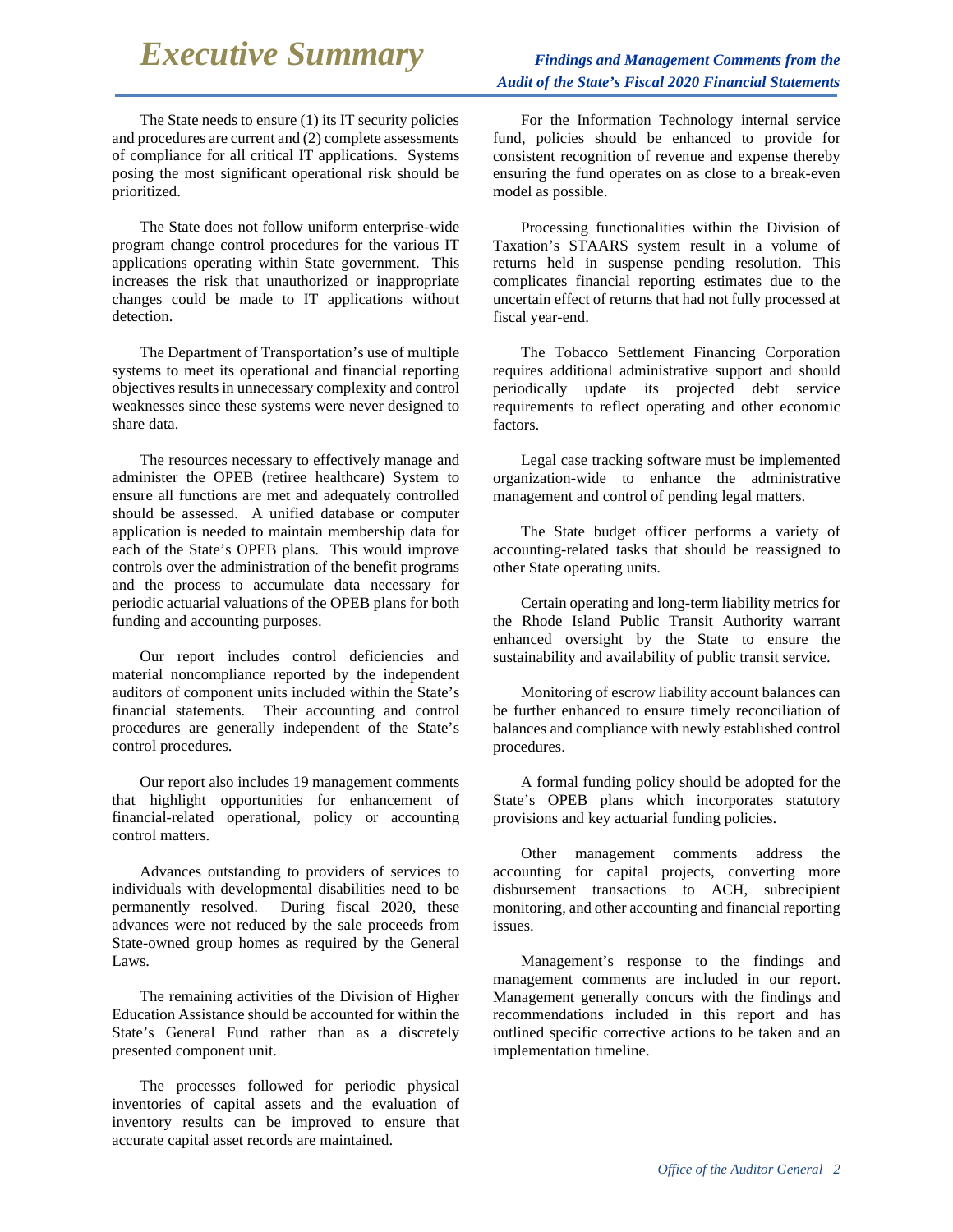*INDEPENDENT AUDITOR'S REPORT ON INTERNAL CONTROL OVER FINANCIAL REPORTING AND ON COMPLIANCE AND OTHER MATTERS*

*and*

*SCHEDULE OF FINDINGS AND RESPONSES*

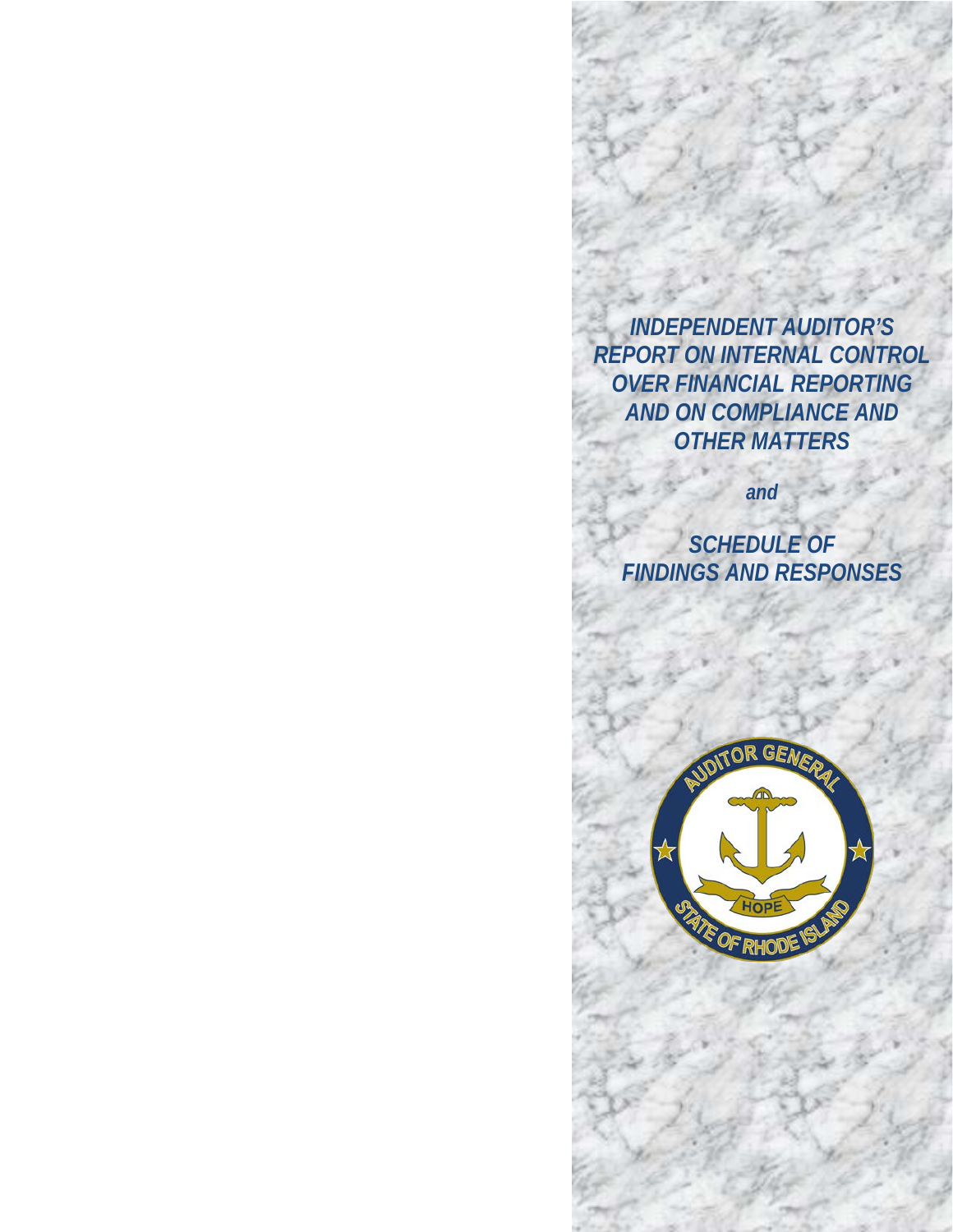

oag.ri.gov

33 Broad Street • Suite 201 • Providence, RI • 02903-4177 tel: 401.222.2435 · fax: 401.222.2111

# **INDEPENDENT AUDITOR'S REPORT ON INTERNAL CONTROL OVER FINANCIAL REPORTING AND ON COMPLIANCE AND OTHER MATTERS BASED ON AN AUDIT OF FINANCIAL STATEMENTS PERFORMED IN ACCORDANCE WITH**  *GOVERNMENT AUDITING STANDARDS*

Finance Committee of the House of Representatives and Joint Committee on Legislative Services, General Assembly, State of Rhode Island

We have audited, in accordance with the auditing standards generally accepted in the United States of America and the standards applicable to financial audits contained in *Government Auditing Standards* issued by the Comptroller General of the United States, the financial statements of the governmental activities, the business-type activities, the aggregate discretely presented component units, each major fund, and the aggregate remaining fund information of the State of Rhode Island (the State), as of and for the year ended June 30, 2020, and the related notes to the financial statements, which collectively comprise the State's basic financial statements and have issued our report thereon dated February 19, 2021. Our report includes a reference to other auditors who audited the financial statements of:

- the Tobacco Settlement Financing Corporation, a blended component unit which represents 1% of the assets and deferred outflows and 1% of the revenues of the governmental activities and 1% of the assets and 2% of the revenues of the aggregate remaining fund information;
- the Convention Center Authority, a major fund, which represents 30% of the assets and deferred outflows and 1% of the revenues of the business-type activities;
- the HealthSource RI Trust, an agency fund, the Ocean State Investment Pool, an investment trust fund, and the Rhode Island Higher Education Savings Trust, a private-purpose trust fund, which collectively represent 33% of the assets and 23% of the revenues of the aggregate remaining fund information; and
- all the component units comprising the aggregate discretely presented component units.

This report includes our consideration of the results of the other auditors' testing of internal control over financial reporting and compliance and other matters that are reported on separately by those other auditors. However, this report, insofar as it relates to the results of the other auditors, is based solely on the reports of the other auditors.

# **Internal Control Over Financial Reporting**

In planning and performing our audit of the financial statements, we considered the State's internal control over financial reporting (internal control) as a basis for designing audit procedures that are appropriate in the circumstances for the purpose of expressing our opinions on the financial statements, but not for the purpose of expressing an opinion on the effectiveness of the State's internal control. Accordingly, we do not express an opinion on the effectiveness of the State's internal control.

Our consideration of internal control was for the limited purpose described in the preceding paragraph and was not designed to identify all deficiencies in internal control that might be material weaknesses or significant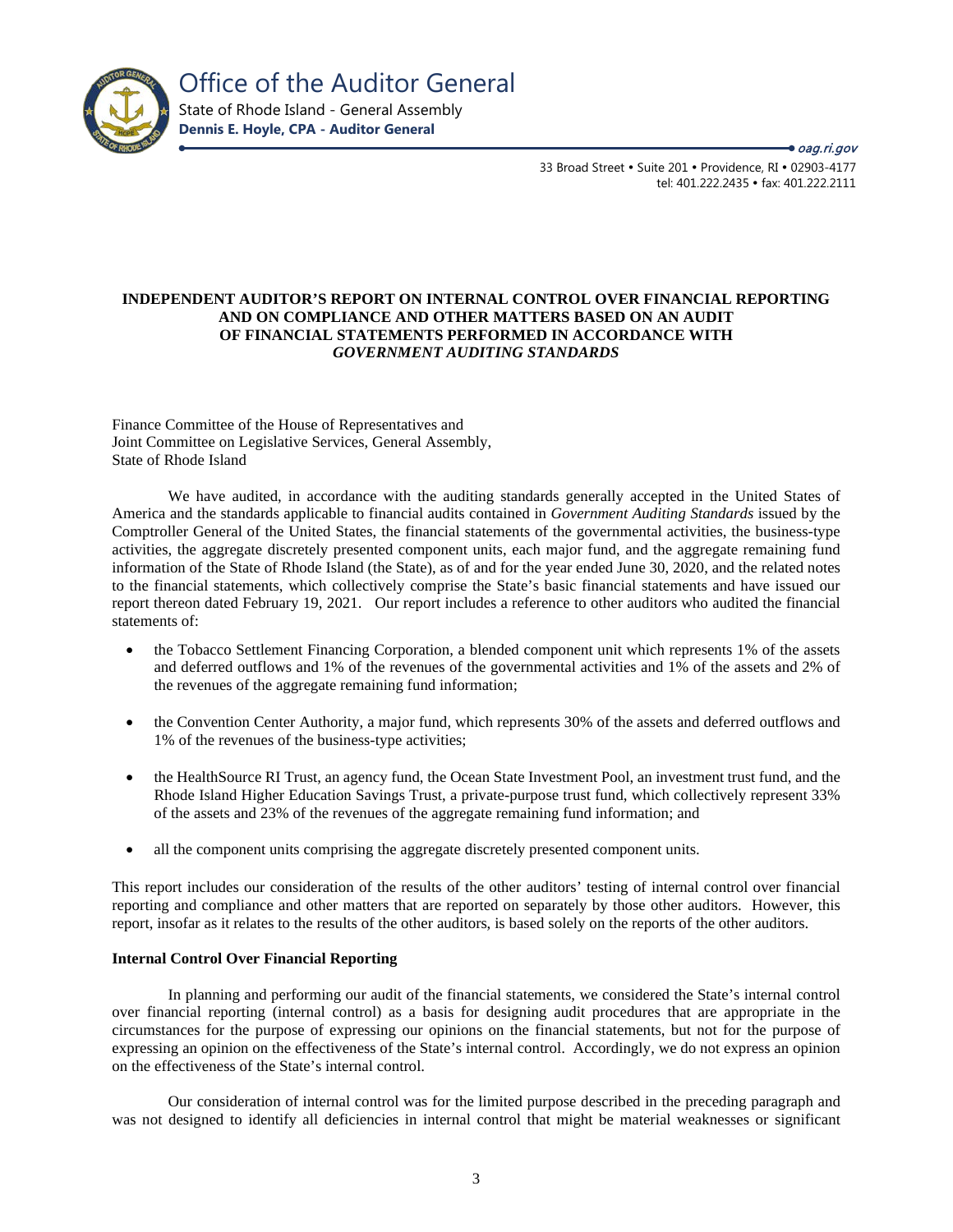Finance Committee of the House of Representatives and Joint Committee on Legislative Services, General Assembly

deficiencies and therefore, material weaknesses or significant deficiencies may exist that have not been identified. However, as described in the accompanying schedule of findings and responses, we and the other auditors did identify certain deficiencies in internal control that we consider to be material weaknesses and significant deficiencies.

*A deficiency in internal control* exists when the design or operation of a control does not allow management or employees, in the normal course of performing their assigned functions, to prevent, or detect and correct, misstatements on a timely basis. A *material weakness* is a deficiency, or a combination of deficiencies, in internal control such that there is a reasonable possibility that a material misstatement of the State's financial statements will not be prevented, or detected and corrected on a timely basis. We consider the deficiencies described in the accompanying schedule of findings and responses to be material weaknesses: Findings 2020-002, 2020-004, 2020- 005, 2020-006, 2020-010, 2020-013, and 2020-019. Other auditors of the discretely presented component units considered the deficiency described in the accompanying schedule of findings and responses to be a material weakness: Finding 2020-023.

*A significant deficiency* is a deficiency, or combination of deficiencies, in internal control that is less severe than a material weakness, yet important enough to merit attention by those charged with governance. We consider the deficiencies described in the accompanying schedule of findings and responses to be significant deficiencies: Findings 2020-001, 2020-003, 2020-007, 2020-008, 2020-009, 2020-011, 2020-012, 2020-014, 2020-015, 2020-016, 2020-017, 2020-018, 2020-020, and 2020-021. Other auditors of the discretely presented component units considered the deficiencies described in the accompanying schedule of findings and responses to be significant deficiencies: Findings 2020-024 and 2020-025.

# **Compliance and Other Matters**

As part of obtaining reasonable assurance about whether the State's financial statements are free from material misstatement, we performed tests of its compliance with certain provisions of laws, regulations, contracts, and grant agreements, noncompliance with which could have a direct and material effect on the financial statements. However, providing an opinion on compliance with those provisions was not an objective of our audit, and accordingly, we do not express such an opinion. The results of our tests disclosed a matter that is required to be reported under *Government Auditing Standards* and which is described in the accompanying schedule of findings and responses as Finding 2020-002. Other auditors of the discretely presented component units disclosed an instance of noncompliance that is required to be reported under *Government Auditing Standards* and which is described in the accompanying schedule of findings and responses as Finding 2020-022.

# **State's Response to Findings**

The State's responses to the findings identified in our audit are described in the accompanying schedule of findings and responses. The State's responses were not subjected to the auditing procedures applied in the audit of the financial statements and, accordingly, we express no opinion on the responses.

# **Purpose of this Report**

The purpose of this report is solely to describe the scope of our testing of internal control and compliance and the results of that testing, and not to provide an opinion on the effectiveness of the State's internal control or on compliance. This report is an integral part of an audit performed in accordance with *Government Auditing Standards* in considering the State's internal control and compliance. Accordingly, this communication is not suitable for any other purpose.

Dennis E. Hoyle, CPA Auditor General

February 19, 2021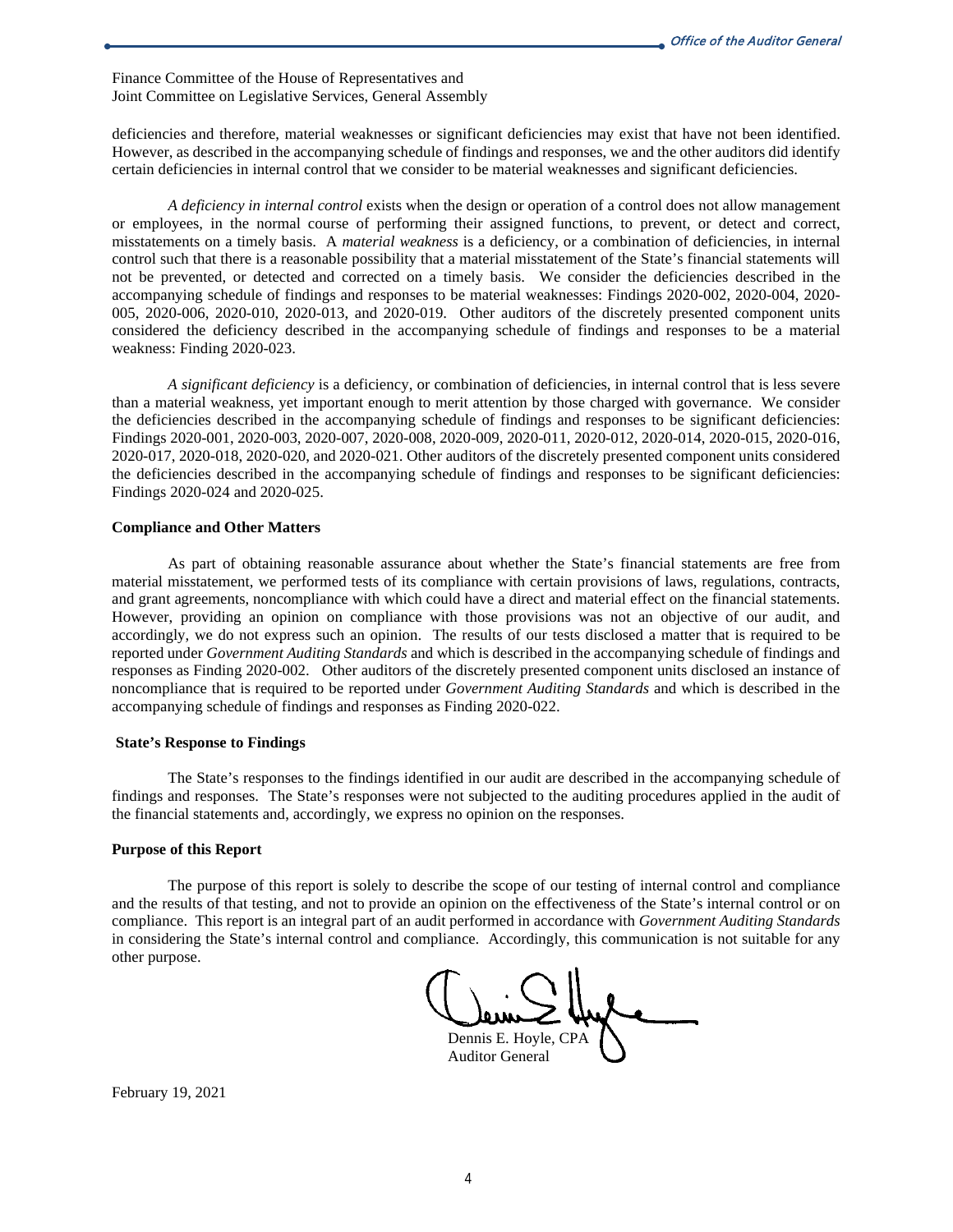*Finding 2020-001 (significant deficiency – repeat finding – 2019-001)*

# IMPLEMENTATION OF THE STRATEGIC PLAN FOR CRITICAL FINANCIAL AND ADMINISTRATIVE COMPUTER SYSTEMS

**The State completed a strategic plan to coordinate needed replacements/enhancements to its key statewide financial and administrative systems. Implementation and funding of the strategic plan is essential to ensure that critical legacy financial systems, such as the payroll system, which pose a business continuity risk, will be available to support State operations.** 

**Background:** The State completed a strategic plan in January 2020 which details the need for, and the benefits to be derived from, an enterprise applications modernization effort, highlighting that "the risks of inaction far outweigh the cost of upgrades in capability".

**Criteria:** Management needs well-designed financial systems that support comprehensive internal controls over financial reporting, enable organization-wide efficiencies, and promote business continuity. Integrated functionalities support appropriate internal controls and eliminate inefficiencies resulting from multiple systems, duplicate data entry and ineffective communication between systems. A consistent source of funding needs to be secured to support this multi-year effort through completion.

**Condition:** Important functionalities are minimally met through legacy systems, the existing statewide accounting system, and multiple departmental processes without intended integration and efficiencies. This results in business continuity risk, decreased efficiency and effectiveness, and control weaknesses. Some of the State's critical systems utilize outdated technology which makes these operations vulnerable from a business continuity and systems security perspective. Certain legacy systems utilize software that is no longer supported and the availability of skilled personnel to work on these systems is limited.

Many of the needed financial functionalities are interdependent and, consequently, the risk of failed integration is increased absent appropriate strategic planning and sequencing.

The recent pandemic-induced migration to a remote work environment further highlighted the ineffectiveness of the State's current human resource and payroll systems which still utilize paper transaction approval processes. Intensive departmental reallocation of personnel costs eligible for newly available COVID-19 federal funding was all performed independent of the State's payroll system. This created the potential for errors and employed inconsistent methodologies. The State needs to rapidly implement a modern human resource system, not only to better support those functions but also to facilitate other needed system and technology enhancements (e.g., cost allocation, grants management etc.).

**Cause:** The State's current accounting and financial reporting system lacks the integration and functionality of a comprehensive Enterprise Resource Planning (ERP) system. The State's human resource and payroll systems are separate applications that utilize outdated technology and are supported by multiple paper-based data collection and approval processes.

**Effect:** Business continuity risks, deficiencies in internal control over financial reporting, and the lack of organizationwide efficiencies exist and are exacerbated due to the lack of an integrated ERP system.

# RECOMMENDATIONS

- 2020-001a Implement the comprehensive strategic plan to address the business continuity risks, deficiencies in controls over financial reporting and operational inefficiencies identified in the State's current financial systems.
- 2020-001b Secure a consistent funding stream to ensure resources are available for the project through completion.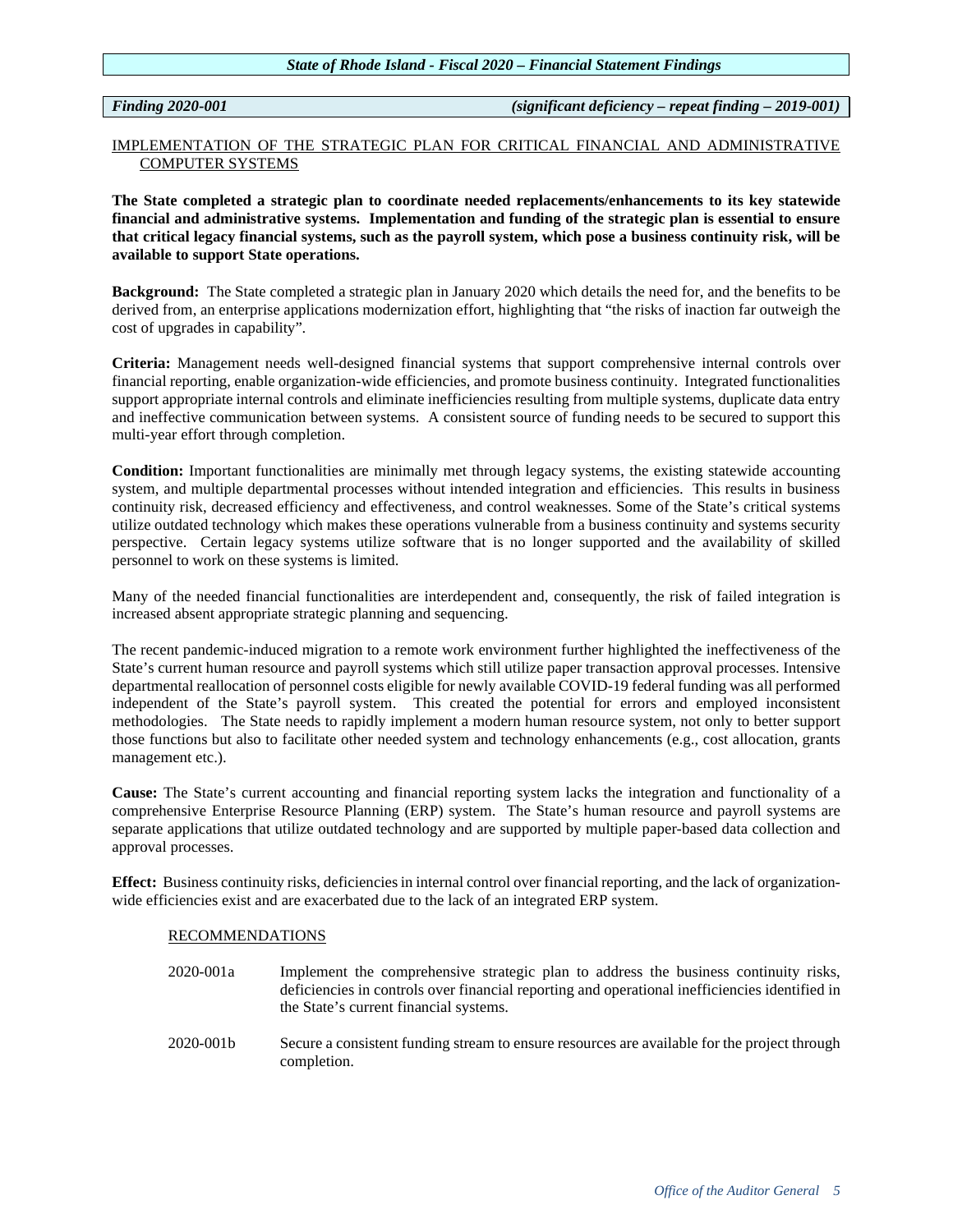# *Management's Views and Corrective Actions:*

*2020-001a - Division of Information Technology leadership continues to agree with the need to implement a commercial off the shelf (COTS) enterprise resource planning (ERP) system in a comprehensive and strategic manner. The Enterprise Applications Strategic Plan is the foundation for Rhode Island's multi-year effort to transform its enterprise technology and business processes to better meet the needs of the State, its residents, and its partners. The State wants to improve efficiencies, integrate multiple systems, automate manual processes, increase the quality and timeliness of data to decision makers and replace and modernize its current enterprise technologies. The objectives of modernizing obsolete enterprise applications will:*

- *Address audit findings*
- *Reduce risk*
- *Enable business improvements, provide expanded functionality, and information for managing*
- *Address manual processes that are more prone to errors*

*Anticipated Completion Date: The following dates are directional pending funding approval for the Enterprise Applications Strategic Plan program. Moreover, a systems integrator / software vendor will need to confirm these dates after the Request for Proposal (RFP) is released, an SI/software vendor is selected, and a comprehensive project plan is created:*

- *HR/Payroll Implemented by 12/31/2022\**
- *Grants Management Core Agencies 12/31/2021, Remaining Agencies 12/31/2022*
- *Finance Implemented by 12/31/2024\**

# *\*Funding Dependent*

*2020-001b - Division of Information Technology leadership continues to seek funding through multiple means to implement the strategic plan. This includes Federal, State, Grants and other means to fully fund the implementation and post implementation support. The funding model was outlined in the strategic plan.* 

*Anticipated Completion Date: June 30, 2021*

*Contact Person: Alan Dias, Assistant Director Information Technology Alan.Dias@doit.ri.gov*

# *Finding 2020-002 (material weakness and other matter required to be reported by Government Auditing Standards – new finding)*

# CONTROLS OVER UNEMPLOYMENT INSURANCE BENEFIT PAYMENTS

# **Controls over the processing of unemployment insurance claims are ineffective to sufficiently prevent fraudulent unemployment insurance benefit payments. The State's system used to process unemployment insurance claims utilizes outdated technology. Recent efforts to develop a new system remain incomplete.**

**Background:** In fiscal 2020, the Department of Labor and Training (DLT) paid more than \$1.4 billion in unemployment insurance benefits, an increase of 860% from fiscal 2019. In response to the COVID-19 pandemic, the federal Coronavirus Aid, Relief, and Economic Security (CARES) Act expanded and/or extended unemployment insurance benefits, including providing new benefits to self-employed individuals and independent contractors. Fraudulent claims for unemployment insurance benefits also increased rapidly, concurrent with the overall increase in claims due to the pandemic. This unprecedented increase in fraudulent claims was experienced nationwide and was not unique to Rhode Island.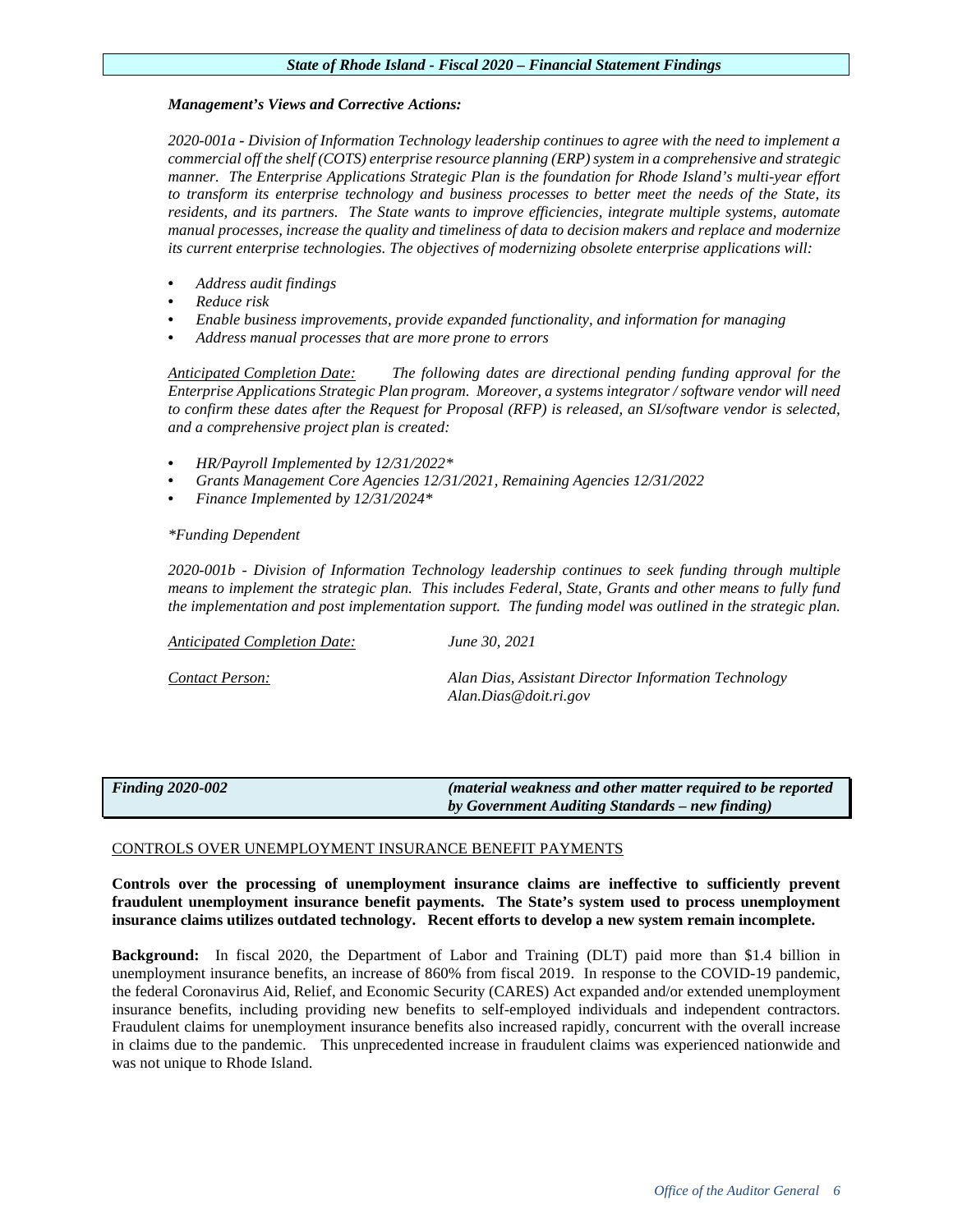The system used by DLT to process unemployment insurance (UI) benefits utilizes outdated technology. This legacy system is mainframe based and programmed in COBOL. In response to the pandemic related surge in unemployment insurance claims, new "cloud-based" technologies were rapidly deployed to facilitate processing the volume of claims and interactions with claimants; however, the primary claims processing functions were still performed by the legacy system.

In 2013, Rhode Island joined a consortium with several other states to develop a new unemployment insurance claims processing system. In 2018, Rhode Island suspended its involvement with the consortium. The State's cumulative investment in the consortium project totals approximately \$14.5 million. The system has not been completed for use in Rhode Island, although it is operational in other states.

**Criteria:** Management is responsible for establishing and maintaining effective internal controls to process and disburse unemployment insurance benefits consistent with federal program guidelines including appropriate procedures to prevent and detect fraudulent payments.

**Condition:** DLT's internal control procedures were not sufficiently effective to ensure that unemployment benefit payments were made only to eligible individuals. DLT estimated \$10 million in fraudulent claims were paid between March and June 30, 2020. Management recognized an estimated receivable for these amounts and a liability to the federal government for fraudulent benefits recovered. In response to the increase in fraudulent benefit claims, DLT engaged a contractor to assist in the detection of likely fraud which included the use of advanced analytic techniques. While appropriate and somewhat effective in identifying likely fraudulent claims prior to disbursement, these procedures are external to the DLT systems used to process unemployment insurance claims.

Controls over claims processing were weakened through suspension of the first week waiting period, a simplified application implemented to streamline and expedite processing, and the inability to apply the normal wage verification procedures to claims from self-employed individuals and independent contractors.

Whether the State's cumulative investment to date in a newer unemployment benefit processing system (through the multi-state consortium) is viable, and with additional investment, may meet DLT's needs, including addressing fraud risks, remains unclear.

**Cause:** The large volume of claims stressed an outdated system and the unprecedented economic impact warranted rapid processing of claims. The rapid implementation of new unemployment benefit programs authorized by the CARES Act did not allow sufficient time to employ wage verification and other procedures. Other procedures to verify client identity, prior wages and overall eligibility were also weakened due to the unprecedented volume of claims and new procedures employed to expedite benefit payments. Lastly, the substantial increase in fraudulent claims activity is largely considered to be the result of sustained and targeted efforts impacting many states.

**Effect:** Fraudulent unemployment insurance claims have been paid and DLT's systems require further enhancements to timely identify fraudulent benefit claims prior to disbursement. DLT remains at a critical juncture in developing a strategy to upgrade and modernize its unemployment insurance claims processing systems while ensuring compliance with federal program requirements including the prevention and detection of fraudulent benefit payments.

# RECOMMENDATIONS

- 2020-002a Continue to enhance procedures to timely identify fraudulent claims by strengthening controls within the legacy claims processing system as well as those newly implemented processing functionalities employed to meet the increase in claims activity.
- 2020-002b Implement a strategic plan to address the required modernization of the unemployment benefit claims processing system which addresses the State's investment to date in the multi-state consortium project.

# *Management's Views and Corrective Actions:*

*In April 2020, DLT identified an increase in fraudulent unemployment insurance (UI) claims in its system resulting from a nationwide epidemic of criminal instances of identity theft. Immediately, DLT made a variety of digital security updates. Additionally, in May 2020, DLT entered into a contract with a cyber security firm to assist with fraud detection efforts. DLT's relationship with this vendor is ongoing and has continued*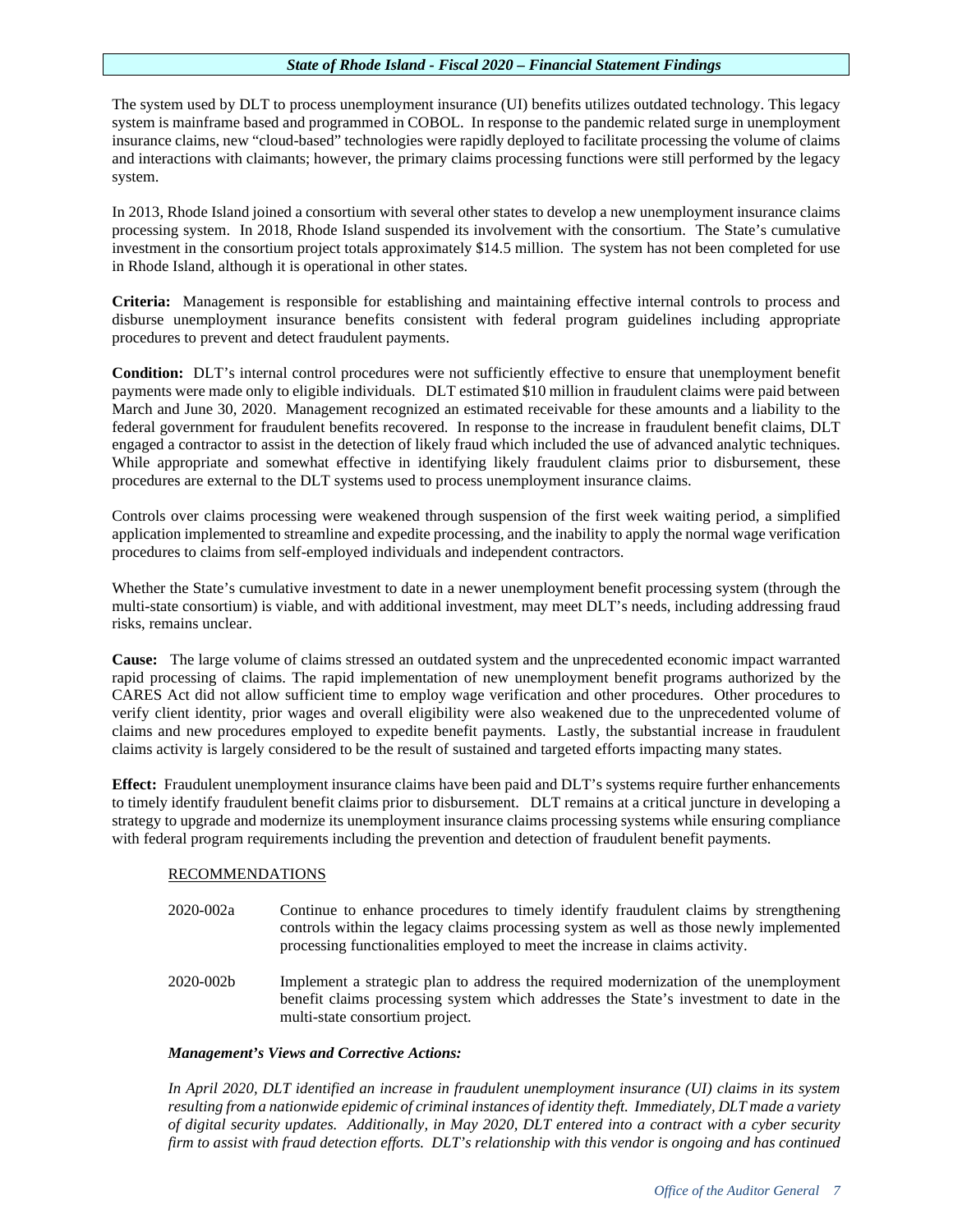*to mature and improve from the date of the initial contract to the present. The vendor uses state-of-the art technology to help DLT identify UI claims that exhibit suspicious characteristics.* 

*Since the end of June 2020, DLT has implemented specific security updates and digital products to aid DLT staff in identity verification to combat imposter fraud.* 

*In August 2020, a large number of upfront fraud stops were added to DLT's system in both the UI and PUA programs. These stops were implemented to detect and auto-stop fraudulent claims requiring UI claimants to undergo more thorough identity verification prior to payment processing.* 

*In late January 2021, additional auto-stops were added to the UI claims system addressing trends identified by both KGS and DLT staff. These stops include targeting certain characteristics associated with fraudulent claims to meet newly recognized identity fraud activity.* 

*The AS400, through our COBOL programming team, has been able to accommodate each modification implemented throughout the pandemic, whether intended to prevent and detect fraud or to comply with federal legislation extending or enhancing benefits.* 

*DLT will continue to work with its contractors and internal staff to develop ever-increasing controls over the processing of UI claims. Specifically, DLT will continue to develop strategies to detect and deter fraudulent payments in the first instance, before payments are ever processed. DLT's overall fraud strategy will be incorporated into the design of our new UI system which is currently under development. This new system will effectively replace the legacy system and enable more efficient fraud prevention mechanisms to be developed.* 

*The UI and TDI systems were migrated on February 19, 2021 to new IBM i9 AS400 series machines. All hardware, operating systems, and 3rd party software are current and supported. All systems are secured and configured using IRS Pub 1075 and NIST standards. Although the legacy system remains written in COBOL, the ability of the system to process claims is stable, secure, and able to meet the processing needs of the Agency. Many other improvements to the overall security and support of the infrastructure has also occurred in the last 12 months. Please request these details from the Security Team.* 

*The ability to add a brand-new type of claim application, Pandemic Unemployment Assistance (PUA) for contractors and gig workers was quicker to do outside of the legacy system. With a new set of resources focused on PUA claim website task, the existing DoIT programmers have been able to focus on the rest of the State and Federal changes needed to address the new requirements from USDOL on regular UI claims.* 

*Wage verification was never removed from the eligibility process for self-employed and independent contractors. In fact, provisions were made to access AGI from Taxation to support PUA. Wage record access to identify subject wages in the regular UI application has remained in place throughout the pandemic and will continue as such into the future.* 

# *Anticipated Completion Date:*

- a) Implementing Fraud January 31, 2021, but efforts will be ongoing as new fraud schemes present themselves.
- b) Implementation of Strategic Plan June 30, 2021

*Contact Persons: Kathy Catanzaro,Assistant, Director, Income Support, DLT [Kathy.Catanzaro@dlt.ri.gov](mailto:Kathy.Catanzaro@dlt.ri.gov)*

> *Sandra Deneault, IT Assistant Director, DoIT [Sandra.Deneault@doit.ri.gov](mailto:Sandra.Deneault@doit.ri.gov)*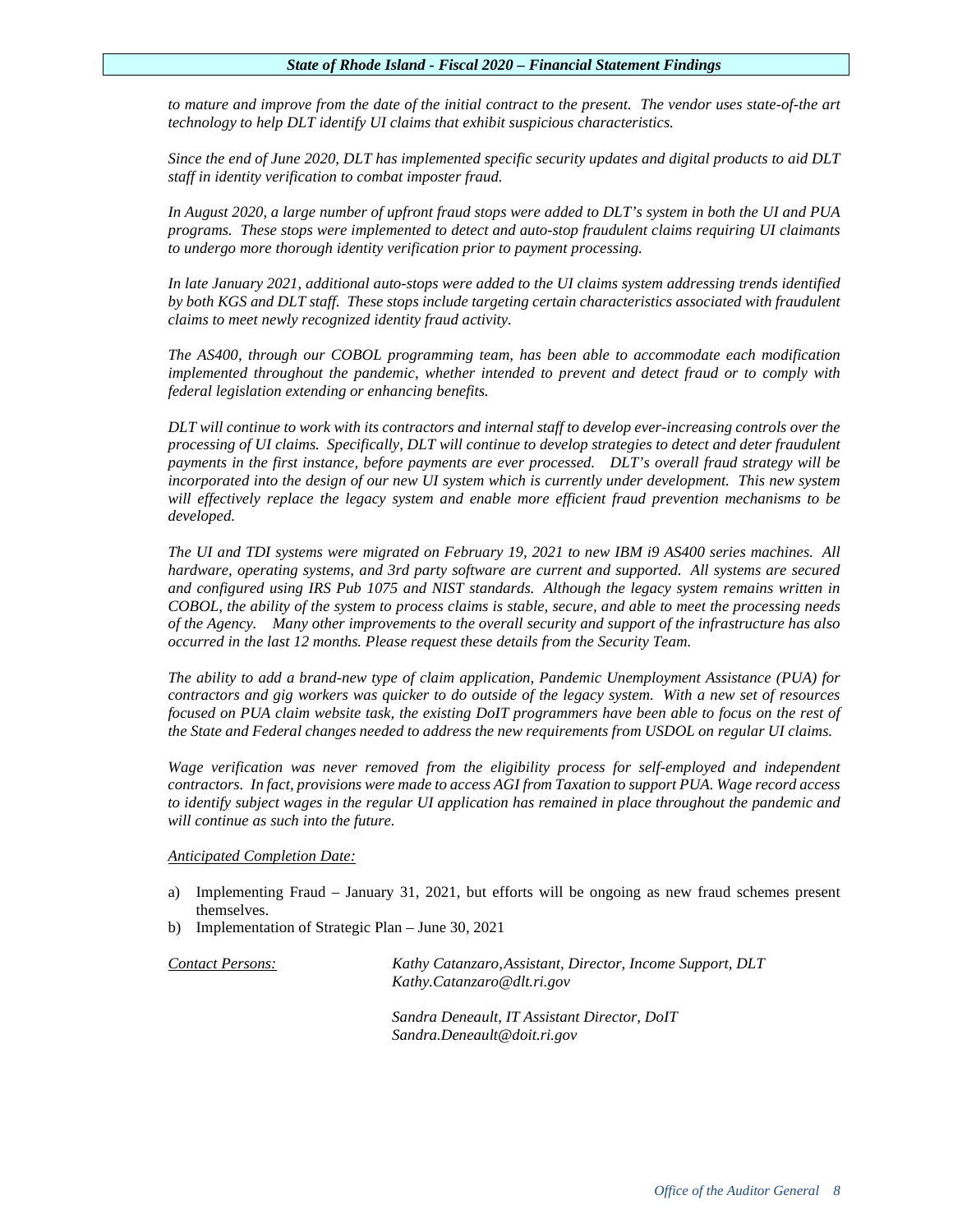*Finding 2020-003 (significant deficiency – new finding)* 

### UNEMPLOYMENT INSURANCE BENEFIT ACCRUALS

# **The State does not have a process to quantify unemployment insurance benefits approved but unpaid at fiscal year end.**

**Background:** The Employment Security Fund is used to account for the collection of employer taxes and the payment of unemployment insurance benefits. In accordance with generally accepted accounting principles (GAAP), the Employment Security Fund is accounted for on the accrual basis and reported as a proprietary fund in the State's financial statements.

**Criteria:** Under accrual basis accounting, transactions are recorded in the period when they occur, regardless of the timing of cash flows.

**Condition:** Benefit payments are currently recorded in the financial system when paid. The Department of Labor and Training (DLT) has not implemented fiscal closing procedures to identify claims approved for payment but not disbursed at fiscal year-end. Most benefit payments were current at June 30; however, reporting procedures should be enhanced to track any benefit payments requiring accrual.

**Cause:** Fiscal closing procedures for the Employment Security Fund do not include efforts to detect and measure any benefit payment which should be accrued at June 30 in accordance with GAAP.

**Effect:** Benefit expenses and liabilities could be misstated at year-end.

# RECOMMENDATION

2020-003 Enhance Employment Security Fund fiscal closing procedures to identify and accrue benefits approved and unpaid at year-end.

# *Management's Views and Corrective Actions:*

*UI will work with Business Affairs and Information Technology (IT) teams to develop programming to identify all payments made within the first sixty (60) days of each fiscal year, or within the time period up to the fiscal year-end deadline specified by the State Controller if sooner, that are attributable to compensable weeks occurring in the prior fiscal year.* 

*For example, on or around August 30, 2021, UI will request a report of all UI payments processed between July 1, 2021 and August 30, 2021, which are attributable to compensable weeks-ending July 4, 2020 through June 26, 2021.* 

*Although any fiscal year may begin and/or end in the middle of a week, the difference in payments processed on the days occurring prior to or later than the actual week-ending dates is negligible.*

*This annual report will be submitted to the Office of Accounts and Control to accrue the benefits approved and unpaid at fiscal year-end for inclusion in the State's financial statements. A policy memo will be issued to all Administrative Benefits, IT, and Business Affairs leadership staff to ensure this process becomes a known and understood component of each year's fiscal year-end closing process.*

| Anticipated Completion Date: | August 31, 2021                                                                    |
|------------------------------|------------------------------------------------------------------------------------|
| <b>Contact Persons:</b>      | Kathy Catanzaro, Assistant, Director, Income Support<br>Kathy.Catanzaro@dlt.ri.gov |
|                              | Denise Paquet, Assistant Director, Business Affairs<br>Denise.Paquet@dlt.ri.gov    |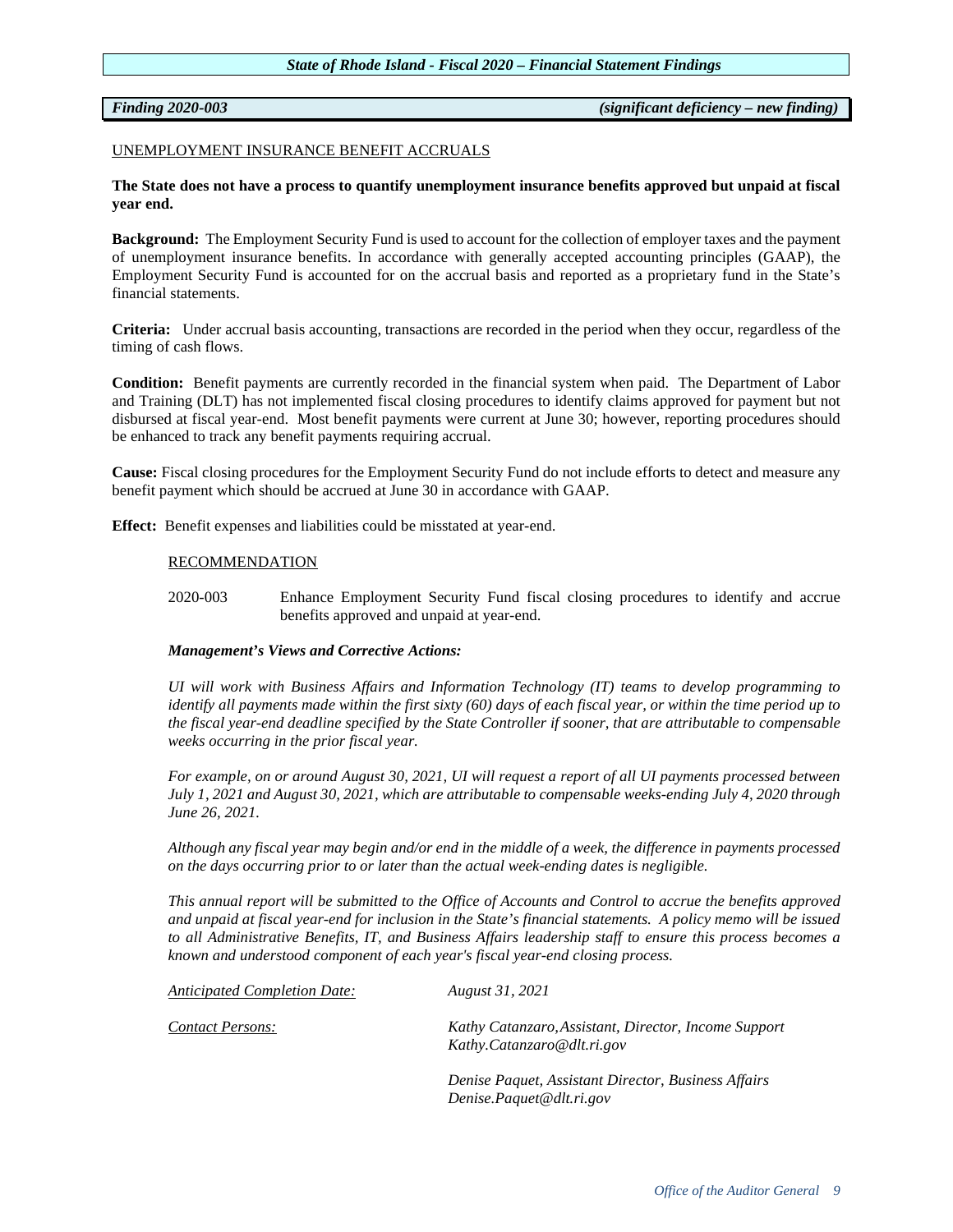*Finding 2020-004 (material weakness – repeat finding – 2019-002)*

# MEDICAID PROGRAM COMPLEXITY AFFECTS FINANCIAL REPORTING AND OVERALL PROGRAM **CONTROLS**

**The continued and growing complexity of Medicaid program operations adds to the challenge of accurately accounting for all Medicaid program related financial activity within the State's financial statements.** 

**Background:** The complexity of the Medicaid program increases each year through new federal regulations, complex managed care contract settlement provisions, new State initiatives, and continued challenges relating to the State's integrated human services eligibility system, RIBridges. Medicaid is the State's single largest program activity representing approximately 35% of the State's General Fund expenditures. Consequently, the financial aspects of this program are material to the State's financial reporting objectives.

**Criteria:** Management is responsible for establishing and maintaining internal control over financial reporting to ensure accurate and complete reporting of transactions in accordance with generally accepted accounting principles.

**Condition:** Significant Medicaid program activity is currently being accounted for external to the systemic controls and processes designed within the program. In addition, the State relies on contract services to manually accumulate, evaluate, and determine settlements and/or payments relating to these program activities. Due to the length of settlement periods, the extended duration of eligibility system issues, and the volume of transactions being accumulated and evaluated independent of regular program controls, risks relating to inaccurate financial activity and federal compliance have increased.

The following were examples during fiscal 2020 where financial reporting was impacted by the above condition:

- Preliminary contract settlement reports submitted by the Managed Care Organizations (MCOs) at year-end did not reflect the impact on anticipated claiming resulting from the on-going public health emergency caused by COVID-19,
- Certain program activities require manual adjustment because systemic processing (eligibility coding by RIBridges) of the financial activity is not accurate,
- Liabilities relating to outstanding prior period contract settlements were omitted from year-end reporting, and
- Certain year-end manual calculations of liabilities and receivables did not include consistent treatment with how the related expenditures were split amongst the various managed care populations because the year-end calculations are separate and distinct from the systemic processing of the activity during the fiscal year.

Although the above examples were all properly adjusted in the State's financial statements, the underlying condition continues to present annual challenges to the State's financial reporting.

**Cause:** Ensuring all financial activity is properly and completely recorded in the State's financial statements is an increasingly complex task. MCO risk and gain share settlements, settlements with Federally Qualified Health Center (FQHC) providers, outstanding amounts due to MCOs for eligible births and stop loss expenditures for services reimbursed outside of capitation all required manual accumulation by consultants as part of the year-end accrual process. The financial effect of these settlements and program provisions totaled in the hundreds of millions of dollars. Much of this activity is higher risk from a financial reporting and federal program compliance perspective as it is less subject to systemic controls and instead is accounted for through manual independent processes. The State also lacks a formal risk assessment for these material financial settlement provisions that would identify the areas where additional data validation is warranted. While the State evaluates encounter data and other information submitted by the MCOs, it has not utilized contract audit provisions to specifically target areas where financial risks are not mitigated through other procedures.

**Effect:** Potential effects of this control deficiency include unrecorded or inaccurately recorded financial transactions, incorrect reimbursements to providers or managed care organizations, and noncompliance with federal regulations.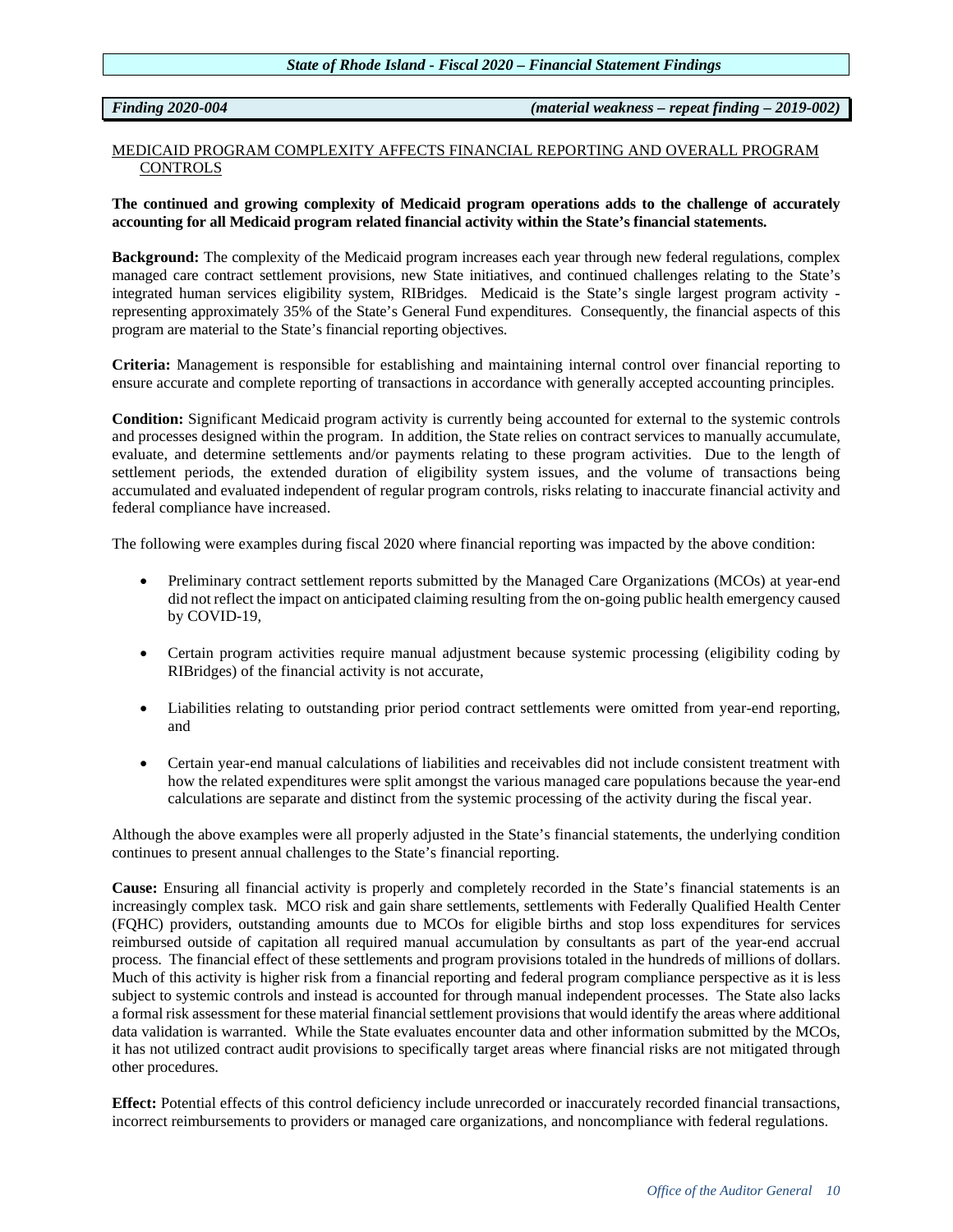# RECOMMENDATIONS

| 2020-004a | Formalize a risk assessment process for significant Medical related activities to determine<br>where controls and other data validation procedures are required. Delineate those control<br>responsibilities delegated to contractors, the source and the reliability of the data utilized<br>in those processes, and whether those processes are sufficient to ensure accurate financial<br>reporting of these Medicaid activities. |
|-----------|--------------------------------------------------------------------------------------------------------------------------------------------------------------------------------------------------------------------------------------------------------------------------------------------------------------------------------------------------------------------------------------------------------------------------------------|
| 2020-004b | Utilize managed care contract audit provisions to validate data provided by managed care<br>organizations for significant financial program activities.                                                                                                                                                                                                                                                                              |
| 2020-004c | Minimize instances where material financial activities are reliant on manual processes to<br>ensure proper financial reporting.                                                                                                                                                                                                                                                                                                      |

# *Management's Views and Corrective Actions:*

*2020-004a - EOHHS acknowledges the complexity of the Medicaid program and our financial activities. EOHHS is aware of many of the risks facing the program's financial reporting, including over-reliance on manual payments, and has already taken steps to simplify Medicaid-related financial activities and improve oversight as outlined below. Additionally, State FTEs are closely involved in the process of reviewing encounter and other financial data submitted by the MCOs – these functions are not performed strictly by contracted staff. The steps taken to-date to improve oversight are outlined below:*

- *1. Risk share settlements*
	- *a. MCO risk share settlements are based on MCO submitted reporting and validated against accepted encounter claims in the MMIS. EOHHS recognizes that for this reason MCO reporting would ideally be validated against other sources. This is why, in FY20, the state implemented a requirement that the MCOs report quarterly through a new "Financial Data Reporting System" (FDRS) their membership, benefit expenses, including general ledger adjustments, sub-capitated arrangements, reinsurance arrangements, reserves, benefit expense recoveries and administrative costs for each Premium Rating Group. These expenses are reported at either the rate cell and category of service level, or at the product level (Rite Care/Expansion, etc.).*

*The MCOs must reconcile the information in its FDRS to their NAIC financial statements. EOHHS utilizes this FDRS data in rate setting as well as to monitor MCO financial performance throughout the year.* 

*EOHHS began utilizing the FDRS reporting for risk share settlement beginning with the final reconciliation for FY 2019. This allows for the risk share reporting to be validated against other financial reporting and in alignment with rate setting activities.* 

- *b. In addition, in SFY21, EOHHS proposed moving our MCOs to full risk capitation which would have eliminated the need for risk share settlements entirely. This was not enacted, and EOHHS did not propose it again in FY22 due to the pandemic and CMS' encouragement of risk corridors. However, EOHHS will move in this direction as soon as is feasible.*
- *2. Settlements with FQHCs*
	- *a. EOHHS recognizes that the FQHC settlements presented numerous risks. FQHC settlements resulted from the fact that the state needed to supplement MCO payments to FQHCs to ensure the FQHCs received their full encounter rate for eligible encounters; the state had to reconcile what the FQHCs had already received versus what remained outstanding, and this amount was paid in manual transactions.*

*To mitigate this risk, in FY20, EOHHS began requiring the MCOs to pay the full FQHC encounter rate for eligible encounters. As a result, manual payments from the state to the FQHCs will no longer occur.*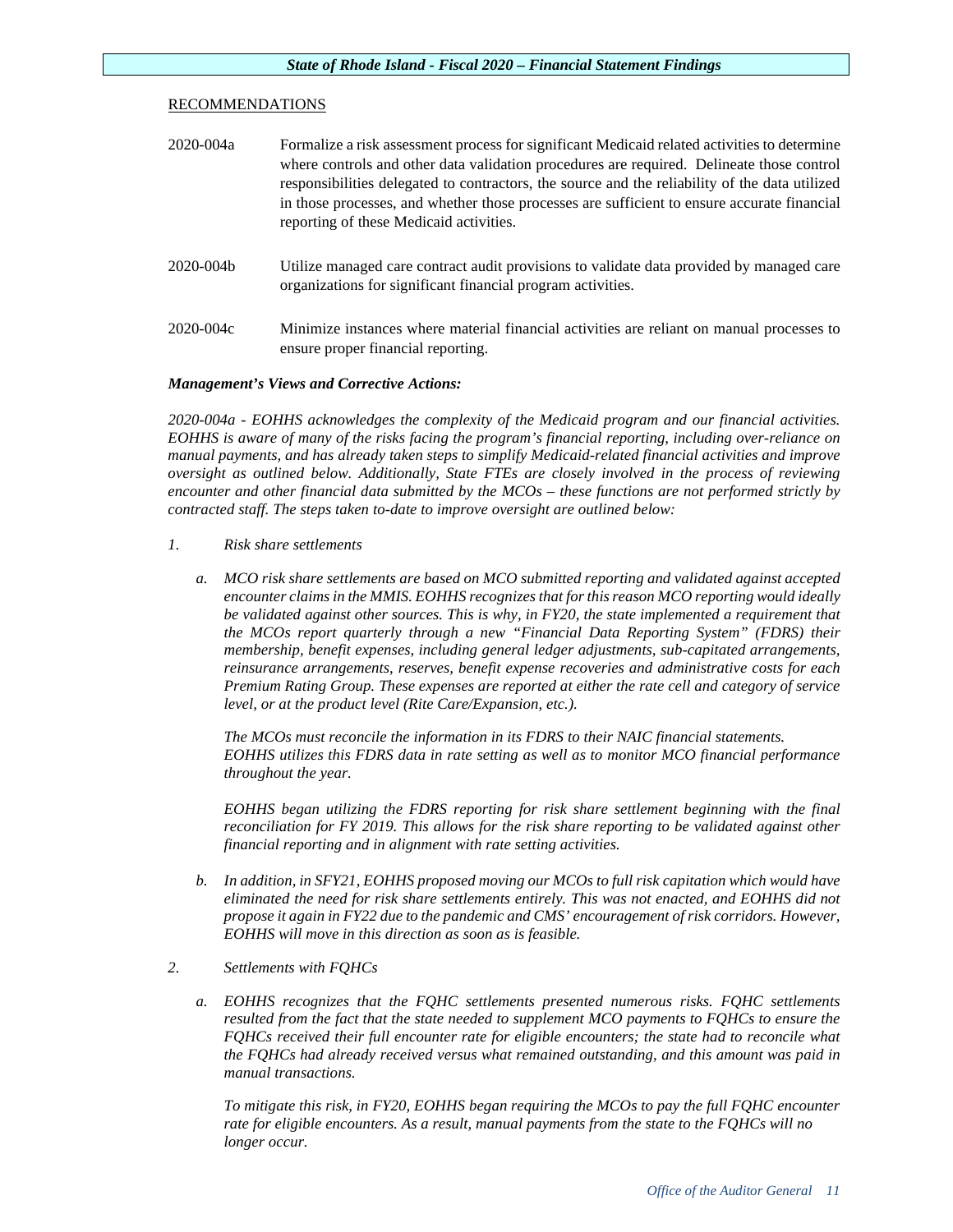# *3. Stop loss programs*

- a. *EOHHS recognizes that the stop loss payments resulted in additional manual payments, creating risk of error. As a result, in FY22, EOHHS plans to eliminate its Hepatitis C stop loss program and its organ transplant stop loss program. This will eliminate manual payments made by the state to the MCOs. However, stop loss programs will remain where necessary; specifically, there will be a COVID vaccine "non-risk" stop loss program where the state pays the full amount of vaccine* administration reimbursement back to the MCO.
- *4. Limiting manual capitation payments*
	- *a. EOHHS recognizes that retroactive capitation payments can result in additional manual payments, creating risk of error. For premiums paid monthly, the MMIS can systematically correct payments made within a three-month window – retroactively for the prior month, the current month, and prospectively for the future month. For capitation paid daily (RiteCare), corrections can only be systematically made within a two-month window – for the current month and prospectively for the future month. However, within the last year for both program types (daily and monthly) new processes have been incorporated into the MMIS to allow for systematic adjustments to payments retroactively in two scenarios; 1) based on a Newborns Date of Birth and; 2) based on a recipients Date of Death. These two scenarios contributed to the highest number of retroactive adjustments aside from rate changes. Any corrections outside of the systematic adjustment windows or aside from the Newborn and Death causes still must be processed manually unless additional system modifications are done.*

*In an effort to limit system modifications but further reduce manual payments, throughout FY20, EOHHS developed an internal MCO contract project charter and workgroup with the express goal of ensuring that our contract amendments and MCO capitation rates would be completed timely and ensure that MCO rates are in the system at the start of the year, or soon thereafter to minimize any manual payments.*

*However, in FY21, there was a delay in the state budget enactment that led to a delay in the final FY21 rates that was out of EOHHS' control and resulted in large manual payments. Note that some states input new fiscal year rates without final state budgets or signed contracts, but EOHHS has assessed that this creates its own risk and that the current approach is preferred.*

*In addition to the above steps already taken, by June 2021 the agency will work with the Office of the Auditor General to gain a more detailed understanding of the finding to conduct a more targeted formal risk assessment process to determine where additional controls and other data validation procedures are required to improve baseline performance in ensuring accurate financial reporting.* 

*2020-004b - EOHHS' MCO contracts state "The State retains the right to conduct, or cause to be conducted, specific audits. These audits may be conducted upon reasonable notification to the Contractor, and the audits would focus on matters related, but not limited, to: Invoicing by the Contractor for provisions of services; Payment to the Contractor by the State; Compliance with any of the terms and conditions of the Contract or Contract Amendments." This audit finding recommends that the state conduct audits as needed to validate data provided by the MCOs for areas of significant financial impact.*

*EOHHS utilized this provision in FY20 to determine root cause of a significant shift in the value of NHPRI risk share reporting that occurred in FY19. Specifically, in June 2018, NHPRI reported a risk share receivable of \$13.5 million for which EOHHS subsequently paid NHPRI a \$10.8 million risk share settlement. As of February 2019, NHPRI revised and adjusted its risk share receivable downward to \$548,637 and EOHHS subsequently recouped \$10.3 million risk share settlement from NHPRI. The change was driven by overstatement of an estimate of incurred but not reported claims, as well as changes in classification of spending. Identifying these issues resulted in EOHHS validating IBNR projections and implementing the FDRS quarterly reporting and monitoring meetings to ensure consistent interpretation of definitions and that anomalies can be found on a regular basis.*

*EOHHS will continue to utilize this contract provision as necessary.*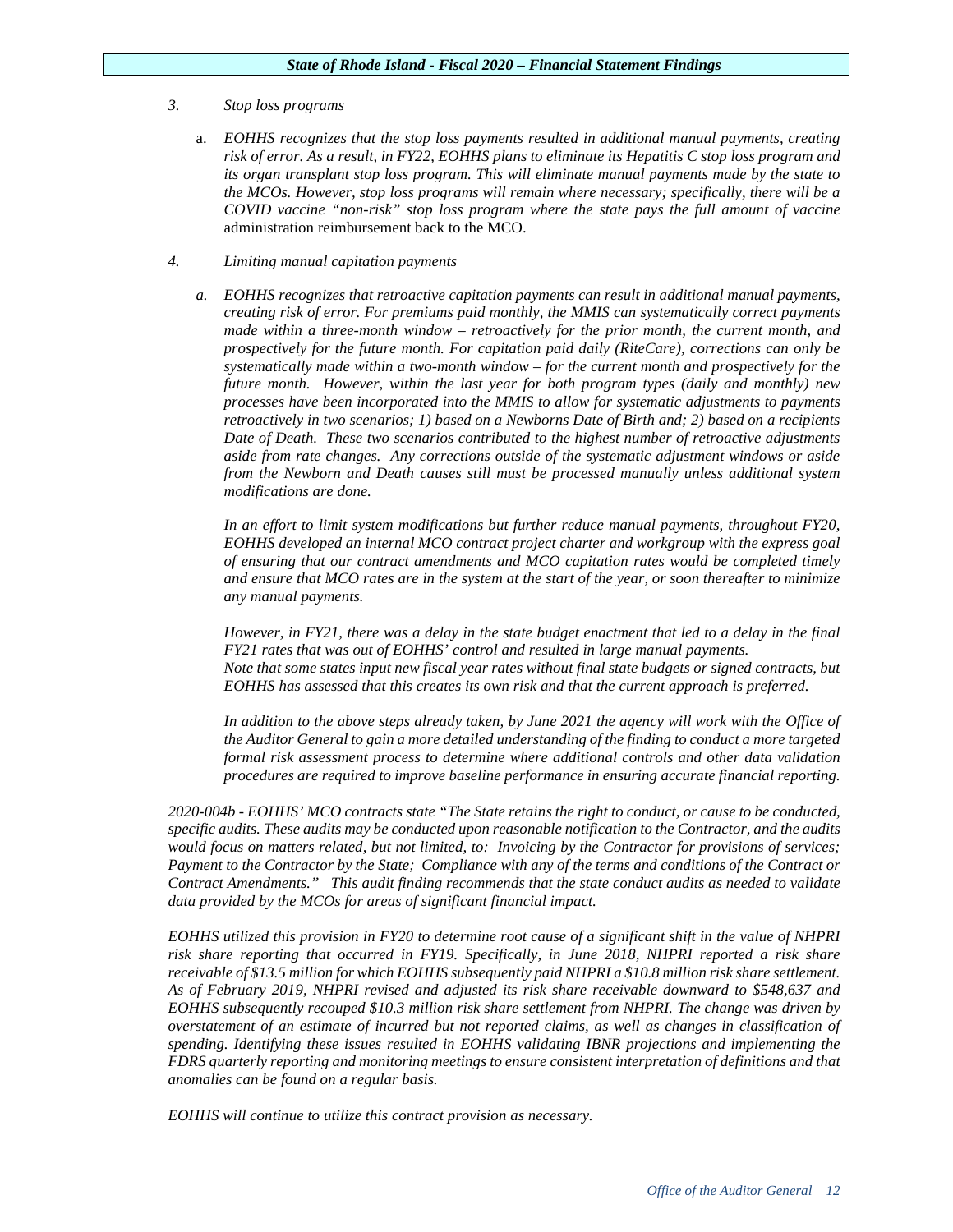*EOHHS notes that the Health Plans' controls include the following: annual audited financial statements, including opinions, from external auditors; annual actuarial opinions from external auditors; NAIC and DBR statutory filings, including risk-based capital reports; model audit rule compliance; monthly and annual financial result reviews with senior management, including general ledger account reconciliations; comprehensive financial account analyses; various internal and external systems controls including claims processing, accounts payable, and general ledger systems. UnitedHealthcare and Tufts Health Public Plan conduct System and Organization Controls (SOC)-type audits; UnitedHealthcare is compliant with the Sarbanes-Oxley Act; NHPRI is now fully compliant with the Department of Business Regulations Model Audit Rule. Also, NHPRI retains an outside firm to finalize the company's overall risk assessment, including implementation, and has staff dedicated to ensure on-going MAR compliance.*

*To further ensure the integrity of the Health Plans' controls and financial reporting, EOHHS' contracts with the health plans require that the external auditors, in their annual report of independent auditors, specifically address their review and testing of the health plans' risk/gain share financial statements and the health plans' various receivables and/or payables to/from EOHHS, as of December 31 of each year. EOHHS also requires that all financial statements provided to EOHHS be accompanied by an attestation document, signed by an officer or senior administrator of the MCO, attesting to the accuracy and completeness of the financial statements. The reports are utilized to estimate EOHHS' outstanding liabilities to the Health Plans for purposes of caseload estimating conference and year-end accruals. The above controls and reporting requirements adhered to by the Health Plans give EOHHS confidence in the financial reporting by the Health Plans.*

*2020-004c - See response to 2020-004a, which outlines how the state has and will continue to minimize instances where material financial activities are reliant on manual processes to ensure proper financial reporting.* 

*Anticipated Completion Date: ongoing* 

*Contact Person: Katie Alijewicz, Deputy Director of Finance katie.alijewicz@ohhs.ri.gov*

*Finding 2020-005 (material weakness – repeat finding – 2019-003)*

# SYSTEM PAYOUTS AND MANUAL DISBURSEMENTS BY THE MEDICAID FISCAL AGENT

**The Executive Office of Health and Human Services (EOHHS) authorized more than \$190 million in disbursements (system payouts and manual payments) and \$100 million in system recoupments during fiscal 2020. This financial activity represents transactions outside of the normal claims processing functionality of the Medicaid Management Information System (MMIS). While these types of payments are necessary within Medicaid, the reporting and internal control processes relating to these types of disbursements and recoupments are manual and external to other established control procedures. Such amounts are not easily identified or quantified by the MMIS.**

**Criteria:** Management is responsible for establishing and maintaining internal control over financial reporting to ensure accurate and complete reporting of transactions in accordance with generally accepted accounting principles. Such processes should support the validity and accuracy of all payments made by the fiscal agent, the completeness of reported program activity, and to ensure compliance with federal regulations for allowable cost principles and activities allowed or unallowed.

**Condition:** The MMIS lacks formalized reporting that details system payouts, manual disbursements, and system recoupments. To the extent that system payouts and recoupments net with current claims processing activity, these transactions result in net cycle activity being posted to the State accounting system which is the basis for the State's financial and federal reporting functions. When system payouts and recoupments relate to prior period activity, the netting with current period claiming distorts financial reporting. This can negatively impact both financial reporting and federal reporting for the Medicaid and CHIP programs.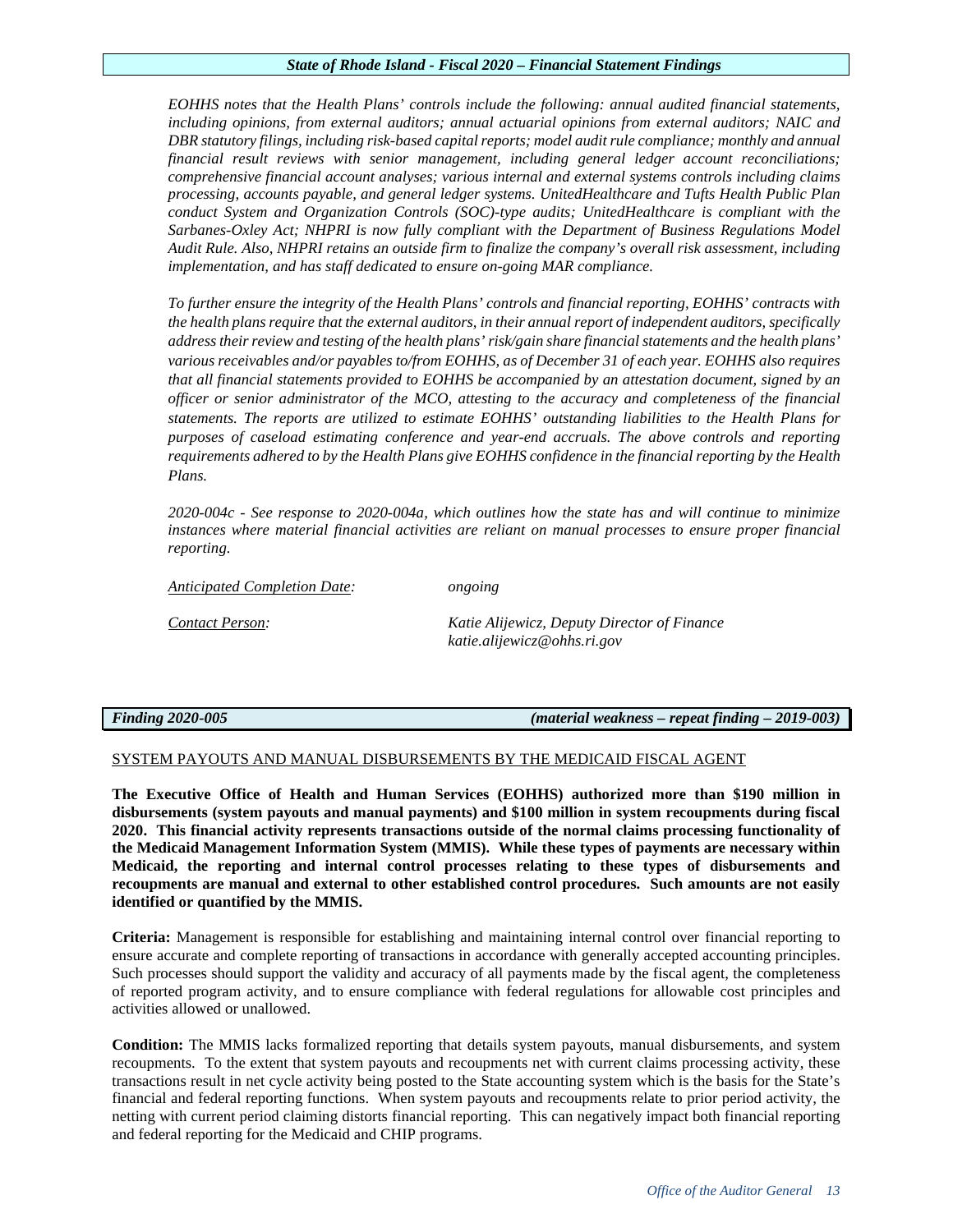EOHHS has several options to initiate non-claims processing financial activity (i.e., system payouts, manual payouts, system recoupments, and payments through the State accounting system). Policies should be formalized to identify the financial transaction type that best aligns with the nature of the transaction. For example, disbursements for prioryear managed care activity should be made by a manual payment that is recorded independently in the State accounting system rather than a system payout that nets the activity against current capitation payment processing. Yet, a recoupment of an advance made in the prior month is more efficiently accomplished through a system recoupment since they relate to the same financial period (quarter or fiscal year). This consideration should involve consultation with the Office of Accounts and Control to ensure proper financial accounting for the transaction.

**Cause:** System payouts and recoupments often net prior period financial activity with current claims processing activity which can result in misstatements to financial and federal reporting. Insufficient system reporting for system payouts and recoupments increases the risk that material transactions are not identified that require reporting as prior period activity on federal reports and for financial reporting.

**Effect:** Errors or omissions in financial reporting and federal noncompliance are possible effects of this control deficiency.

# RECOMMENDATIONS

- 2020-005a Adopt policies that formalize the financial transaction type that best aligns with the nature of the transaction.
- 2020-005b Develop comprehensive reporting for system payouts, manual disbursements, and system recoupments to improve the transparency of these transactions processed by the Medicaid fiscal agent.

# *Management's Views and Corrective Actions:*

*In response to 2020-005b, EOHHS and the fiscal agent implemented in December 2019 a monthly report recapping all Fiscal Agent Control Notes (FACNs) processed that month. EOHHS Finance also maintains a monthly log of all FACNs it approves, capturing all pertinent data, and reconciles this log with the fiscal agent's monthly FACN report. Any discrepancy is promptly researched and resolved.*

*EOHHS will conduct a review of all financial transaction and financial reason codes utilized by the MMIS when processing payments and recoupments. By mid-2021 EOHHS intends to implement "ServiceNow" with their fiscal agent for the purpose of more formally tracking FACN type requests in addition to system issues, incidents, modifications and other types of requests. This tool will eliminate the FACN process as it is defined presently. To the extent that additional codes are needed to clarify the nature of various transactions, EOHHS will work with the fiscal agent to establish and utilize these new codes on a go-forward basis within the new ServiceNow tool.*

*EOHHS understands that one main concern for the auditors with 2020-005a is that in some instances, EOHHS processes FACNs that involve payment or recoupment for the current fiscal year, and payment or recoupment for a prior fiscal year. This makes it difficult to identify individual components of the transactions, and what type of transactions occurred (e.g., whether it was related to stop loss, capitation, risk share settlement). Netting prior period activity with current activity can also distort both the state and federal financial reporting if it is not identified and adjusted to be reflected in the appropriate year.* 

*EOHHS will begin making prior period (non-current year) settlement claims as off-cycle payments (i.e., separate and apart from its regular scheduled MMIS system payout dates). This will allow General Ledger journal entries to be prepared specific to the prior-period payment where the payment type and timeframe can clearly be identified in the Payment Description field.* 

*Finally, EOHHS has worked to reduce the number of manual transactions, as outlined in the corrective action plans in response to finding 2020-005, and we have also made progress in refining the comprehensive reporting.*

*Anticipated Completion Date: July 1, 2021*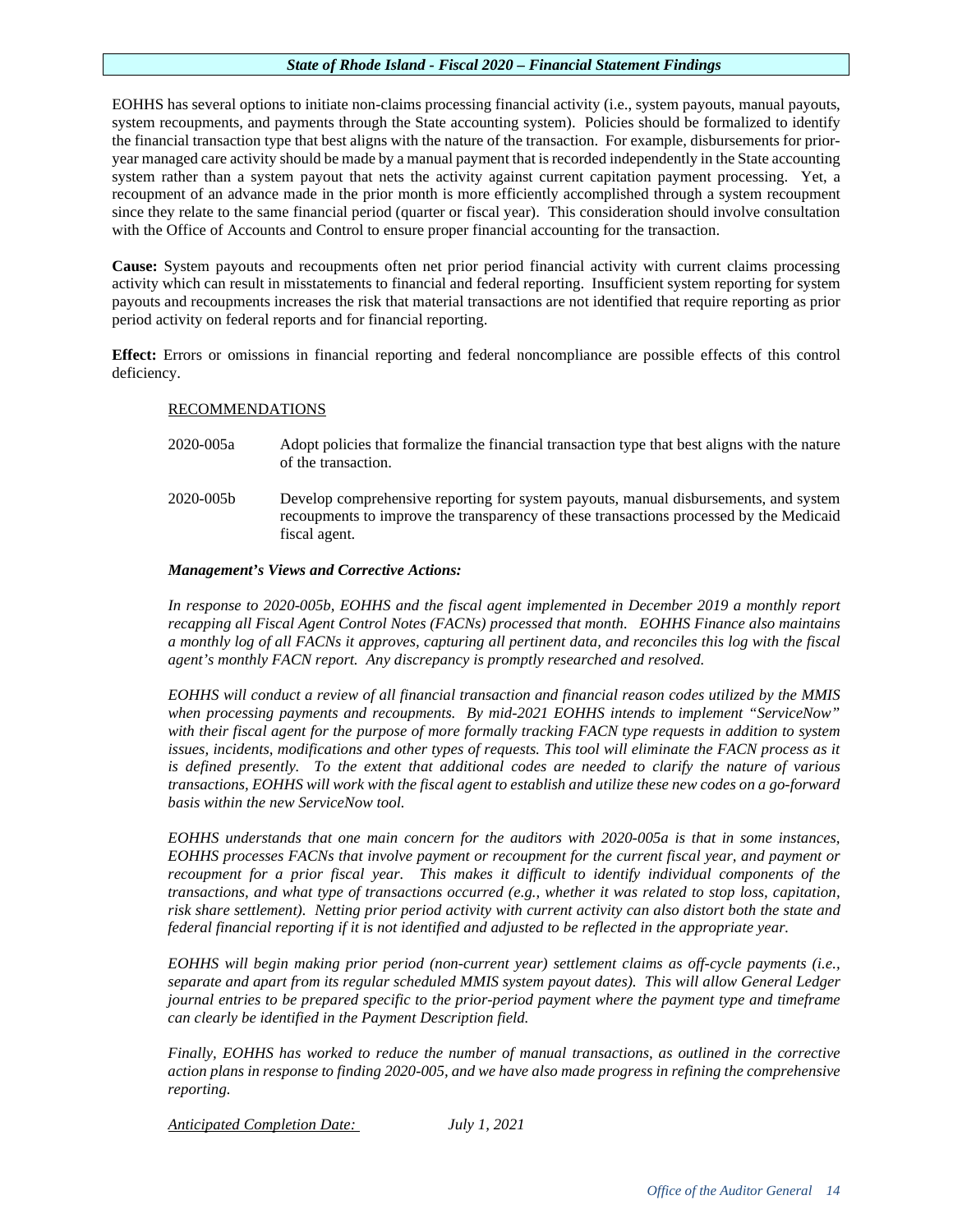|  | $\mathcal{L}$ and $\mathcal{L}$ are the contract of the contract of the contract of the contract of the contract of the contract of the contract of the contract of the contract of the contract of the contract of the contract of the |  |
|--|-----------------------------------------------------------------------------------------------------------------------------------------------------------------------------------------------------------------------------------------|--|

accepted framework such as COSO and/or the Green Book. Opportunity exists for a coordinated effort to implement

management to design, document, and monitor its internal control policies and procedures. Both within and outside government, management has responsibility for the adequacy of design and operation of an entity's control structure.

*activities, risk assessment, information and communication, and monitoring*. The Government Accountability Office's "Green Book" - *Standards for Internal Control in the Federal Government* tailors this conceptual framework to the public environment. The "Green Book" is required for federal agencies and is useful to other governments when applying the principles of an internal control framework. **Criteria:** An internal control framework, such as COSO and/or the Green Book, provides an overall structure for

**Management focus, training and implementation resources have been insufficient to ensure that departments and agencies are assessing and documenting internal control consistent with management's overall responsibility for the adequacy of the design and operation of internal control. Internal controls safeguard** 

**Background:** The State's management has responsibility for the design and operation of internal control. The Committee of Sponsoring Organizations (COSO) has designed a framework for internal control that consists of three categories of objectives – *operations, reporting, and compliance* – and five components – *control environment, control* 

COMPREHENSIVE DOCUMENTATION OF THE STATE'S INTERNAL CONTROL STRUCTURE

**Condition:** While certain control policies and processes have been documented, there is a lack of formalized documentation and comprehensive internal control structure throughout State government that complies with an

the revised internal control framework and to reassess the design of its current control structure (both statewide and at the individual agency level) with emphasis on risk assessment and monitoring - both essential components of internal control. As the State considers implementing a fully integrated ERP system, which will likely include modification of certain processes and related controls, opportunities exist to evaluate and document amended control procedures consistent with the internal control framework.

**Cause:** Management focus, training and implementation resources have been insufficient to ensure that departments and agencies are adequately documenting their internal control structures inclusive of all elements.

**Effect:** Control weaknesses could exist and go undetected either through inadequate design or through noncompliance resulting from insufficient monitoring.

# RECOMMENDATIONS

- 2020-006a Commit additional resources to training and implementation materials to ensure that departments and agencies are adequately documenting their internal controls to reflect an understanding of its required elements in accordance with an acceptable framework such as COSO or the Green Book.
- 2020-006b Implement an internal control assessment and documentation effort to coincide with the implementation of a fully integrated ERP system.

# *Management's Views and Corrective Actions:*

*We will request funds to retain a firm with COSO implementation expertise to assist us in developing and implementing a methodology to document major business process flows and identify the internal controls in each of these major processes. It is expected that this project will span several fiscal years. This initiative should be done in connection with the implementation of the fully integrated ERP system as that project will* 

*State of Rhode Island - Fiscal 2020 – Financial Statement Findings* 

**public resources and support accurate financial reporting.** 

*Contact Person: Corsino Delgado, Associate Director of Financial Management, EOHHS [corsino.delgado@ohhs.ri.gov](mailto:corsino.delgado@ohhs.ri.gov)*

# *Finding 2020-006 (material weakness - repeat finding – 2019-004)*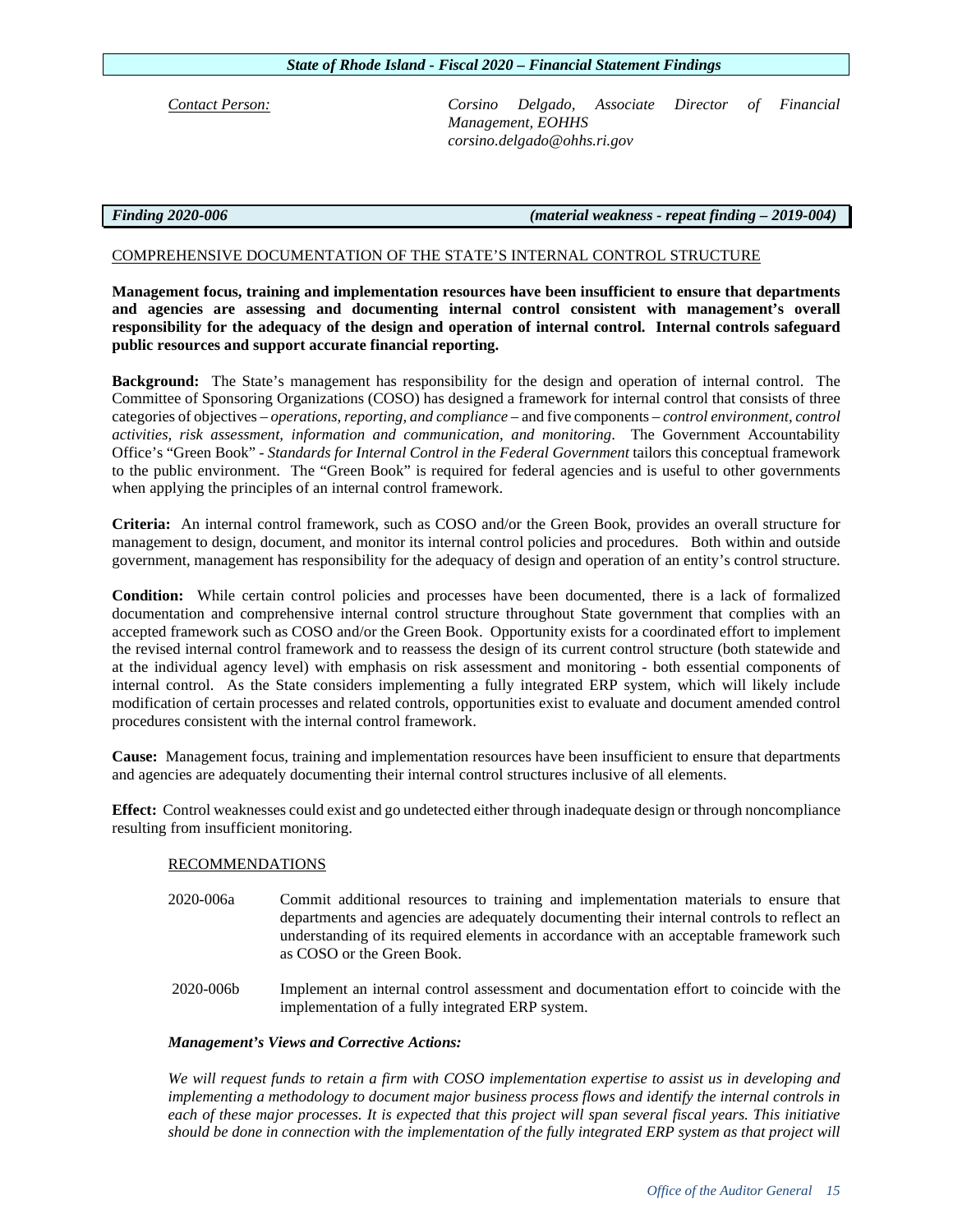*bring with it the opportunity to embed numerous internal controls in the software applications themselves. Further, existing training materials will be updated, and training will be conducted again.*

*Anticipated Completion Date: June 30, 2022 (for initial funding decision and training components)*

*Contact Person: Margaret Carlson, Associate Controller Margaret.Carlson@doa.ri.gov*

*Finding 2020-007 (significant deficiency - repeat finding - 2019-005)*

# EVALUATION OF CONTROLS OVER FUNCTIONS PERFORMED BY EXTERNAL PARTIES

**The State can continue to improve its consideration of controls over functions performed by external parties by enhancing use and documentation of Service Organization Control (SOC) reports provided by the external parties. These improvements are necessary and consistent with management's responsibility for the overall adequacy of the design and operation of internal control.** 

**Background:** SOC reports are provided by service organizations to assure customers/clients that controls are sufficiently designed and in operation over relevant activities. Management of the user entity should use these reports as part of their overall consideration and documentation of the adequacy of the design and operation of internal control.

**Criteria:** Management has responsibility for the adequacy of design and operation of an entity's control structure including functions performed by external parties.

**Condition:** The State has made progress by training employees and implementing a uniform SOC report assessment tool to document the consideration of controls at its service organizations. Further training and monitoring are needed to ensure all SOC reports are appropriately and consistently evaluated. Additionally, the State must ensure that relevant complimentary user entity (State) controls identified by service organizations are also in place and operating effectively.

When SOC reports identify exceptions, or auditors' reports on the operation of internal controls are modified due to exceptions, evaluation of such matters must be timely and thorough. For example, one SOC report for an EBT provider highlighted deviations in the control testing which resulted in a qualified opinion regarding the design and effectiveness of certain control procedures at the service organization. Documentation prepared by the State department utilizing the service organization was incomplete regarding the evaluation of the exception and the impact on the State's overall control procedures.

Continued training is recommended along with monitoring and follow-up with departments and agencies.

**Cause:** The lack of comprehensive documentation and consideration of controls at service organizations that perform critical functions for State government represent a weakness in internal control over financial reporting.

**Effect:** Many functions performed by external parties are material to the State's overall operations. Deficiencies in the design or operation of controls at service organizations could materially impact the State's overall controls over financial reporting and compliance.

# RECOMMENDATIONS

| 2020-007a | Enhance training and monitoring to ensure compliance with newly implemented SOC<br>report evaluation procedures.                                                                  |
|-----------|-----------------------------------------------------------------------------------------------------------------------------------------------------------------------------------|
| 2020-007b | Ensure that relevant complimentary user entity (State) controls identified by service<br>organizations are also in place and operating effectively.                               |
| 2020-007c | Ensure exceptions and auditor report modifications included in SOC reports are evaluated<br>timely and documented regarding the impact on the State's overall control procedures. |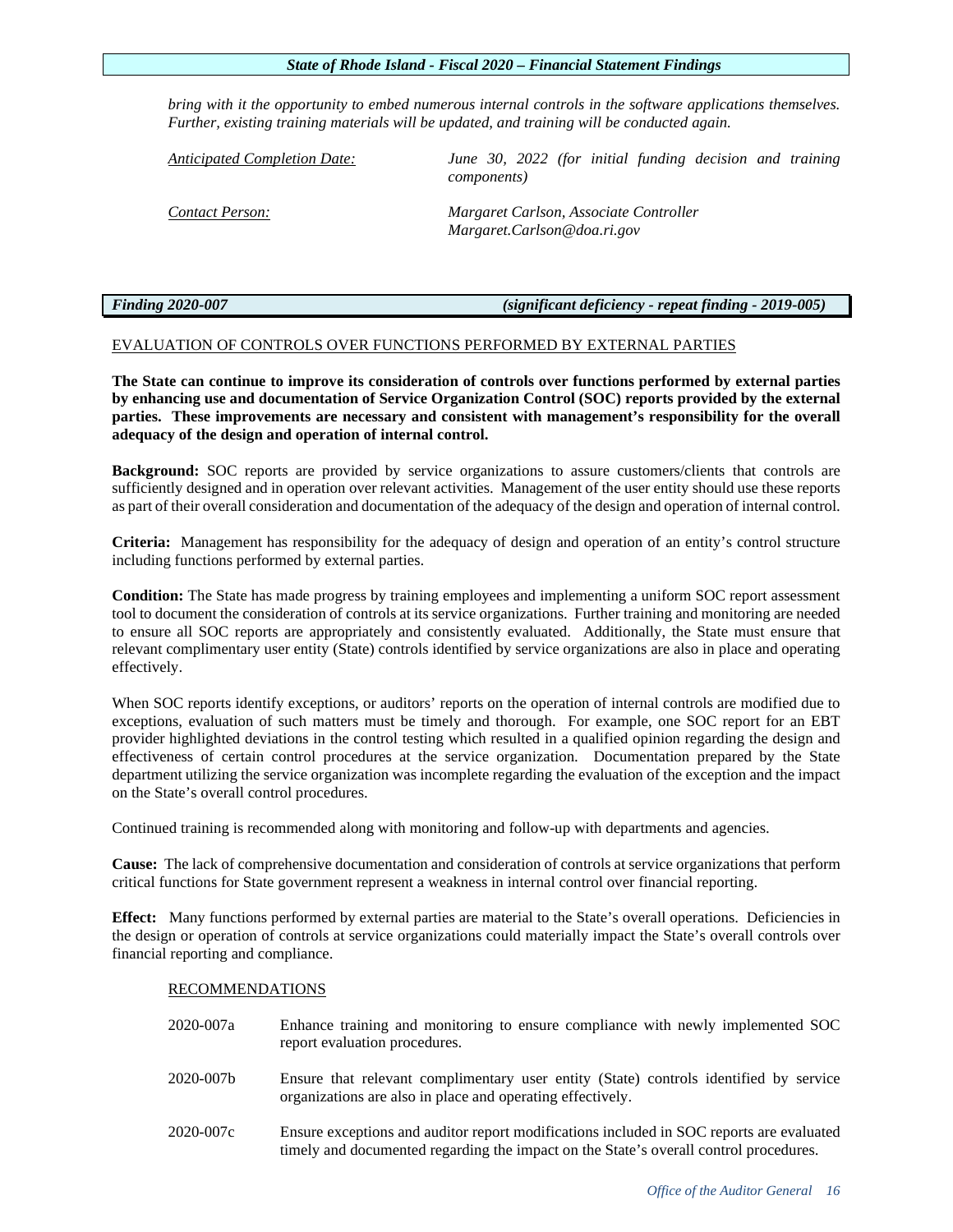# *Management's Views and Corrective Actions:*

*2020-007a - We agree with this finding. The training presented in 2019 will be updated and enhanced to provide more comprehensive guidance. A SOC Document of Reliance on SOC Report (checklist) has been created to be completed by each of the applicable CFOs and returned to the Office of Accounts and Control along with the SOC Report. The CFO is responsible for the review of the SOC report and the checklist provides Accounts and Controls with a tool to ensure that the entire SOC report has been reviewed by the CFO.*

*2020-007b - We agree with this finding. Included in the enhanced training for the CFOs, they will be provided information to assist in their review of the complementary user entity (state) controls to ensure that the controls are in place and operating effectively. The Document of Reliance on SOC Report (checklist) provides a section "User Entity Controls" to assist the CFO reviewer in providing that assurance.* 

*2020-007c - We agree with this finding. Included in the enhanced training for the CFOs, will be information to assist in their review of the exceptions and modifications noted in the SOC Reports to ensure they are evaluated in a timely fashion and that proper documentation is provided regarding the impact on the State's control process. The section of the Document of Reliance on SOC Report (checklist) entitled "Exceptions" will assist the CFO reviewer by providing guidance to ensure they review any exceptions or modifications and how these changes/modifications will impact their organization. The completed checklist will provide the Office of Accounts and Control assurance the CFOs are reviewing the SOC report.*

*Anticipated Completion Date: September 30, 2021*

*Contact Person: Gail LaPoint, Administrator, Financial Management Gail.LaPoint@doa.ri.gov*

*Finding 2020-008 (significant deficiency - repeat finding – 2019-010)* 

# MONITORING RIFANS ACCESS PRIVILEGES AND AGENCY APPROVAL HIERARCHIES

# **The State can enhance certain system access controls within the RIFANS statewide accounting system.**

**Background:** Authorizing and monitoring access to RIFANS, the State's centralized accounting system, is a key control over financial reporting. Access roles for all RIFANS users are assigned and controlled through unique passwords. Ensuring access is consistent and appropriate with each individual's responsibilities is an important control process. Individuals with "Super User" access require specific monitoring procedures due to their unlimited system access and the ability to potentially override established control procedures.

**Criteria:** Controls over system access by users and system administrators is critical to ensure that transactions in RIFANS are properly authorized and recorded for financial reporting purposes.

**Condition:** The State's lack of adequate monitoring of user and administrator access represents a collective weakness in internal control over financial reporting. There are three distinct, but interrelated areas where the State can improve its monitoring of RIFANS access privileges by implementing reporting functionalities that allow for the periodic review of RIFANS user and administrator access:

- *RIFANS "Super Users"*  Activities of individuals with system administrator or "super user" roles are logged but not reported and reviewed by qualified personnel. These individuals have unlimited access to RIFANS functions and data. Consequently, any RIFANS transactions or activity initiated by system administrators should be monitored. The Division of Information Technology's (DoIT) policies and procedures require the activities of privileged users (system administrators) be logged by the system and reviewed for appropriateness by assigned personnel.
- *Agency Hierarchies*  Access roles for all RIFANS users are controlled through unique passwords. These roles, which are assigned based on job functions and responsibilities, permit access to various system capabilities.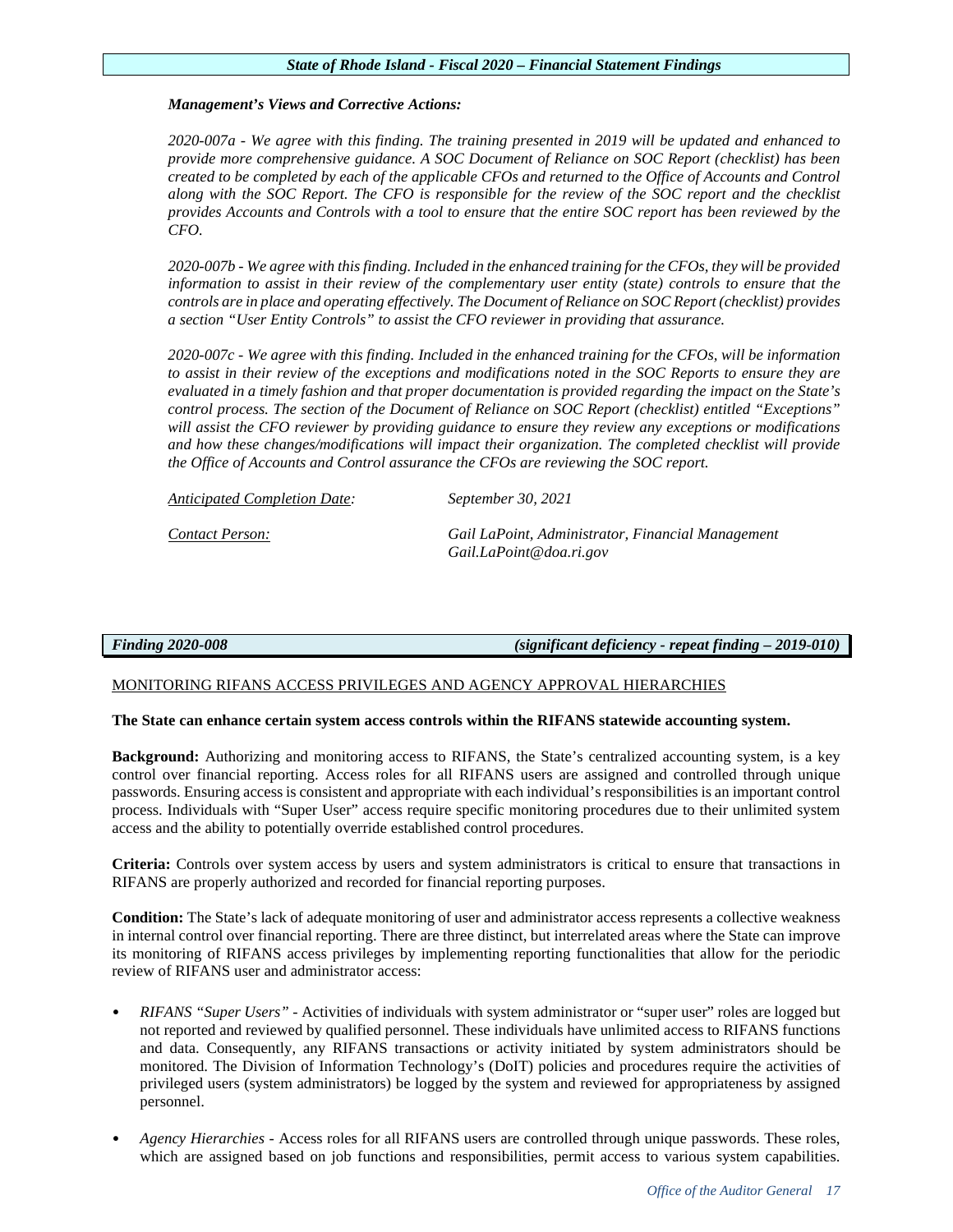Agency hierarchies allow specific transaction types and dollar authorization limits. Other transaction-specific authorization controls are managed through workflow paths within RIFANS. The Office of Accounts and Control (Accounts and Control) is responsible for the design and control of system access by RIFANS users. This "blueprint" of the RIFANS control structure is periodically documented through hierarchies detailing access and approval flows for each department or agency and system workflows documenting the routing of certain types of transactions.

• *RIFANS Delegated Authority -* RIFANS users may delegate their authority to other users in certain situations (e.g., vacation rules). The State implemented a policy that restricts employees from delegating their authority to others with a lower level of authority and requiring notification of the delegation to Accounts and Control in certain circumstances.

The State created a report designed to monitor changes to the agency hierarchies, authorization thresholds, and other select data fields; however, there were no procedures in place requiring periodic review of the report by DoIT IT Security personnel who possess sufficient knowledge of the IT security protocols to monitor "super user" activity. Further refinements to the report are required to capture all "super user" activity on the system. For example, there are no existing system-enforced policies restricting "super users" from effecting changes to their own level of access or authorization levels.

**Cause:** The State did not have sufficient reporting to allow for comprehensive "super user" access monitoring during fiscal 2020. Using the current accounting system, the tracking of all changes made by "super users" may exceed current capabilities. The State should consider incorporating the need for adequate audit tracking of super user activities when completing its strategic ERP plan.

While the use of reports designed to identify and review changes made to RIFANS access was improved during fiscal 2020, additional efforts are required to ensure that system access is designed appropriately, properly authorized and documented, and is implemented in accordance with that design.

**Effect:** Potential for unauthorized transactions being recorded in RIFANS.

# RECOMMENDATIONS

- 2020-008a Enhance current procedures for reviewing the activities of "super users" (including system administrators) on a scheduled basis to ensure that additions, modifications, and deletions initiated by them are appropriate. Assess the potential for systemic changes when completing the State's strategic plan for designing and implementing a fully integrated ERP system.
- 2020-008b Implement policies regarding "super users" modification of their own access and authorization.
- 2020-008c Improve controls over RIFANS access by ensuring consistent use of the reporting functions and by modifying existing procedures to ensure that all changes are being properly authorized and documented and reflected accurately in agency hierarchies and system workflows.

# *Management's Views and Corrective Actions:*

*2020-008a - Procedures were implemented in FY 2021 to address this issue by Accounts and Control and DOIT. In FY22 DOIT is implementing Data Guardian. This tool is currently being deployed to systems with PII data. There is available integration into Oracle for monitoring of data elements. DOIT needs to confirm the current version of its operating system and Oracle E-Business Suite to be compatible with Data Guardian. Having this in place along with procedures in place in FY 2021 will provide further review of super user access.*

*Anticipated Completion Date: Dependent on required upgrades. Estimated 11/30/2021.*

*2020-008b - A procedure was implemented in FY 2021 that super users need to have a ticket approved by accounts and control before access is modified.*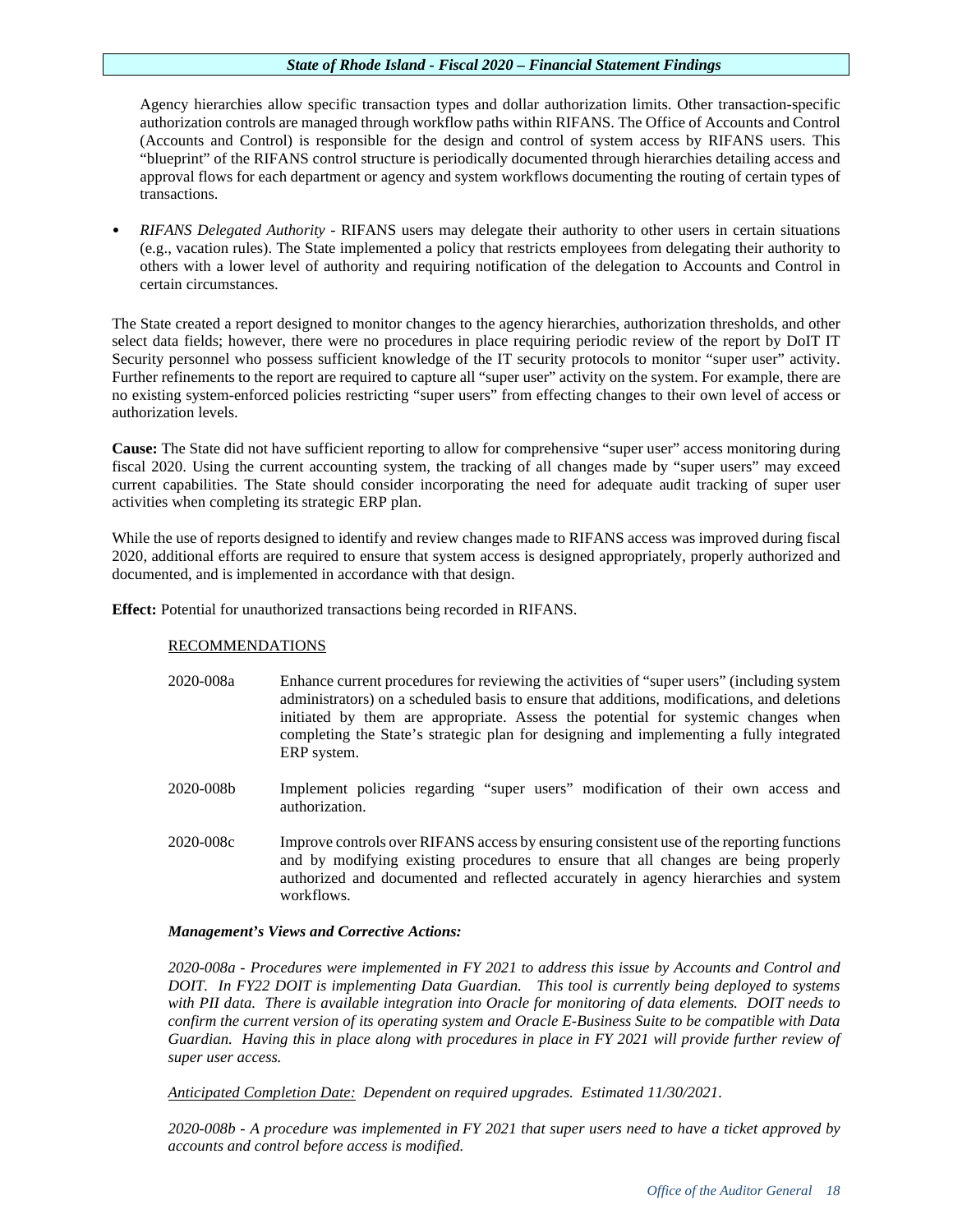# *Anticipated Completion Date: Completed in FY21*

*2020-008c – The Office of Accounts and Control is currently reviewing the processes and procedures for RIFANS access and maintenance of agency hierarchies. Existing internal control weaknesses have been identified and management is in the process of implementing new procedures which will strengthen internal controls.*

*Anticipated Completion Date: Data Guardian determination of compatibility May 30, 2021. Implementation of data guardian dependent of compatibility and what is needed in case of incompatibility. Contact Persons: Alan Dias, Assistant Director Information Technology [Alan.Dias@doit.ri.gov](mailto:Alan.Dias@doit.ri.gov)*

> *Peter Keenan, State Controller Peter.Keenan@doa.ri.gov*

*Finding 2020-009 (significant deficiency – repeat finding – 2019-011)*

# COMPREHENSIVE GENERAL LEDGER CONTROLS OVER RECEIVABLES

# **Statewide accounting controls over receivables should be enhanced.**

**Background:** Revenues are collected at many points throughout the State and, in many instances, due to volume and complexity (e.g., tax revenues), independent systems must be maintained to control and account for those revenues and related receivables.

Currently, general ledger balances are adjusted at fiscal year-end to match the summary balances reported by the various revenue collecting agencies. Long-term receivables, which are included in the State's government-wide financial statements, are typically recorded and then reversed each year without a "permanent" general ledger or subsidiary ledger detail record of such amounts.

The lack of an integrated revenue and receivables functionality within the RIFANS accounting system requires that receipts/revenue be recorded via journal entry transactions (directly to the general ledger). Typically, receipts/revenue would be recorded in a separate module with expanded functionality that would interface with and post information to the general ledger.

The Office of Accounts and Control has added certain receivable categories to an existing revenue/receivables module that is part of RIFANS. However, since that module is more designed to track receivables on a unique customer basis, it does not easily match the need to control receivables within the State's various subsidiary systems (e.g., tax receivables). Other options need to be considered to meet the State's comprehensive control objectives for receivables, given the complicated and decentralized nature of revenue collection points throughout the State.

The Central Collections Unit (CCU) was created within the Department of Revenue to assist State agencies in collecting delinquent debts owed to the State. Debt is referred to the CCU for collection, but receivable balances and revenue ultimately remain with the originating agency.

**Criteria:** Controls are enhanced when there are effective general ledger controls over all receivable balances with periodic reconciliation to detailed subsidiary accounts receivable systems. Additions and reductions (receipts) of receivables should be recorded in aggregate at the general ledger level with the detailed recording at the customer/taxpayer level within the various subsidiary receivable systems.

**Condition:** The State must enhance its comprehensive general ledger controls over amounts owed to the State. Receivable balances are generally maintained by the revenue-collecting department or agency (e.g., Division of Taxation, Courts, and Department of Environmental Management). Summary balances are only reported annually to the Office of Accounts and Control for inclusion in the State's financial statements. The effectiveness of receivable recording at year-end is dependent upon agencies fully reporting balances to the Office of Accounts and Control and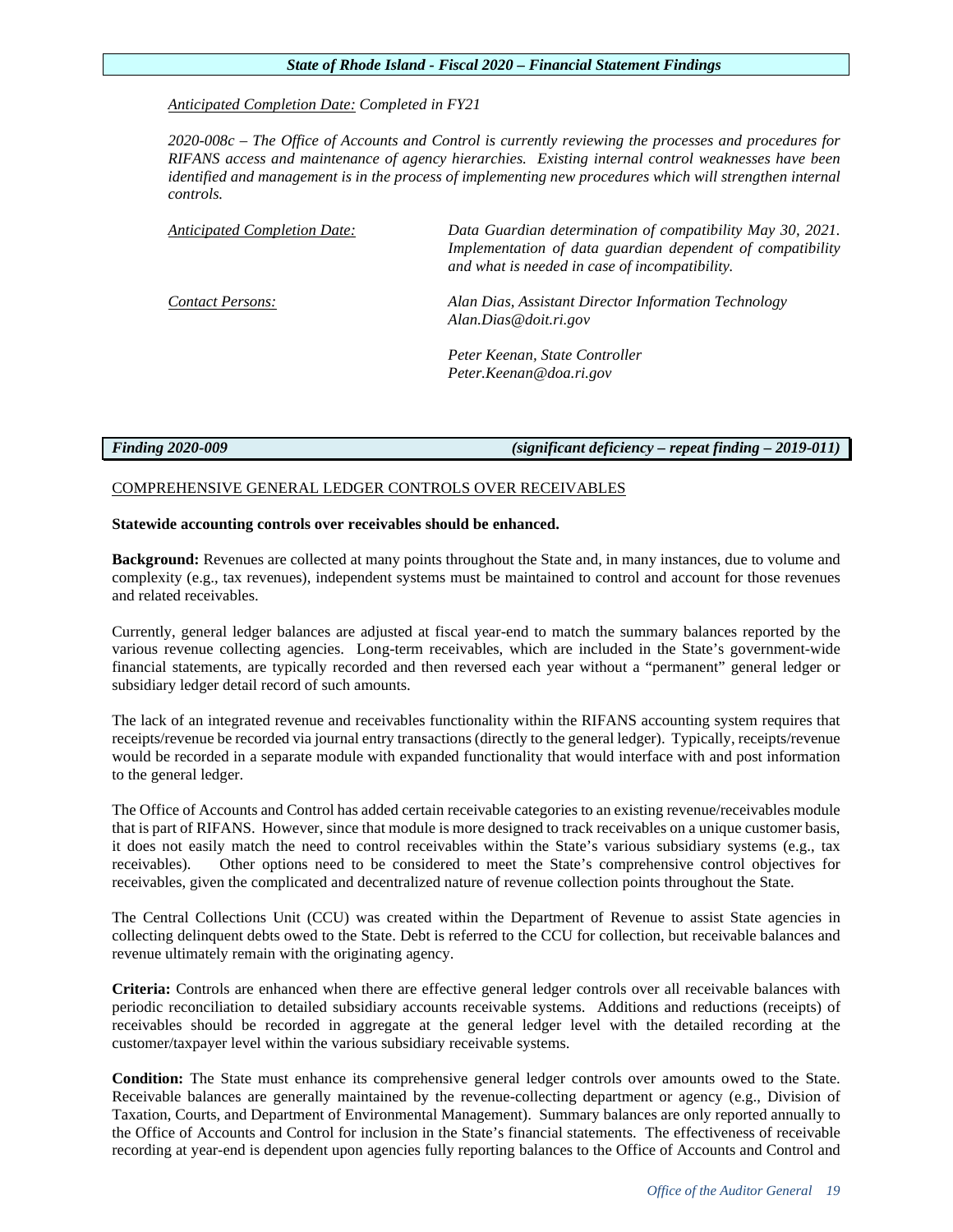procedures performed by Accounts and Control to identify possible omissions. This manual process provides a level of compensating control but is susceptible to omission. Accounting and monitoring controls over the State's receivables in aggregate are limited.

Controls can also be enhanced over the newly formed CCU. Certain balances referred for collection to the CCU have not been reflected within the State's general ledger or financial statements as receivables. Procedures should be implemented to track delinquent receivables pursued by the CCU and match them to the appropriate RIFANS account to facilitate consistent, complete recording on the State's general ledger.

The State implemented statewide COVID-19 testing in March 2020 in response to the public health emergency. Once implemented, the State began to seek reimbursement from health insurers for covered individuals. These reimbursement efforts have been identified and tracked manually. The State needs to improve controls over these receivables to ensure the accounting is appropriate and recoveries are credited to the original funding source (e.g., federal grants). Receivables for amounts billed to insurers are not currently recorded in the State's accounting system.

**Cause:** Inadequate general ledger controls over accounts receivable.

**Effect:** Potential for misstatement or omission of accounts receivable and related revenue in the State's financial statements.

# RECOMMENDATIONS

- 2020-009a Explore options to enhance statewide general ledger controls over receivables. Ensure all balances referred to the CCU for collection have been reflected in the RIFANS general ledger and financial statements.
- 2020-009b Improve accounting controls over COVID-19 testing receivables to ensure completeness of billing and collections and appropriate crediting to the original funding source, where applicable.

# *Management's Views and Corrective Actions:*

*The requirements being developed for the new integrated ERP system will include one for a receivable module which will be used to account for all non-tax related receivables. This will significantly improve controls over these receivables.*

| <b>Anticipated Completion Date:</b> | September 30, 2021 (For requirements document) |
|-------------------------------------|------------------------------------------------|
| Contact Person:                     | Ben Quattrucci, Financial Reporting Manager    |
|                                     | benjamin.quattrucci@doa.ri.gov                 |

*Finding 2020-010 (material weakness – repeat finding – 2019-013)*

# CONTROLS OVER FEDERAL PROGRAM FINANCIAL ACTIVITY

**The State can improve controls over recording federal revenue to ensure (1) amounts are consistent with the limitations of grant awards from the federal government and (2) claimed expenditures on federal reports are consistent with amounts recorded in the State's accounting system.** 

**Background:** Federal programs represented 40% of fiscal 2020 General Fund expenditures. Financial reporting risks include categorizing expenditures as federally reimbursable when grant funds have either been exhausted or the expenditures do not meet the specific program limitations. Further, the State can improve its overall centralized monitoring of federal program operations to ensure compliance with federal requirements.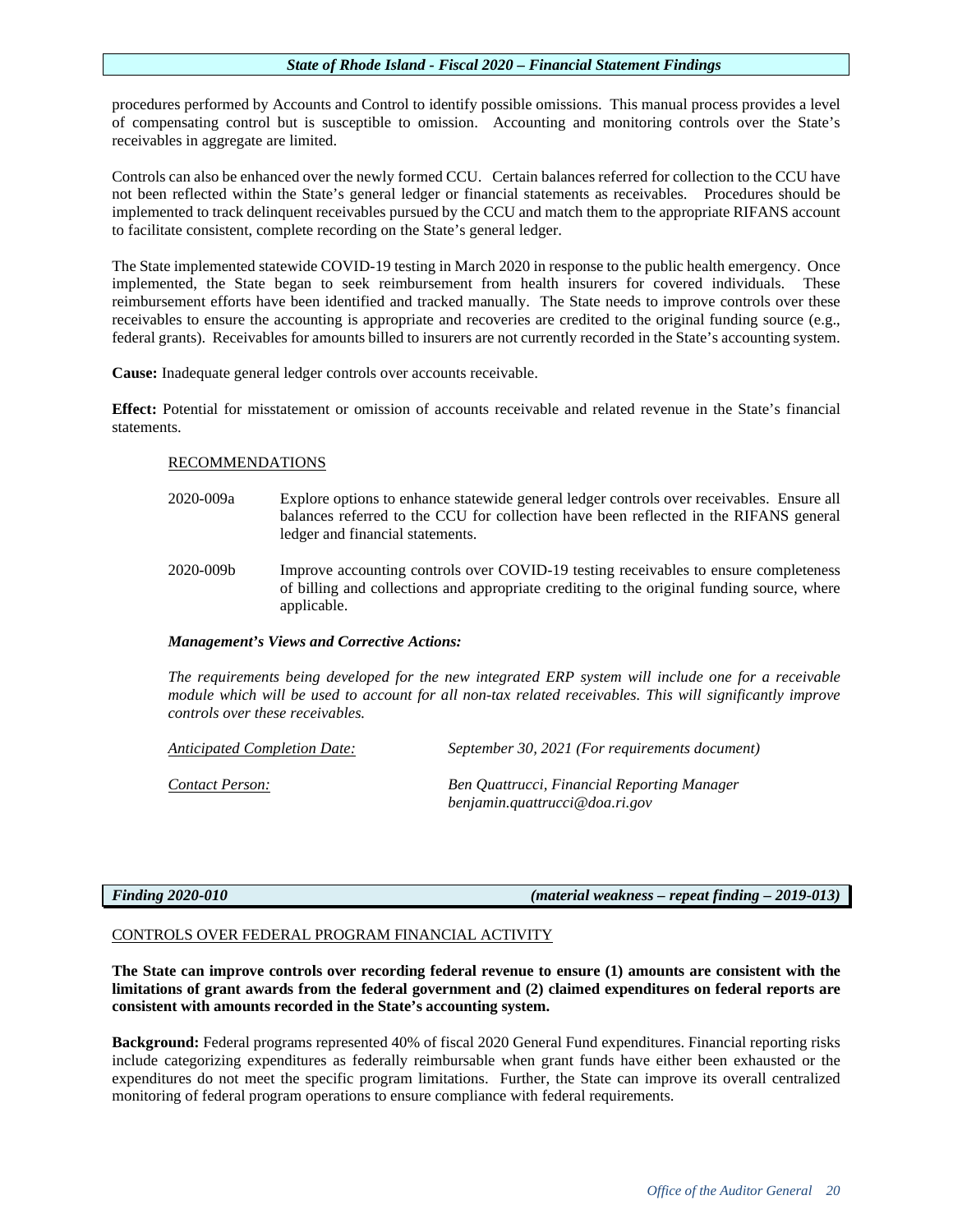Some federal grants are open-ended entitlement programs where the federal government will reimburse the State for all allowable costs incurred under the program. Other federal grants are limited by a specific award amount and grant period. These grant periods are often for the federal fiscal year and are not aligned with the State's fiscal year.

**Criteria:** Federal revenue and expenditures recorded by the State must be consistent with the limitations of grant awards from the federal government and claimed expenditures on federal reports must be consistent with amounts recorded in the State's accounting system.

**Condition:** Knowledge of grant requirements, spending authorizations, and limitations on reimbursable expenditures all rests with departmental managers who administer the federal grant programs. The Office of Accounts and Control, in preparing the State's financial statements, relies primarily on the coding of expenditures (by funding source – federal) within the RIFANS accounting system. All expenditures recorded in federal accounts are considered reimbursable from the federal government and federal revenue is recorded to match those expenditures. From an overall statewide perspective, controls over financial reporting are ineffective to ensure that all federal expenditures are reimbursable and federal revenue is recognized appropriately.

The Office of Accounts and Control requires departments to complete a Federal Grants Information Schedule (FGIS) to reconcile RIFANS program activity with amounts drawn and claimed on federal reports. The FGIS process is not effective and there is no other statewide control measure to ensure that grant expenditures do not exceed available award authority.

The State's RIFANS accounting system does not meet the State's needs in three important and interrelated areas – time reporting/payroll, grants management, and cost allocation – all functionalities that are integral to management of federal programs. These functions are currently performed independent of RIFANS and generally through multiple departmental systems - most of which are duplicative and utilize old and sometimes unsupported technology.

**Cause:** Sufficient controls have not been implemented within the statewide accounting system to ensure amounts are consistent with the limitations of grant awards from the federal government and claimed expenditures on federal reports are consistent with amounts recorded in the State's accounting system; however, the current FGIS process is ineffective.

Enhanced statewide accounting functionalities that support time reporting/payroll, grants management, and cost allocation are being contemplated through the strategic plan initiative which recognizes the need for a grants management component within the overall planned ERP implementation.

**Effect:** Federal revenue could be overstated and not detected for financial reporting purposes. The share of program costs allocable to funding sources (e.g., general revenue vs. federal) could be misstated.

# RECOMMENDATION

2020-010 Implement controls to ensure that the allocable share of federal program expenditures is consistent with grant award limitations. Reassess the current FGIS process with the goal of enhancing compliance and effectiveness.

# *Management's Views and Corrective Actions:*

*We agree. The ERP strategic plan that was recently finalized includes both a Grants Management Module and a Time & Attendance Module. These modules, along with the other components of the ERP, will address the control weaknesses discussed above.*

*Anticipated Completion Date*: *June 30, 2022 for Grants Management Module and June 30, 2023 for Time & Attendance Module. Contact Person: Peter Keenan, State Controller Peter.Keenan@doa.ri.gov*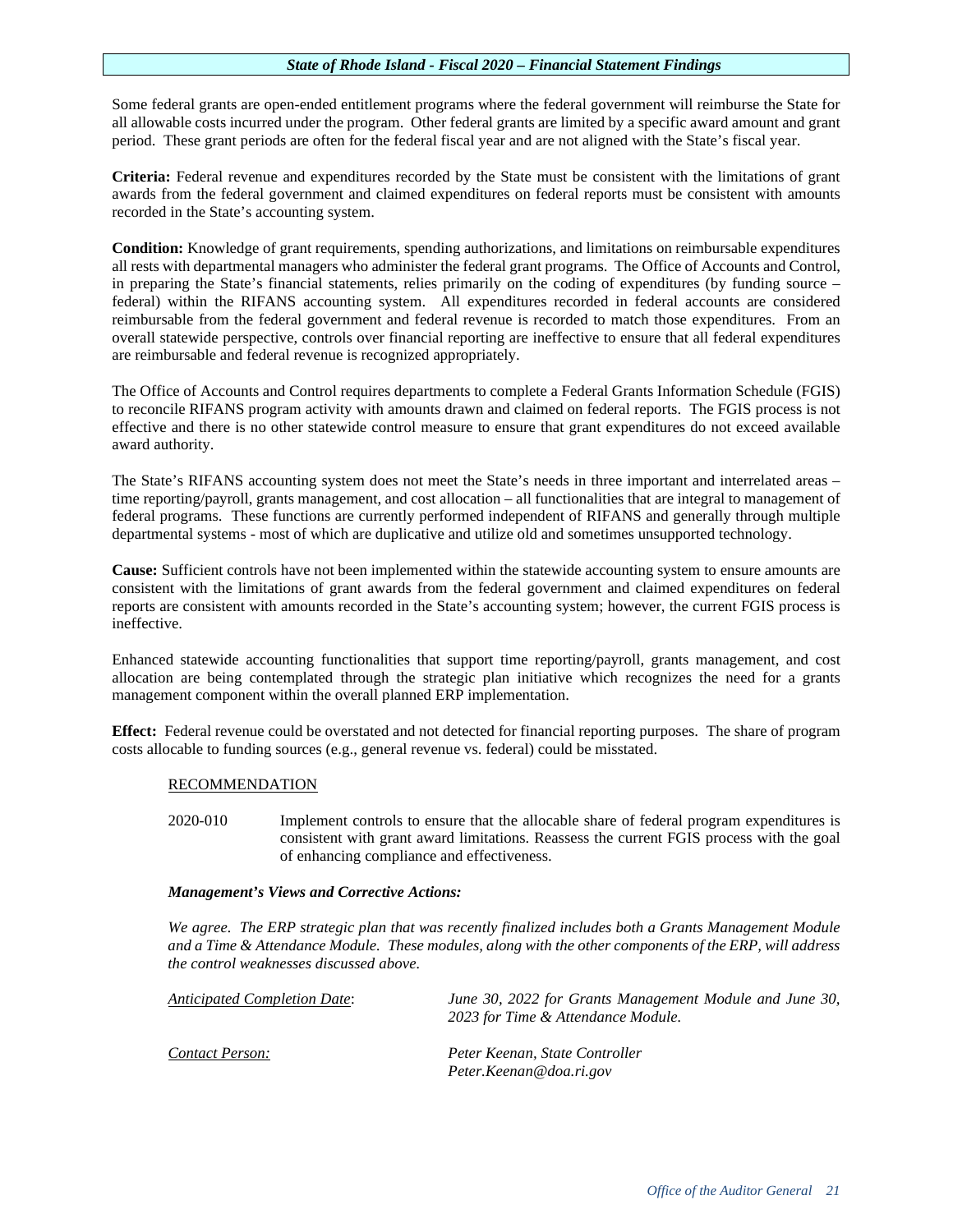*Finding 2020-011 (significant deficiency – repeat finding – 2019-014)*

# MONITORING RESPONSIBILITY FOR FUNDS ON DEPOSIT WITH FISCAL AGENTS

# **Responsibility for monitoring the investment activity and other compliance aspects of funds on deposit with a fiscal agent (trustee) should be vested with the Office of the General Treasurer.**

**Background:** On June 30, 2020, \$369 million was on deposit with fiscal agents (trustees). These amounts generally are bond or certificate of participation proceeds which are invested pending disbursement for projects. At June 30, 2020, investments included government debt securities, commercial paper, certificates of deposit and money market funds.

**Criteria:** The safety and liquidity of investments made from undisbursed debt proceeds, as well as compliance with permitted investment limitations, should be actively monitored. The Office of the General Treasurer has similar responsibilities for other State funds and is the appropriate choice to provide appropriate oversight of these balances.

**Condition:** Responsibility among various State agencies for monitoring investment activity for funds on deposit with fiscal agents remains fragmented without sufficient oversight and monitoring. Efforts to improve oversight and monitoring by the Office of the General Treasurer are incomplete and require additional effort. The nature and timing of specific monitoring procedures can be better defined and coordinated.

Cash reserves totaling \$200 million of the \$369 million balance on June 30, 2020 were uninsured and uncollateralized.

**Cause:** The Office of the General Treasurer generally has responsibility for investment of State funds. Because these amounts are held by trustees and invested independently, they have not historically been included within the oversight of the Office of the General Treasurer and no other State agency has been designated specific responsibility. During fiscal 2020, the Office of the General Treasurer began discussion of required procedures, but oversight was not fully implemented.

**Effect:** Funds held by fiscal agents are insufficiently monitored to ensure safety, liquidity and compliance with debt related covenants.

# RECOMMENDATION

2020-011 Complete implementation of effective oversight and monitoring responsibilities for funds on deposit with fiscal agents.

# *Management's Views and Corrective Actions:*

*The Office of the General Treasurer agrees that our office should assume this duty. We worked to identify all funds on deposit with fiscal agents in FY2019 and began basic quarterly monitoring to ensure compliance with debt covenants. We are in the process of designing a more robust oversight and monitoring program to implement in FY21.*

*Anticipated Completion Date: June 30, 2021*

*Contact Person: Andrew Junkin, Chief Investment Officer Andrew.Junkin@treasury.ri.gov*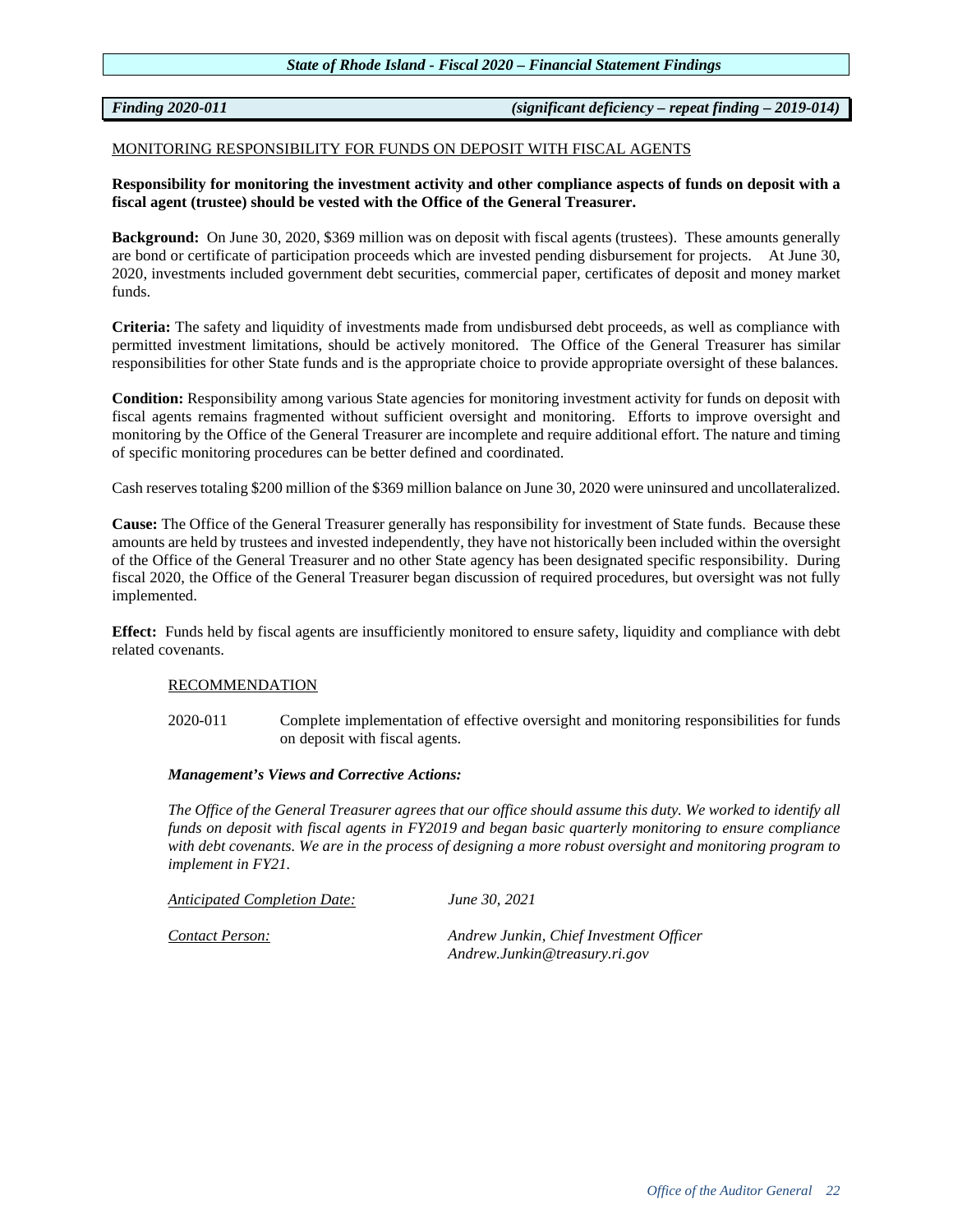*Finding 2020-012 (significant deficiency – repeat finding – 2019-019)*

# DIVISION OF INFORMATION TECHNOLOGY – DISASTER RECOVERY TESTING

# **The State should formalize identification of major systems, standardize application testing, and incorporate business continuity planning within its overall disaster recovery testing.**

**Background:** Periodic tests of the disaster recovery plan are a vital component of an overall business continuity plan to increase the likelihood that critical systems can be restored should a disaster disable or suspend operations at the State's data center. DoIT has a designated disaster recovery facility in New Jersey (operated by a vendor).

**Criteria:** Industry best practices stipulate that disaster recovery testing be performed twice a year to accommodate the ever-changing systems environment. The State should perform a full disaster recovery test at least annually. Also, off-site storage of backups should be geographically diverse enough to successfully recover from a regional disaster.

**Condition:** The State paused tests of its disaster recovery plan during fiscal 2020 due to COVID-19. A list of major systems has been developed, but the restoration priority needs to be formalized and communicated to State agencies. In addition, further progress is needed to test all critical functionality of major systems and their applications. During the 2019 test, the system and database were recovered for critical applications, however, the State did not fully validate the application functionality.

**Cause:** While major systems to be recovered have been identified, prioritization has not been formalized. Sufficient time has not been allotted to test all systems thoroughly. In addition, a repeatable level of application testing has not been formally established nor has business continuity planning been incorporated into disaster recovery testing.

**Effect:** Incomplete disaster recovery testing reduces the assurance that all mission critical systems can be restored, should a disaster disable or suspend operations.

### RECOMMENDATIONS

- 2020-012a Formalize and communicate the restoration priority of major applications and communicate the priority order with the affected State agencies within disaster recovery tests at the State's designated disaster recovery site.
- 2020-012b Establish a repeatable level of application testing and incorporate business continuity planning within periodic disaster recovery testing.

# *Management's Views and Corrective Actions:*

*2020-012a:*

• *The existing enterprise DR solution that all DOIT supported agencies leverage will be completely replaced by the end of the calendar year 2021. This past year the infrastructure teams worked with the individual agency assigned IT teams to identify the critical applications and map them to the appropriately identified recovery infrastructure.*

• *The new DR solution will have replication capability for 70% of the total VM environment to address our most critical production applications thus eliminating the effective need for prioritization, as all critical systems identified will be available for use by each individual agency assigned IT team in a greatly shortened time frame compared with the current technology platform.*

• *Aligned with the new DR solution completion time frame, the DOIT Application Development Team leadership will identify which agency stacks should come up in order of priority after the Enterprise CORE services.*

*2020-012b: DOIT performs an annual DR Testing Procedure which was delayed due to COVID last year but then performed in October of 2020. From the data gathered there DOIT, in conjunction with the Agency IT Manager from each unit, will create a template for high level application testing across all participating agencies, and they will keep those individual test plans updated as appropriate and stored with the rest of*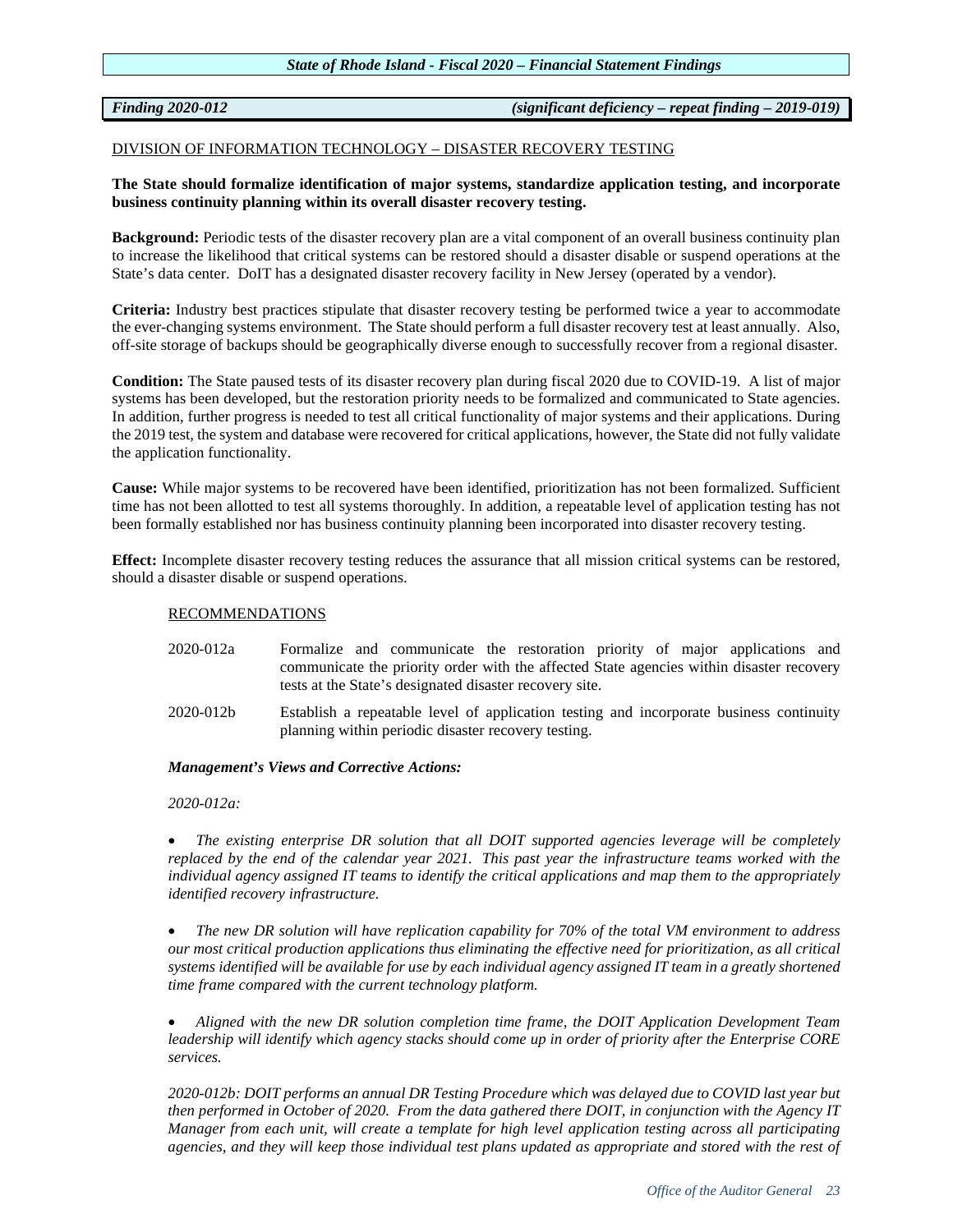*their DR documentation, so that all participating agencies will have a standard and repeatable test process during the Annually scheduled DR tests.*

*Anticipated Completion Date: December 31, 2021* 

*Contact Person: Cesar Mendoza, Chief of Information Technology Cesar.Mendoza@doit.ri.gov*

*Finding 2020-013 (material weakness – repeat finding – 2019-020)*

# DIVISION OF INFORMATION TECHNOLOGY – PROGRAM CHANGE CONTROLS

**The State does not follow uniform enterprise-wide program change control procedures for the various IT applications operating within State government. This increases the risk that unauthorized or inappropriate changes could be made to IT applications without detection.**

**Background:** Program change controls are a critical component of any IT control environment, which ensures that only authorized changes are made to programs (after adequate and sufficient user acceptance testing) before being placed into a production environment. Additionally, program change control procedures prevent and detect unauthorized program modifications from being made.

Almost all custom-developed computer applications require changes and/or updates throughout their production lifecycles. Consequently, these customized, home-grown applications require a formalized change management system to ensure that only authorized changes are made.

While some agencies have formally implemented program change controls, a standardized statewide approach has not been implemented.

**Criteria:** The State's change management process should be standardized so that all movement of code, modifications, testing, acceptance, and implementation provide management with a tracking history and record of approvals. This leads to consistent outcomes, efficient use of resources, auditability, and enhanced integrity of the application systems, which flow through the process. Automated tools help control this process and make the process consistent, predictable, repeatable and aids in the reduction of "human error" in the process.

DoIT should develop procedural guidance that details the correct use of change management software and mandated internal control practices and procedures, thus ensuring a documented, monitored, auditable, and repeatable process.

**Condition:** The State lacks a uniform enterprise-wide program change control management process for the various IT applications operating within State government. This led to inconsistent methods, as well as noncompliance and circumvention of DoIT's change control policy and procedures. In a number of instances, automated change control system procedures were lacking to substantiate that only authorized and proper changes had been implemented.

**Cause:** Various methods are used to control program change management which rely mostly upon manual and semiautomated procedures that incorporate emails, memorandums and other paper-based forms to document application changes. In response to prior audit recommendations made since fiscal 2007, DoIT has attempted to implement change control software.

**Effect:** A lack of a uniform enterprise-wide program change control management process increases the risk that unauthorized or inappropriate changes could be made to IT applications without detection.

# RECOMMENDATIONS

2020-013a Develop and implement procedures detailing specific requirements for program change control and disseminate and train DoIT support staff in its proper execution.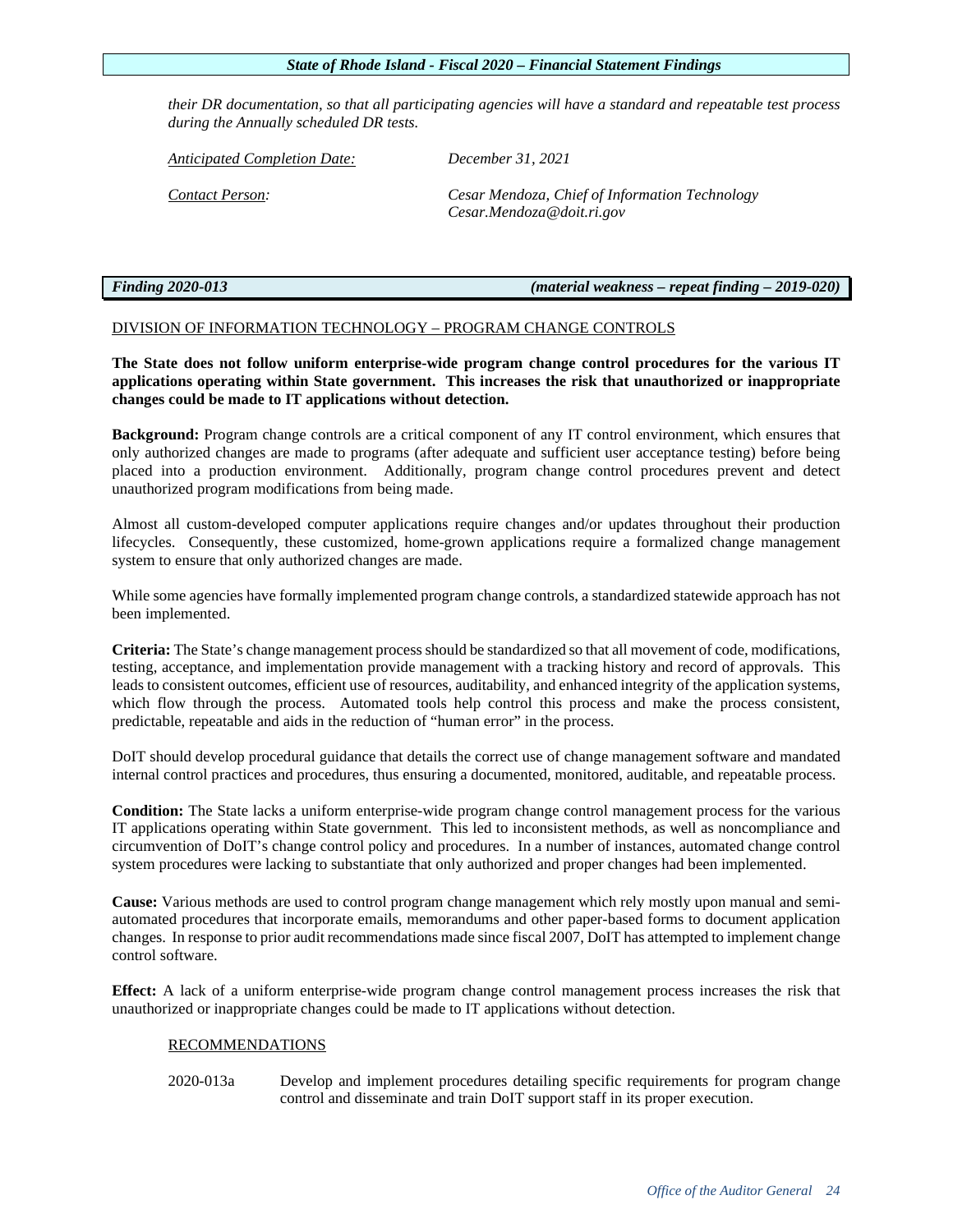2020-013b Determine the appropriate combination of operational, procedural and/or technical adjustments required to use change management software to result in adequate program change control for the entire enterprise.

# *Management's Views and Corrective Actions:*

*2020-13a - Based upon the success of our pilot and evaluation of a cloud-based change management system as noted in 2020-13b we will address and develop the requirements for and train necessary DOIT support staff.*

*Anticipated Completion Date: Dependent on 2020-13b* 

*2020-13b - DOIT is currently evaluating a change management/version control software environment for use in the enterprise. Department of Transportation is piloting Azure DevOps for version control and other features. Based on the evaluation, we will make a recommendation for use as our enterprise change management and version control. This will be implemented for existing code base and future code base where system replacements are not eminent. When implementing SAS solutions to replace older applications those applications will undergo the best practice as provided by the vendor for change management.* 

*Anticipated Completion Date: Pilot Completion April 30, 2021 Contact Person: Alan Dias, Assistant Director Information Technology Alan.Dias@doit.ri.gov*

*Finding 2020-014 (significant deficiency – repeat finding – 2019-021)*

# DIVISION OF INFORMATION TECHNOLOGY – COMPREHENSIVE INFORMATION SYSTEMS SECURITY POLICIES AND PROCEDURES AND PERIODIC RISK ASSESSMENTS

**The State can enhance its enterprise-wide security policies and procedures and communication of these policies and procedures with State agencies. Additionally, the State can enhance its ongoing security posture by periodically performing risk assessments to identify if mission critical systems comply with IT policies and procedures.**

**Background:** The Division of Information Technology (DoIT) within the Department of Administration (DOA) has responsibility for the State's varied and complex information systems. This includes ensuring that appropriate security measures are operational over each system and the State's information networks. Information security is critically important to ensure that information technology dependent operations continue uninterrupted, and that sensitive data accumulated within State operations remains secure with access appropriately controlled.

Periodic comprehensive technology risk assessments are key to uncovering underlying vulnerabilities in the environment as well as providing guidance on where to best spend limited assets to reduce risk. Recent cybersecurity attacks demonstrate the ongoing need to periodically assess the technology infrastructure for threats. During our audit we focused on the following mission critical systems due to their impact on the State's financial reporting: RIFANS, STAARS, RIBridges, MMIS, DMV- RIMS, and DLT benefit and revenue systems.

**Criteria:** Risk assessment policies and procedures must be documented (National Institute of Standards and Technology – NIST RA-1). Risk assessments should be performed every three years or whenever there are significant changes (e.g., new system implementations) (NIST RA-3).

The oversight and management of the State's information security program relies upon the implementation of DoIT's comprehensive information systems security plan, which includes detailed policies and procedures that are designed to safeguard all the information contained within the State's critical systems.

Assessments of compliance to IT policies and procedures for all critical IT applications should be performed on a periodic basis as part of the risk assessment.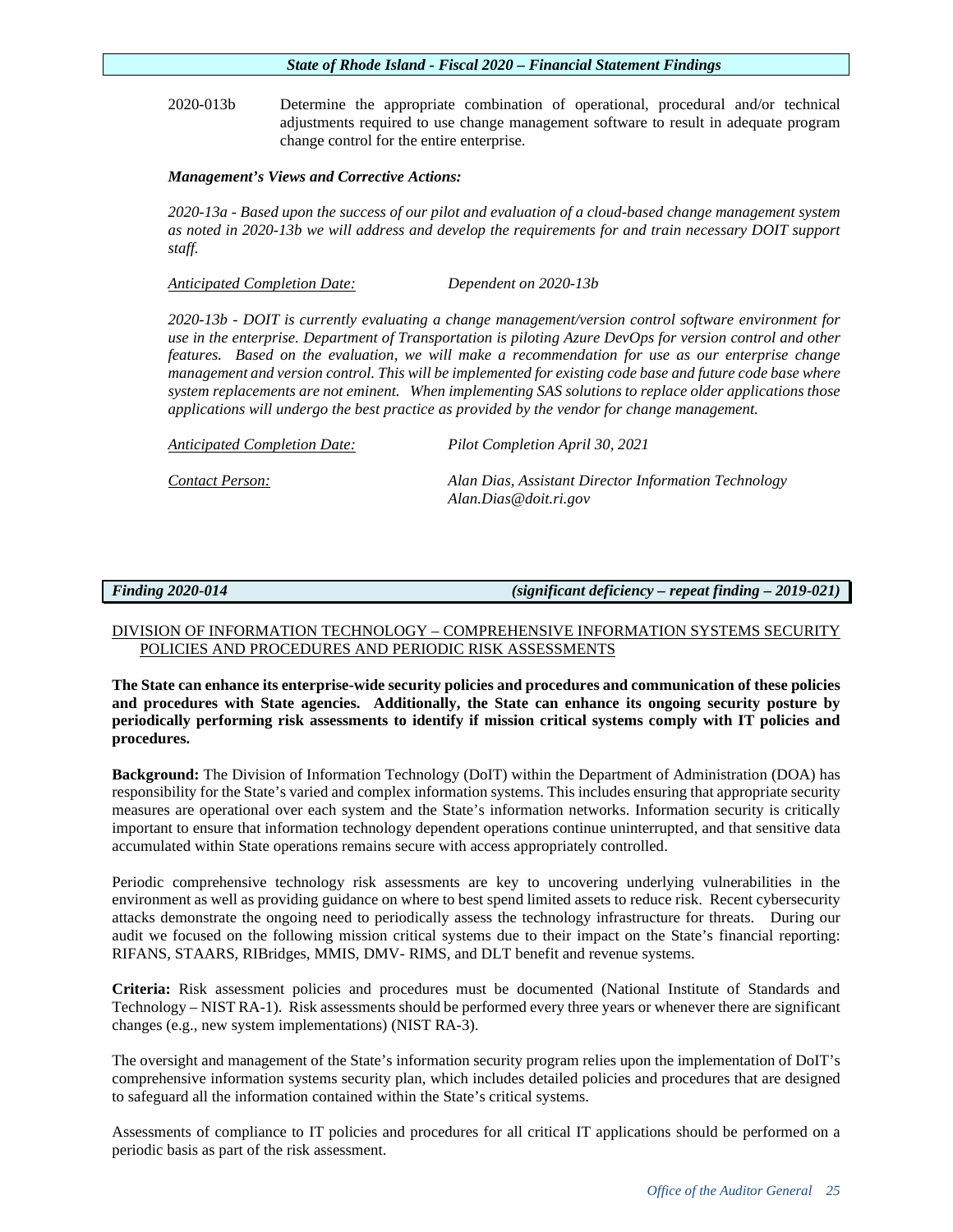IT best practices require updates and patches be implemented timely as recommended by software vendors to ensure continued security and operational integrity.

**Condition:** The State has updated and created new policies and procedures for its critical information systems; however, it has lagged in approving, communicating, and implementing these policies. Further, the State has not implemented a practice of conducting security risk assessments on a cyclical basis to determine whether its IT systems comply with State IT security policies and procedures.

Due to the number and complexity of systems within State government, a risk-based approach should be employed where those systems deemed most critical, or most at risk, are prioritized.

The State should make continued use of external system assessments and reviews to complement on-going risk assessment monitoring. When State systems are operated by external parties or interface with external processing entities, these entities often provide Service Organization Controls (SOC) reports, which describe key controls within the application or organization and testing of the operational effectiveness of those controls. These reports should be accumulated and reviewed within DoIT as part of a risk-based approach to assessing and ensuring IT security compliance. Any user-entity controls identified in the SOC reports should be considered, evaluated and documented. This may assist in expanding coverage of the State's many systems considering the minimal resources allocated to this function.

The State has insufficient resources allocated to timely evaluate and apply patches and updates to ensure continued security and operational integrity. As a result, updates and patches are not always implemented in a timely manner.

**Cause:** The State maintains IT security policies and procedures; however, they are not regularly updated and appropriately communicated with State agencies.

Policy and practice to perform comprehensive information security risk assessments is improving but can be further enhanced.

The State has not devoted sufficient resources to maintaining certain mission critical systems.

**Effect:** Critical systems may be exposed to security vulnerabilities and cyber-attacks when comprehensive information security risk assessments are not performed routinely. This could impact the State's ability to ensure continued operation of mission critical systems.

# RECOMMENDATIONS

- 2020-014a Continue to update IT security policies and procedures to ensure such policies and procedures conform to current standards and address all critical systems security vulnerabilities with particular emphasis on keeping patches and versioning current to minimize cybersecurity risk.
- 2020-014b Perform risk assessments at least once every three years with the results documented and communicated to management for action. Contract for the performance of IT security compliance reviews and make use of available Service Organization Control reports to extend IT security monitoring of critical systems.
- 2020-014c Prepare a plan that prioritizes significant system security risks with the goal of achieving compliance with DoIT's formalized system security standards for all significant State systems.

# *Management's Views and Corrective Actions:*

*2020-14a - All DoIT polices aligning with NIST 800-53 have been updated and will undergo review and revision on an annual basis, and as needed. They can be found on the Enterprise Security Share Point Site, in the 'Current Policies' folder:* <https://rigov.sharepoint.com/sites/etss-io-security> *A comprehensive enterprise System Security Plan (SSP) is in development for identification of the procedures for implementation of the enterprise inherited security controls as defined within the published policies.*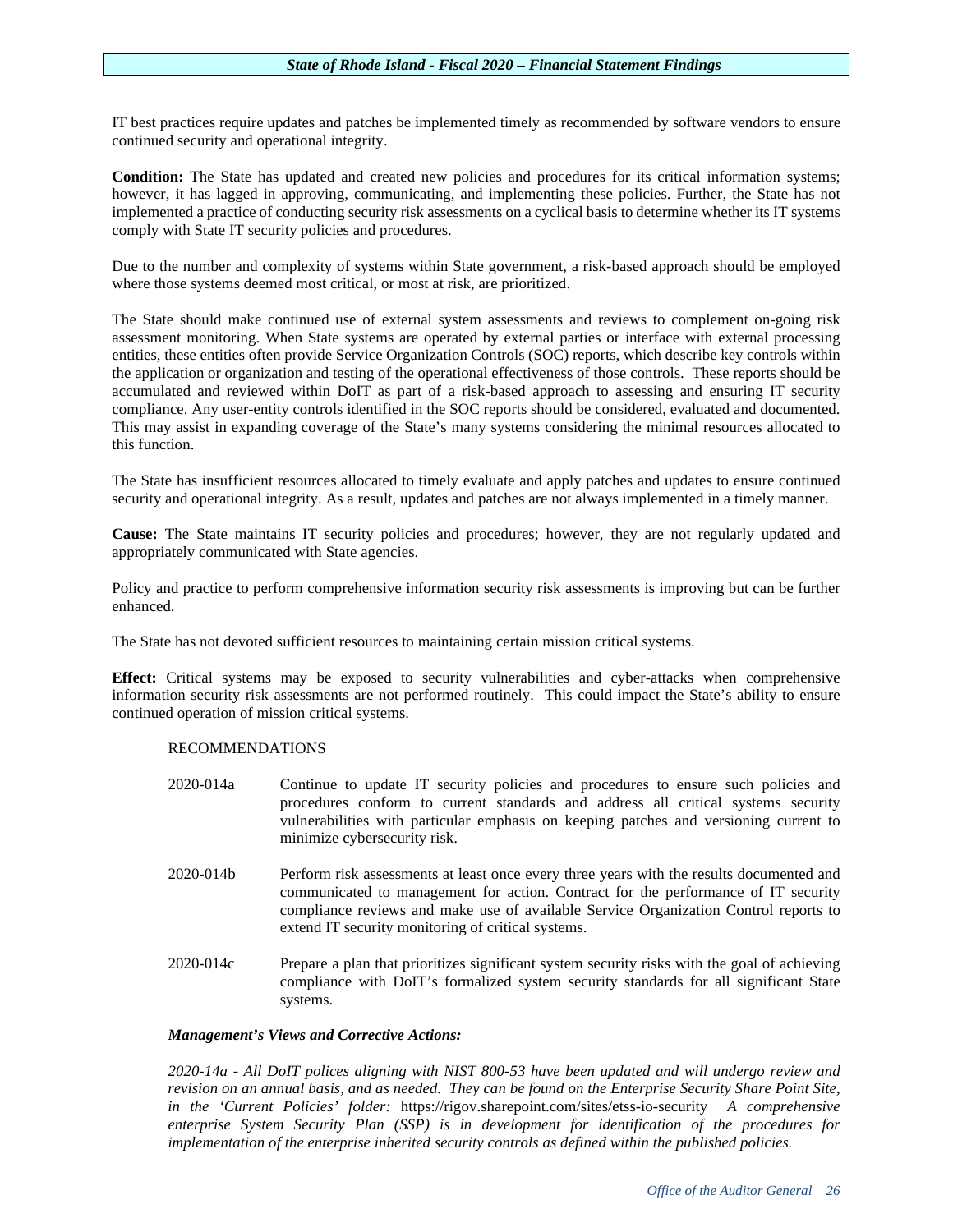*Anticipated Completion Date: June 2021*

*2020-014b - With the DoIT adoption of the NIST Risk Management Framework (RMF), DoIT is building a system(s) risk assessment program. This assessment process will be executed in a cyclical fashion; utilizing inputs from audits (internal, and external) and State hosted vulnerability and risk measuring technology and processes. External assessments will be scheduled and conducted on State critical systems.*

*Anticipated Completion Date: October 2021*

*2020-014c - The categorization of systems through the implementation of the NIST RMF will provide the ability to prioritize mitigation of identified security risks. A formalized running risk register will be maintained at the enterprise level, and will be created for all assessed systems; with plans of actions and milestones (POAM's) and corrective action plan's (CAP's) developed for each system after the initial, and each recurring system assessment. The completion of this plan is dependent upon the completion of 2020- 14b.*

*Anticipated Completion Date: December 2021*

*Contact Person: Brian Tardiff, CISO brian.tardiff@doit.ri.gov*

*Finding 2020-015 (significant deficiency – repeat finding – 2019-024)*

# DIVISION OF TAXATION – CONTROLS OVER COUNTER TAX COLLECTIONS

# **Controls should be improved over the counter tax collections accepted at the Division of Taxation by upgrading the cashiering technology and integrating that functionality into the Division's STAARS system.**

**Background:** The vast majority of tax payments are received electronically or through mail payments, however, some taxpayers make payments in person at the Division of Taxation. Such payments totaled approximately \$64.4 million in fiscal 2020. A cashiering application was internally developed more than a decade ago that lacks appropriate information technology controls. Additionally, the cashiering application is not integrated with the Division's STAARS system.

**Criteria:** Adequate application controls must be in place to ensure taxpayer payments are properly recorded and identifiable to the individual employee processing the transaction.

**Condition:** The cashiering application lacks an appropriate audit trail to identify the employee performing the transaction, sufficient password access controls, and data back-up procedures. The system is not integrated with STAARS. A manual process is required to create the transaction record so it can be scanned and processed to post to the taxpayer's account.

**Cause:** This results from outdated technology and the lack of integration and upgrade upon implementation of the STAARS system.

**Effect:** Controls over tax collections made in person at the Division of Taxation are weakened.

# RECOMMENDATION

2020-015 Complete the planned application implementation and related technology upgrades used to process counter payments at the Division of Taxation and ensure the cashiering application is integrated with the Division's STAARS system.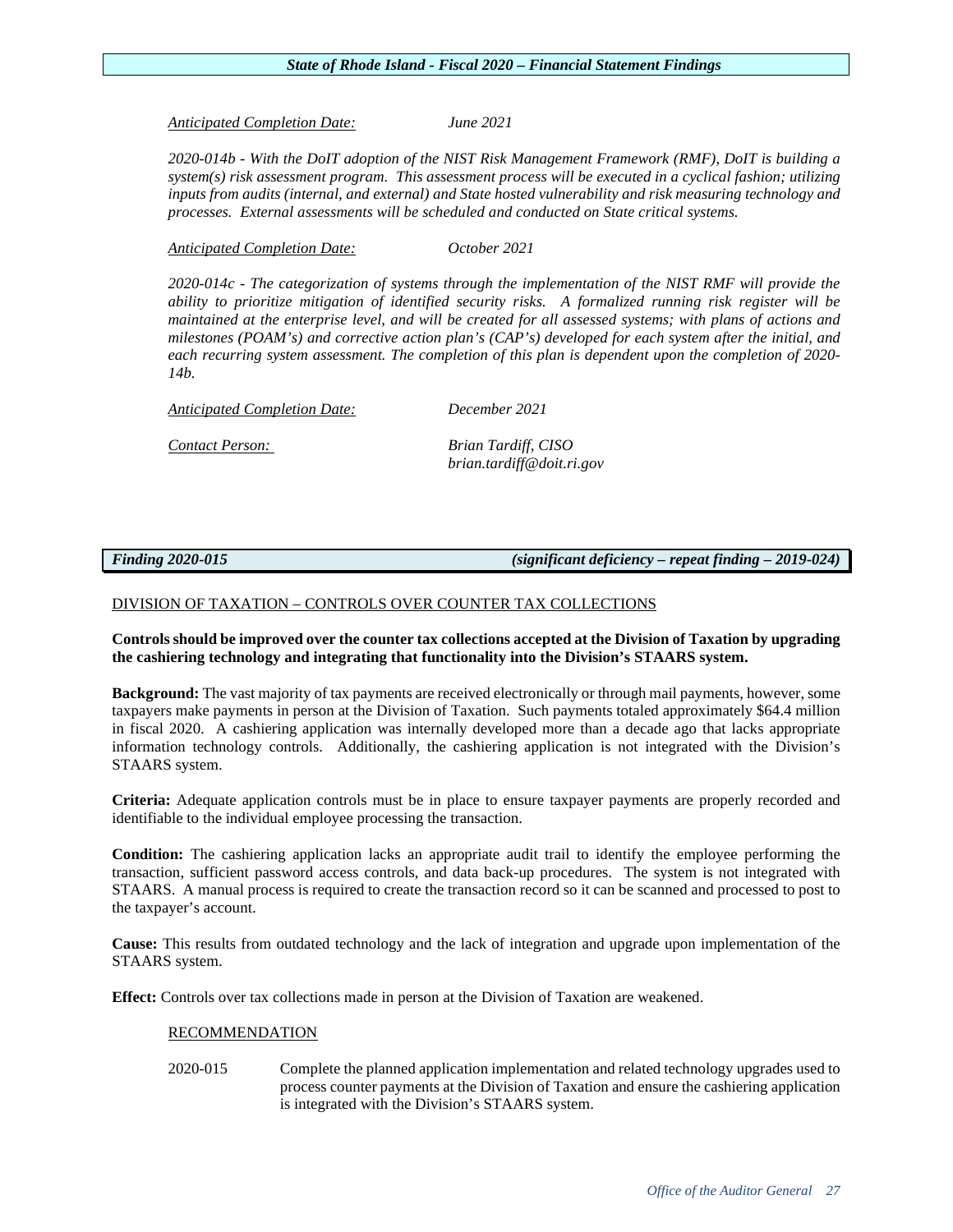# *Management's Views and Corrective Actions:*

*The Division of Taxation agrees with this recommendation and continues to actively work on addressing this finding. Upon detailed review of the public technology solutions available pursuant to the procurement process and a determination that the technology solution would not meet the needs of the agency, the Division of Taxation conducted an internal new requirements gap analysis, created a high-level design to integrate cashiering functions with STAARS (including an audit trail), and is in the process of implementing that*  design. Additionally, the Division of Taxation is implementing the shifting of certain cashier deposits to the *high-volume scanner deposit process, which will reduce the amount and number of deposits made through the cashier.* 

*Anticipated Completion Date: June 30, 2022* 

*Contact Persons: Neena S. Savage, Tax Administrator neena.savage@tax.ri.gov*

> *Rahul Sarathy, Chief of Examination rahul.sarathy@tax.ri.gov*

*Daniel Clemence, Chief Revenue Agent Daniel.Clemence@tax.ri.gov*

*Kristin Cipriano, Chief of Tax Processing Services Kristin.Cipriano@tax.ri.gov*

*Finding 2020-016 (significant deficiency – repeat finding – 2019-025)*

# DIVISION OF MOTOR VEHICLES - REVENUES COLLECTED FOR USE WITHIN THE INTERMODAL SURFACE TRANSPORTATION (IST) FUND

# **Controls can be improved over the recording of license, registration and surcharge fees collected by the Division of Motor Vehicles (DMV) and deposited in the IST Fund.**

**Background:** The DMV collected and remitted revenues totaling \$75.3 million of taxes and \$23.9 million of licenses, fines, sales, and services revenue for recording in the IST Fund during fiscal 2020.

**Criteria:** DMV must have controls in place to ensure the completeness of revenue reflected within the IST Fund. RI General Law 39-18.1 designates certain fees to be deposited in the IST Fund for transportation purposes.

**Condition:** DMV lacks effective controls to ensure that all revenues collected by the DMV for deposit within the IST Fund have been recorded. RIDOT should have procedures in place to provide reasonable assurance that the appropriate fees have been earmarked for the IST Fund and have been received and recorded as revenue. This should include documentation of the fee structure identified by RI General Law Chapter 39-18.1, the surcharge amount being applied to each DMV transactions code, and how the DMV computer system is programmed to identify such amounts for the IST Fund. RIDOT and the DMV should periodically assess the reasonableness of the actual revenue recognized for recording in the IST Fund. We identified the following control deficiencies:

- There is no monthly or yearly reconciliation performed between RIFANS and the Rhode Island Modernization System – (RIMS) to ensure that RIMS data supports the revenue recorded in RIFANS.
- There is no "cross-walk" of the fee structure identified by RI General Law for licenses, registrations, surcharges, etc. and how the DMV computer system is programmed to identify such amounts. Changes to the General Laws affecting fees should be documented to ensure RIMS programming changes are appropriate and consistent with the law.
- Overages/Shortages are not tracked separately in RIFANS but are netted against registration fee revenue. A RIFANS account number should be created to track these separately.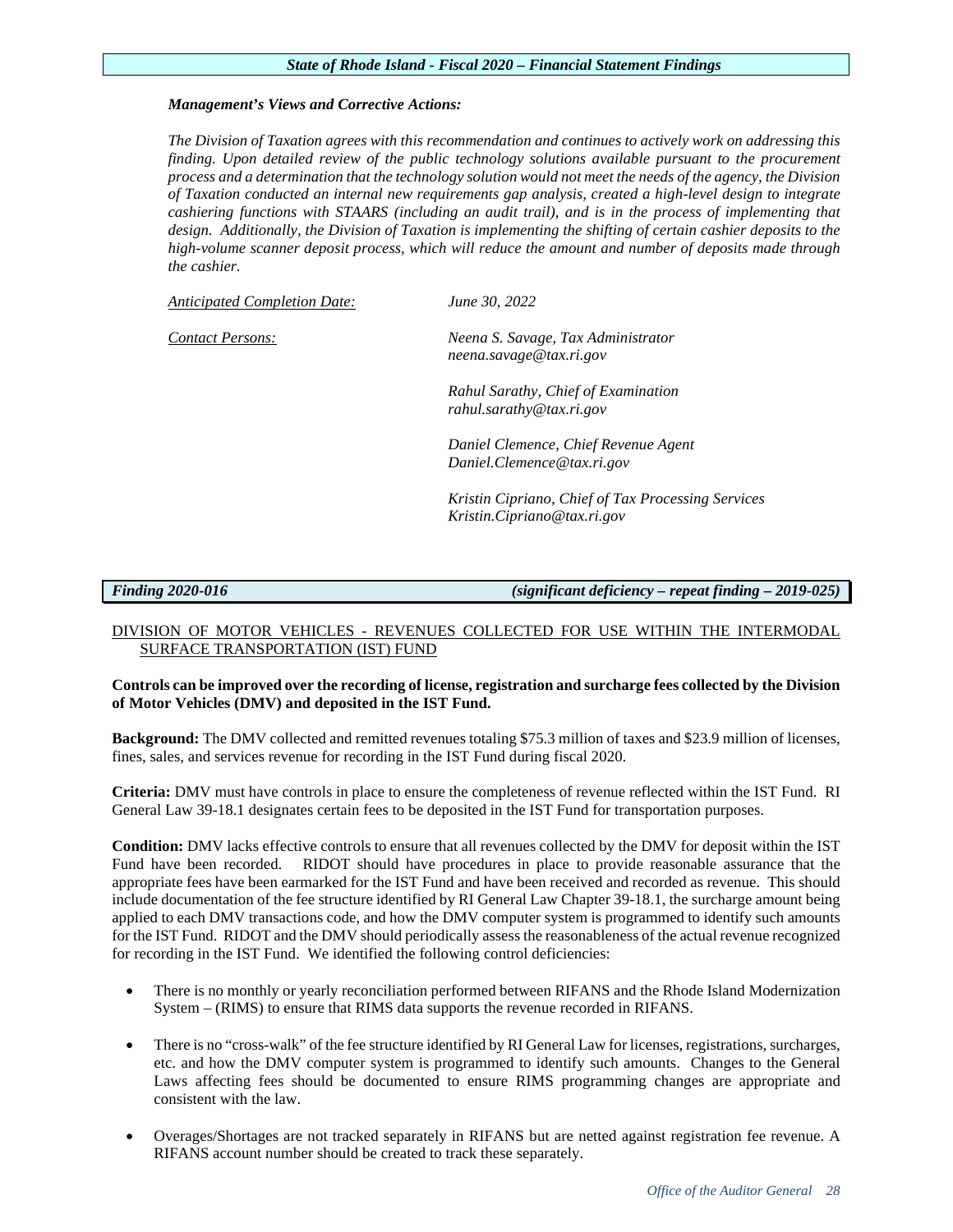- Manual write offs are not recorded in RIMS; they are maintained outside of the system. Manual write offs should be recorded within RIMS to maintain a log of the adjustments and to facilitate RIMS/RIFANS reconciliation.
- Deposit date within the RIMS system is pre-populated the date should reflect the actual deposit date to allow matching RIMS activity to RIFANS receipt entries.

**Cause:** The DMV's focus has been on successful system implementation, while using the system for enhanced monitoring of compliance with statutory revenue requirements and enhancing the control environment has not been fully explored.

**Effect:** Controls to ensure the completeness of the DMV revenues earmarked for transportation purposes within the IST Fund are ineffective.

# RECOMMENDATIONS

| 2020-016a | Strengthen and document control procedures over the fees collected by the Division of<br>Motor Vehicles (DMV) and transferred to RIDOT to ensure compliance with RI General<br>Law Chapter 39-18.1. Implement monitoring procedures to assess the reasonableness of<br>revenue amounts collected by the DMV for deposit in the IST Fund. |
|-----------|------------------------------------------------------------------------------------------------------------------------------------------------------------------------------------------------------------------------------------------------------------------------------------------------------------------------------------------|
| 2020-016b | Perform a reconciliation between RIFANS and RIMS on a monthly and annual basis to<br>ensure the data in RIMS supports the revenue recorded in RIFANS.                                                                                                                                                                                    |
| 2020-016c | Establish a process and control structure to document the DMV's review of the General<br>Laws related to changes in its fee structure and ensure any changes are properly made to                                                                                                                                                        |

2020-016d Establish new accounts to record overages and shortages. Record the actual deposit date in the RIMS deposit date field.

RIMS and any relevant excel files used to support the recording of revenue into RIFANS.

# *Management's Views and Corrective Actions:*

*2020-016a/b - The DMV agrees that a periodic reconciliation of the funds transferred to the DOT is needed and will work to reconcile the funds transferred on a semi-annual and annual basis. We are working to reconcile for the period(s) of July 1,2020 thru December 31, 2020.* 

*2020-016c - The DMV legal counsel reviews all legislation and identifies the key people responsible for implementing it. The legislation is then emailed to key personnel for review and implementation, creating an email chain. The IT team then logs all work and testing into ALM Octane. The DMV provided the Auditor General's office documentation in December 2020.*

*2020-016d - The DMV started utilizing the Overages and Shortages account to record all manual adjustment for errors such as checks written incorrectly. All manual adjustments for user and customer errors are debited from the Overages/Shortages account. For example, if a check is written incorrectly, we debit the Overages/Shortages account and contact the customer for new payment. When new payment is received, we then credit the Overages/Shortages account.* 

| <b>Anticipated Completion Date:</b> | We started utilizing the Overages/Shortages account on July 1,<br>We are working to complete the first reconciliation of<br><i>2020.</i><br><b>RIMS</b> to <b>RIFANS</b> . |
|-------------------------------------|----------------------------------------------------------------------------------------------------------------------------------------------------------------------------|
| <b>Contact Persons:</b>             | Paul Dombrowski Paul.Dombrowski@dmv.ri.gov<br>Brad Booth Bradford.Booth@dmv.ri.gov                                                                                         |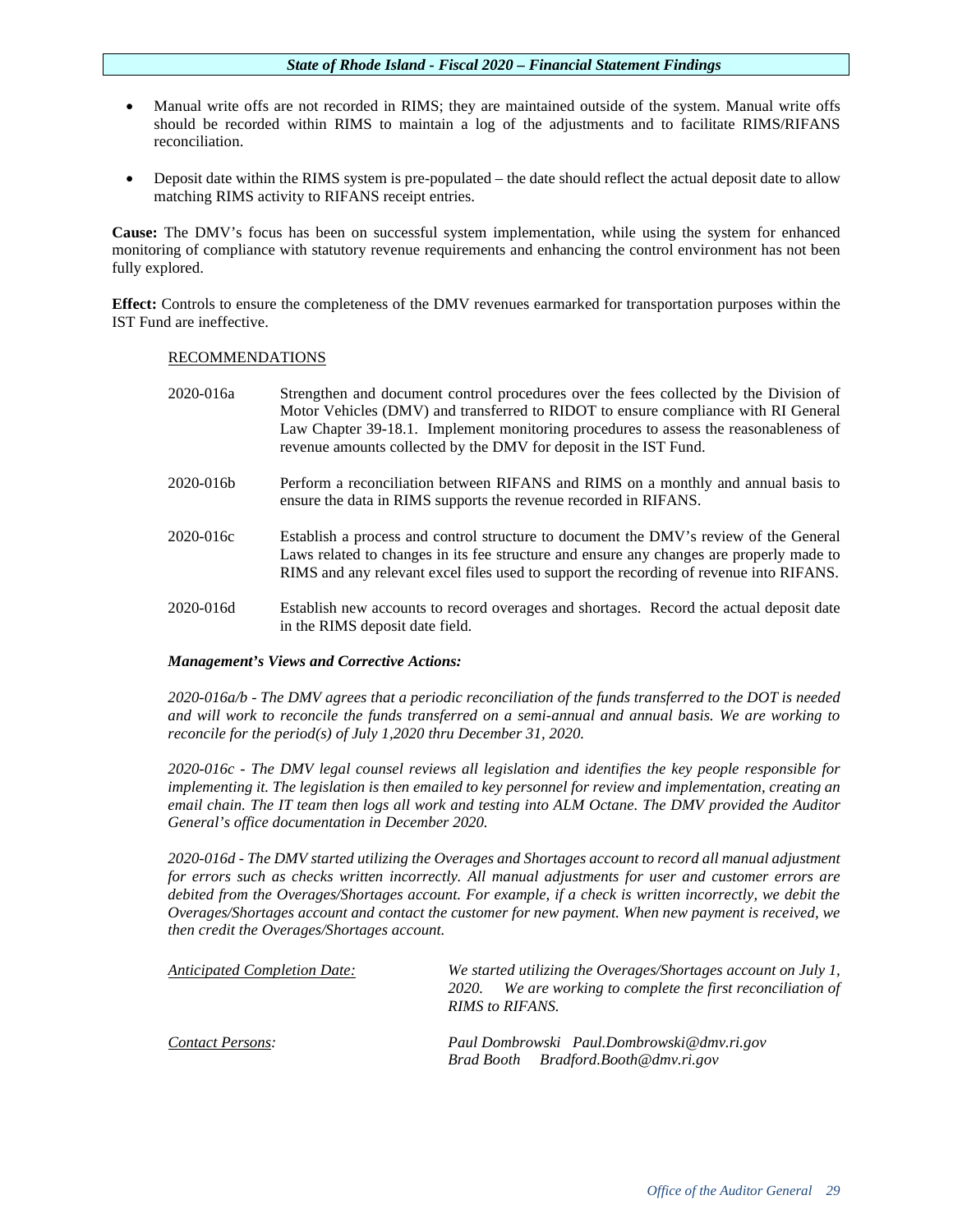*Finding 2020-017 (significant deficiency – repeat finding – 2019-026)*

# DIVISION OF MOTOR VEHICLES – SYSTEM SECURITY PLAN – RIMS

# **The Division's system security approach can be further improved by including additional critical system security requirements.**

**Criteria:** A strong and well-designed information security program is essential for protecting an organization's communications, systems, and assets from both internal and external threats. Per NIST 800-53, PM-2, "The organization appoints a senior information security officer with the mission and resources to coordinate, develop, implement, and maintain an organization-wide information security program."

Per NIST SP800-18, "The purpose of the system security plan is to provide an overview of the security requirements of the system and describe the controls in place or planned for meeting those requirements. The system security plan also delineates responsibilities and expected behavior of all individuals who access the system."

A data inventory is essential for identifying and tracking an organization's financial data, intellectual property as well as other sensitive data such as personally identifiable information, in addition to helping organizations apply required access controls and security safeguards such as database logging and monitoring.

Proper Access Management is essential to both protect and maintain the integrity of the DMV data stored within the RIMS system. Part of this function is to ensure the timely adjustment of access privileges or removal of system access altogether for RIMS users who either transfer or terminate employment with the DMV.

**Condition:** A system security plan was adopted in fiscal 2020. However, additional steps are needed to provide a comprehensive approach to address critical system security requirements which include:

- assigning a senior information security officer;
- maintaining a sensitive data inventory for the DMV RIMS database;
- logging and monitoring the database for access to sensitive data; and
- implementing formal incident response training (such as handling a data breach) for employees.

An analysis of 2,073 RIMS users determined that four users did not have their access removed in a timely manner after departing. DMV administration indicated that they perform an annual sweep for access that should be removed; however, an annual review is insufficient to appropriately limit the risk of unauthorized access.

**Cause:** Additional focus is needed on the key elements of a well-designed information security program.

**Effect:** The overall information security program is weakened in the absence of a senior information security officer. The lack of a sensitive data inventory leaves data susceptible to unauthorized access, theft, and loss. Understanding the type of data collected, where it is held, whom has access, and how it is transferred is a critical component of data privacy and data security programs. In the event of a data breach, the organization would not be able to quickly and accurately identify which data was accessed and/or lost. Additionally, if data is not properly classified, inventoried, and stored, unauthorized users within the organization may be able to access sensitive/confidential data. Lastly, a sensitive data inventory is necessary to drive the use of database level audit logging and alerting in order to keep the amount of logging data needed for review and alerting manageable.

Formal Incident Response training is essential so that all staff are clear on their roles and the steps to be taken in the event of an IT security incident (e.g. data breach).

# RECOMMENDATIONS

- 2020-017a Establish a senior information security officer function to manage security oversight.
- 2020-017b Develop a sensitive data inventory for the RIMS system to identify sensitive data elements needing greater protection.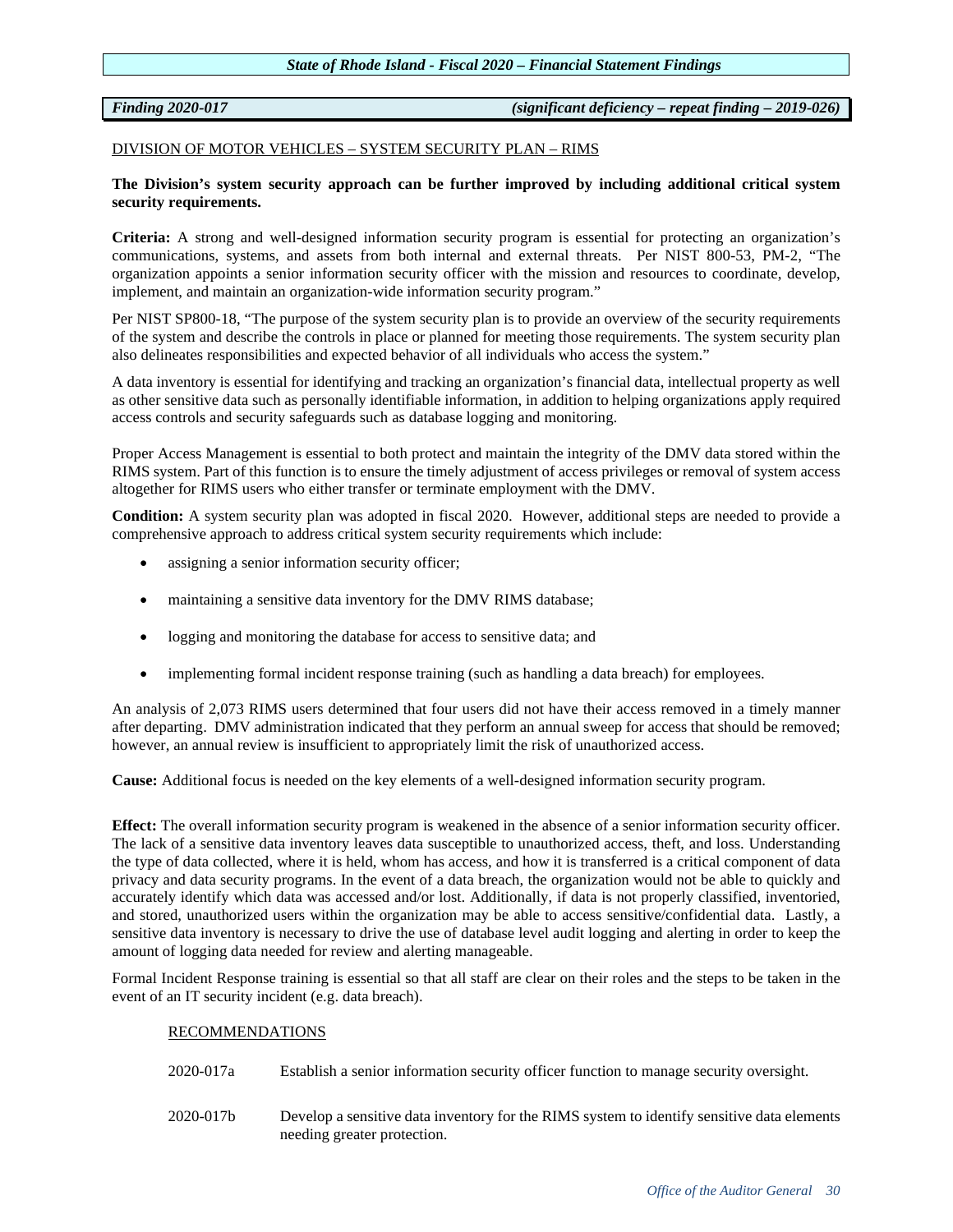- 2020-017c Database logging and monitoring should be implemented for access to sensitive data in the RIMS database.
- 2020-017d Conduct formal incident response training for DMV staff.
- 2020-017e Enhance controls and timeframes to ensure prompt termination of system access when employees leave or change functions. Document timely reviews of access privileges.

# *Management's Views and Corrective Actions:*

*2020-017a - Information security is a shared responsibility model, with the AIM serving as the agency information security officer for agency systems and applications. In this model, the AIM is responsible for the implementation of the enterprise security program within the agency, enforcing policies and standards for compliance.*

# *Anticipated Completion Date: June 30, 2021*

*2020-017b - Sensitive data and systems inventory will be conducted jointly with the DoIT enterprise team through the documentation of systems within System Security Plans (SSP). Additionally, technology such as database protection (Guardium) will assist in this line of effort.*

*Anticipated Completion Date: July 31, 2021*

*2020-017c - Access to Sensitive data and systems inventory will be monitored jointly with the DoIT enterprise team through the documentation of systems within System Security Plans (SSP). Additionally, technology such as database protection (Guardium) will assist in this line of effort.*

*Anticipated Completion Date: July 31, 2021*

*2020-017d - Incident response process and management is actively executed with the enterprise incident response plan and program. DMV IT staff are trained and participate in real world incident response frequently.*

*Anticipated Completion Date: August 31, 2021*

*2020-017e - Systems and access change management process are being implemented at the enterprise level. The full implementation of single sign on across the enterprise will ensure the timely removal and provisioning of access to systems. Additionally, an enterprise privileged access management system is in the process of implementation that will ensure the principle of least privilege is adhered to, with access actively monitored.*

*Anticipated Completion Date: June 30, 2021* 

*Contact Person: Tim McCarthy, DOIT Tim.McCarthy@doit.ri.gov*

*Finding 2020-018 (significant deficiency - repeat finding - 2019-028)*

# INTERMODAL SURFACE TRANSPORTATION FUND – FINANCIAL REPORTING

# **Controls can be enhanced over financial reporting to ensure consistent and accurate reporting of IST Fund activity in accordance with generally accepted accounting principles.**

**Background:** The Intermodal Surface Transportation (IST) Fund, a special revenue fund, includes financial reporting for transportation related activities of the State, including the highway construction programs, the State's Grant Anticipation Revenue Vehicle (GARVEE) and Motor Fuel bond proceeds (for specific highway construction related projects), various license and registration fees, toll revenues, and other revenues designated for transportation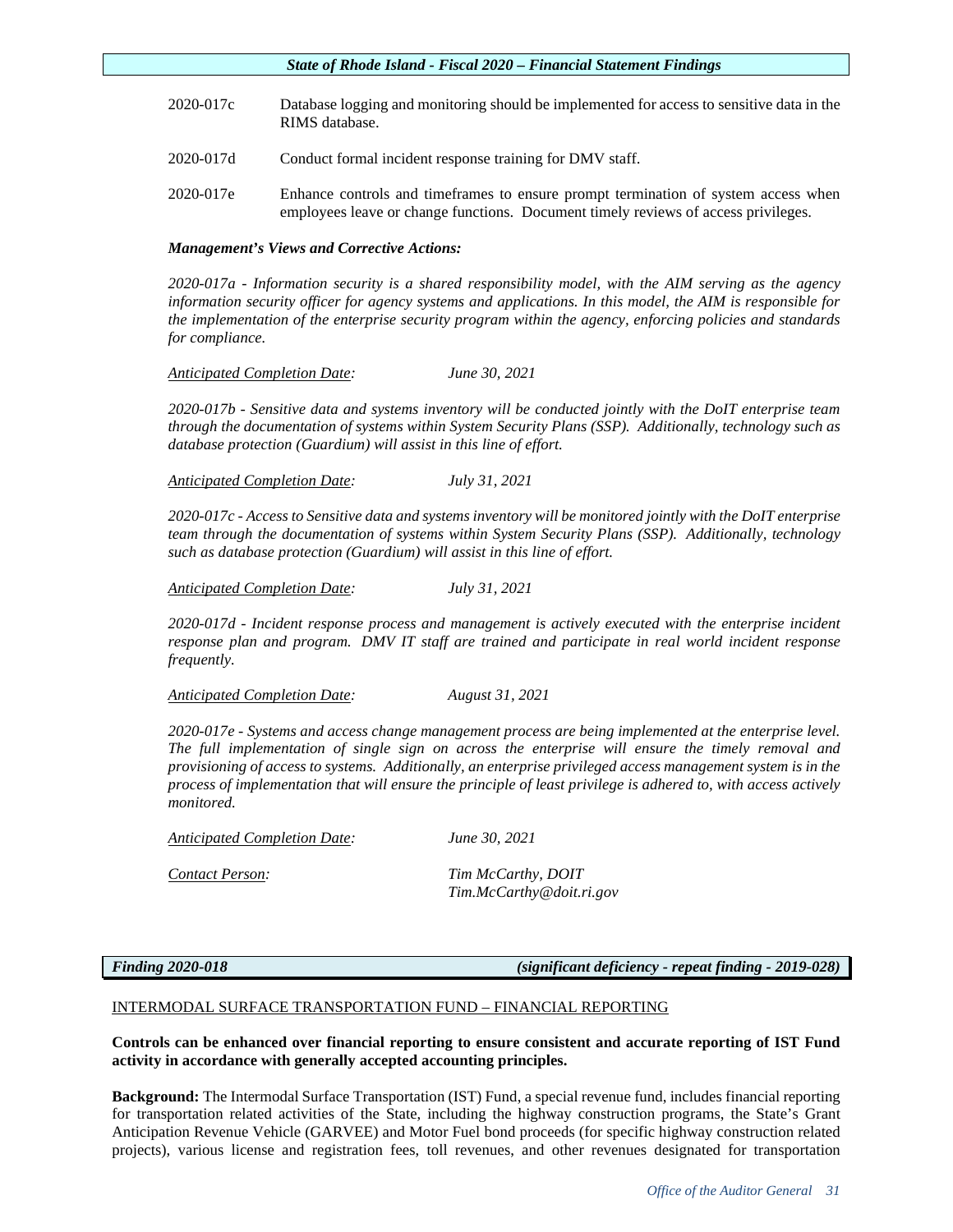purposes. Financial reporting for the IST Fund is generated through RIFANS, the State's accounting system, however, RIDOT utilizes its financial management and construction management systems for significant amounts of data utilized during the fiscal close. The use of multiple systems complicates financial reporting for the IST Fund.

**Criteria:** Controls over the preparation of financial statements should ensure consistent and accurate reporting of fund activity in accordance with generally accepted accounting principles. Additionally, fund balance components are to be presented in accordance with generally accepted accounting principles (GASB codification section 1800 paragraphs 177 and 179) reflecting any restrictions on use or commitments by management. Classification of fund balance components, particularly within the IST Fund, demonstrates amounts available to support the transportation programs consistent with any limitations or restrictions on use.

**Condition:** We identified several misstatements in the IST Fund financial statements that are indicative of control deficiencies over financial reporting. Misstatements related to the following issues:

- Misclassifications of various fund balance categories.
- Numerous accounts payable that were not recorded at fiscal year-end. We requested RIDOT to perform additional review to identify additional payables. RIDOT discovered a programing error in its accounts payable report which caused payables to be understated by \$26.5 million.
- Other misstatements relating to year-end fiscal closing procedures.

All misstatements noted were corrected in the financial statements when brought to the attention of management.

**Cause:** Financial reporting for the IST Fund grows in complexity as additional funding sources are added to support the State's transportation program. Certain distinct funding sources are maintained in separate funds; however, for financial reporting purposes all the transportation related funds are combined. Although combined for financial reporting purposes, each activity or funding stream requires separate analysis to ensure amounts (revenue and expenditures) are accurately reported. Classification of fund balance by category – nonspendable, restricted, committed, assigned, and unassigned - is dependent upon the analysis of each activity and/or funding stream (federal, Highway Maintenance Fund, RICAP, Gas Tax, etc.). RIDOT did not fully reconcile all the funding sources to fund balance components. A full reconciliation is necessary to identify expenditures and/or revenue booked to incorrect funding sources in addition to ensuring that the fund balance is properly recorded for financial statement purposes. The accounts payable identification process for fiscal close is manual, complex, labor-intensive, and susceptible to error. Examples of weaknesses in the current process include:

- Timing differences from processing transactions through multiple systems increase the risk of duplicating and/or missing accrual transactions.
- The use of different accounting structures in RIFANS and FMS without a complete mapping table that could be used to electronically identify the proper accounting structure to record accruals identified; and
- Using data queried from RIDOT's systems to record accounts payable a programming issue was found to be the underlying cause of omitted payables detected by our audit.

This process should be re-assessed with the goal of streamlining and simplifying the process. Greater use of estimates should be considered when appropriate.

RIDOT also lacks a formalized review of its financial closing procedures and preparation of the draft financial statements needed to prevent some of the misstatements noted during the audit.

**Effect:** Misstatements within the IST Fund financial statements could go undetected by management.

# RECOMMENDATIONS

2020-018a Ensure the transactions identified through the analysis of each activity and/or funding source within the IST Fund result in the appropriate categorization and reporting of fund balance components. Ensure a complete reconciliation of activity by funding source to the fund balance components included on the financial statements is performed.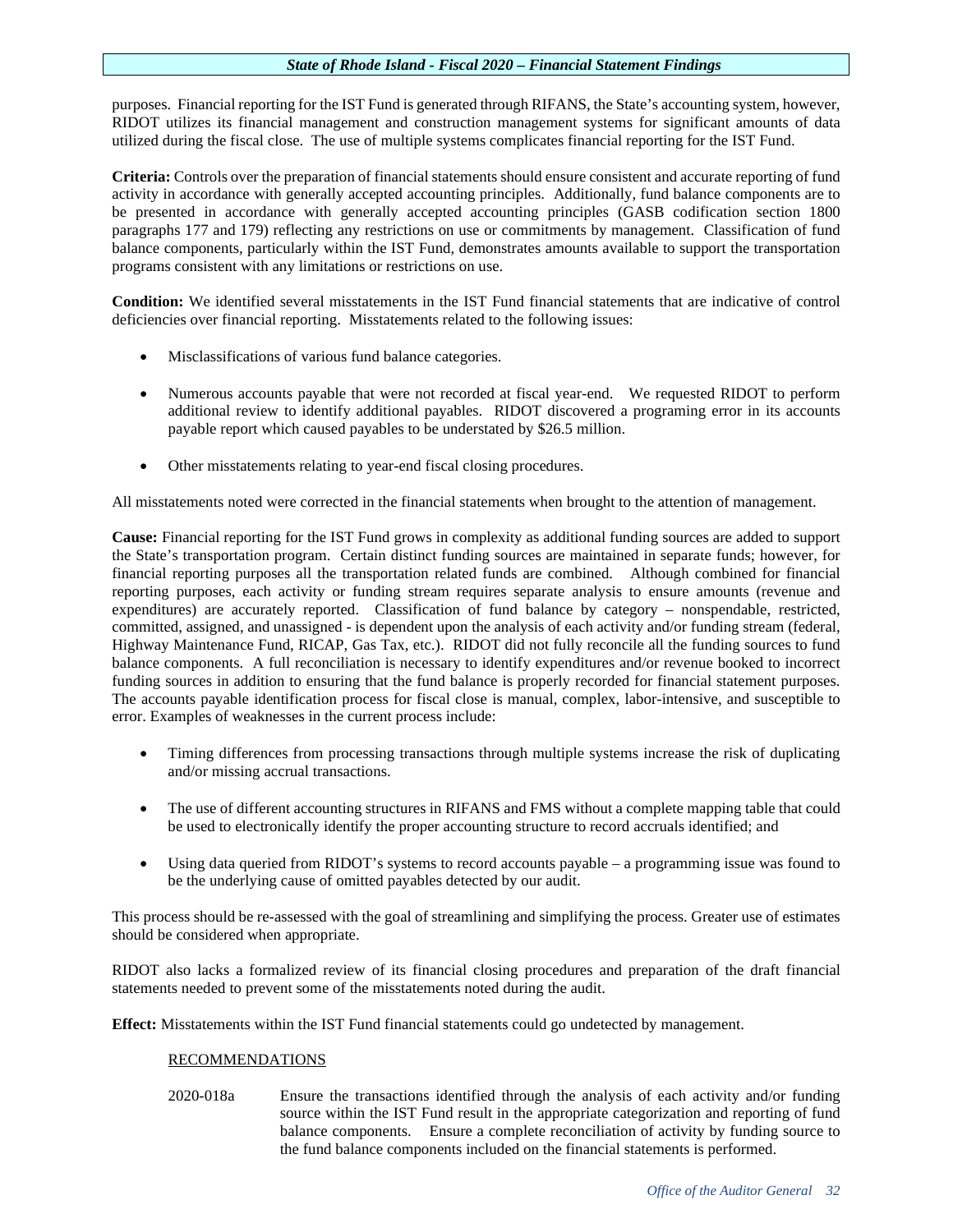| 2020-018b | Re-assess policies, procedures, and controls to identify and record accounts payable at<br>fiscal close with the aim of streamlining and simplifying where possible. Consider<br>increased use of estimates where appropriate.                          |
|-----------|---------------------------------------------------------------------------------------------------------------------------------------------------------------------------------------------------------------------------------------------------------|
| 2020-018c | Enhance fiscal closing procedures to ensure all expenditures recorded in clearing accounts<br>are properly allocated to the correct accounts by fiscal year-end. Consider whether<br>recording accrual entries to the clearing accounts is appropriate. |
| 2020-018d | Improve controls over the FMS to RIFANS mapping table by ensuring all FMS accounts<br>have an associated RIFANS account.                                                                                                                                |
| 2020-018e | Formalize the review of RIDOT's financial closing procedures and preparation of the draft<br>financial statements to enhance control over financial reporting for the IST Fund.                                                                         |

# *Management's Views and Corrective Actions:*

*2020-018a: Short Term: During FY 2020, RIDOT did work to improve the fund balance procedure. However due to COVID and staff turnover/absences, the fund balance improvements were not made as quickly or in their entirety as the department had hoped. During the fiscal year the fund activity was reconciled by RIFANS line items for all Federal accounts to ensure accuracy and consistency. Any inconsistencies found are adjusted at that time. During late FY 2020 into FY 2021, the focus will be to continue to develop policies and procedures to improve the fund balance reconciliation and ensure the process is compliant with GASB 54 standards. The short-term goal will include implementing the adopted policies and procedures to all Federal fund balance accounts.* 

# *Anticipated Completion Date of Short Term: December 31, 2021*

*Long Term: Once the adopted policies and procedures have been implemented for all Federal fund balance accounts, RIDOT will expand the reconciliation to include all State fund balance accounts. This expansion of the process will ensure all fund balance accounts regardless of funding source are being reconciled monthly.* 

# *Anticipated Completion Date of Long Term: June 30, 2022*

*2020-018b: Short Term: RIDOT has evaluated its policies and procedures to identify where additional controls can be put in place to ensure accurate identification of accounts payable at fiscal close. RIDOT has enhanced its policies and procedures to include the fiscal year field for an invoice be filled out all year round instead of just at fiscal close time. This will allow the Accounting section to run reports at any time to ensure invoices of \$100,000 or greater that were received after the fiscal close reports were run will be included in the accrual entries. This automated process will reduce the risk of errors that occurred with the manual process. A second improvement made in FY 2021 was that the parameters for the second run of fiscal close reports were re-evaluated and changes were made to ensure all necessary invoices will be included on the report and in turn in the accrual entries.* 

*Anticipated Completion Date of Short Term: Implemented for FY 2021*

*Long Term: RIDOT will research the use of estimates with regards to the fiscal close process. This will take time as it will consist of analysis and research.*

*Anticipated Completion Date of Long Term: TBD*

*2020-018c: RIDOT will revise the fiscal close procedures to ensure clearing accounts are reevaluated at various points throughout the close process including after all accrual entries are posted and after audit adjustments are posted. RIDOT will then do one final accrual entry to address clearing accounts should any accruals be posted in the clearing accounts. RIDOT will also consider posting directly to accurate accounts instead of the clearing accounts where possible.*

*Anticipated Completion Date: June 30, 2021*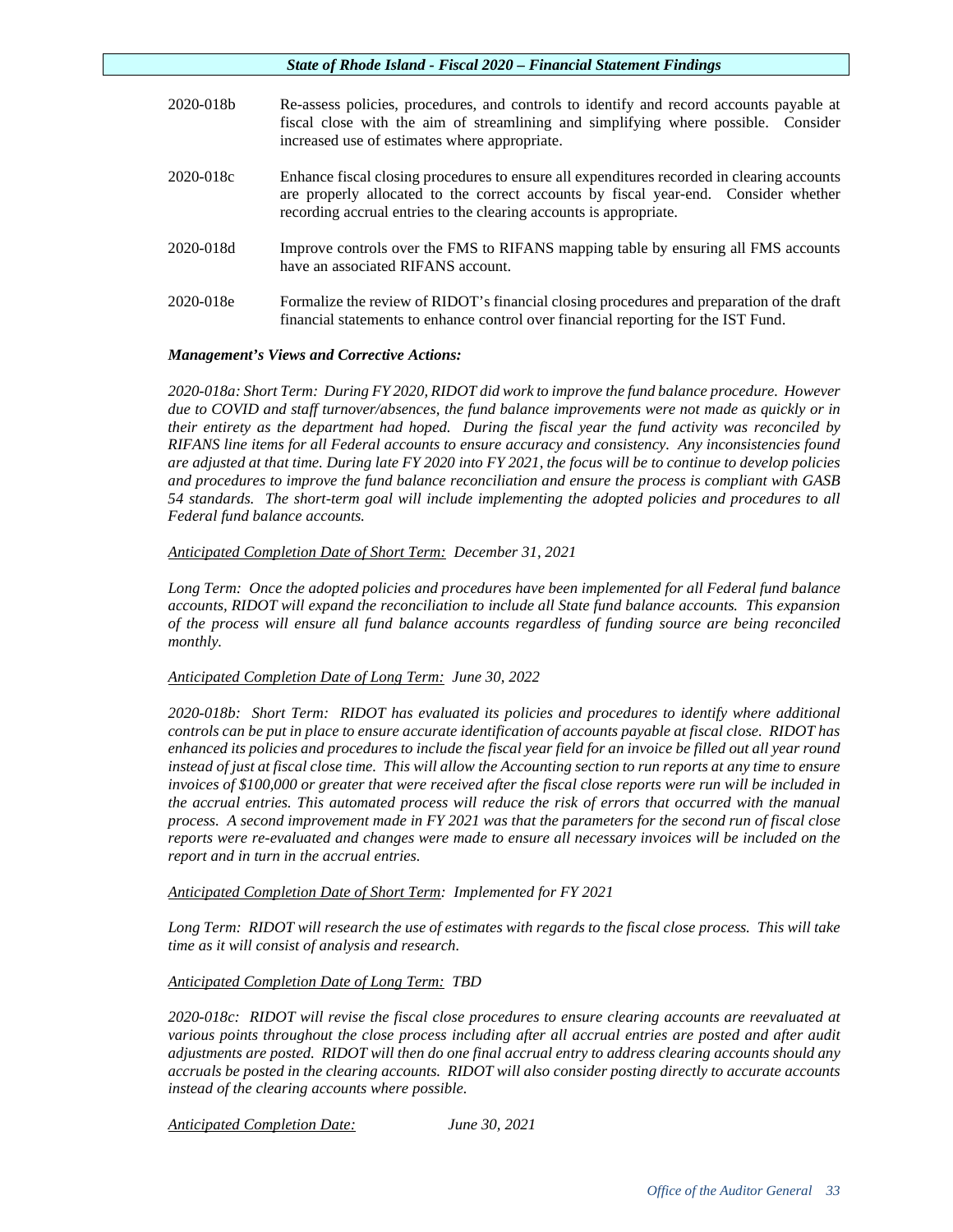*2020-018d: RIDOT will evaluate the FMS to RIFANS mapping table to determine if all mapping tables can be streamlined to a consolidated mapping table or if a Master mapping table needs to be developed.*

*Anticipated Completion Date: December 31, 2021*

*2020-018e: RIDOT will develop policies and procedures to formalize the review of the draft financial statements. The procedures will ensure the review of the draft financials is documented.* 

*Anticipated Completion Date: December 31, 2021*

*Contact Person: Loren Doyle, DOT Acting Chief Operating Officer/Chief Financial Officer loren.doyle@dot.ri.gov*

*Finding 2020-019 (material weakness – repeat finding – 2019-029)*

# TRANSPORTATION INFRASTRUCTURE REPORTING

**Controls over the identification of transportation infrastructure assets need further improvement to ensure the accuracy of reported amounts. Controls should be improved to identify impaired infrastructure assets as well as removing infrastructure costs when assets are retired or replaced.**

**Background:** RIDOT identifies transportation infrastructure assets using the RIDOT Financial Management System (FMS) to identify each project and ensures that total project costs (e.g., design and construction costs) are included in the capitalized amount. Since the source of the information used to identify capitalized infrastructure is FMS and the financial statements are based on RIFANS (statewide accounting system), the data used must be reconciled between the two systems.

**Criteria:** Generally accepted accounting principles (GAAP) require recording the State's investment in infrastructure assets to be reflected on the government-wide financial statements. Such amounts should be capitalized and depreciated consistent with the State's adopted accounting policies. Amounts are recorded as construction in progress until placed in service at which time depreciation commences.

GAAP also requires that capital assets be evaluated for impairment when events or changes in circumstances suggest that the service utility of a capital asset may have significantly and unexpectedly declined. These standards also require adjustment to the carrying value of capital assets that meet certain impairment criteria. The cost and related accumulated depreciation associated with infrastructure assets that have been replaced or are no longer in service should be removed from the infrastructure amounts included on the financial statements.

**Condition:** Financial reporting for the State's investment in infrastructure assets was impacted during fiscal 2020 by the following conditions:

- Infrastructure assets were misstated when year-end accruals were not properly included in reported construction in progress amounts.
- Improper recognition of project completion resulted in an understatement of depreciable infrastructure.
- Inconsistent application of infrastructure capitalization policies resulted in infrastructure being understated.
- Costs and related accumulated depreciation associated with infrastructure assets that have been replaced or are no longer in service had not been removed from the infrastructure amounts included on the State's financial statements.
- Consideration of transportation infrastructure assets that may be impaired and recognized in the State's financial reporting was not performed.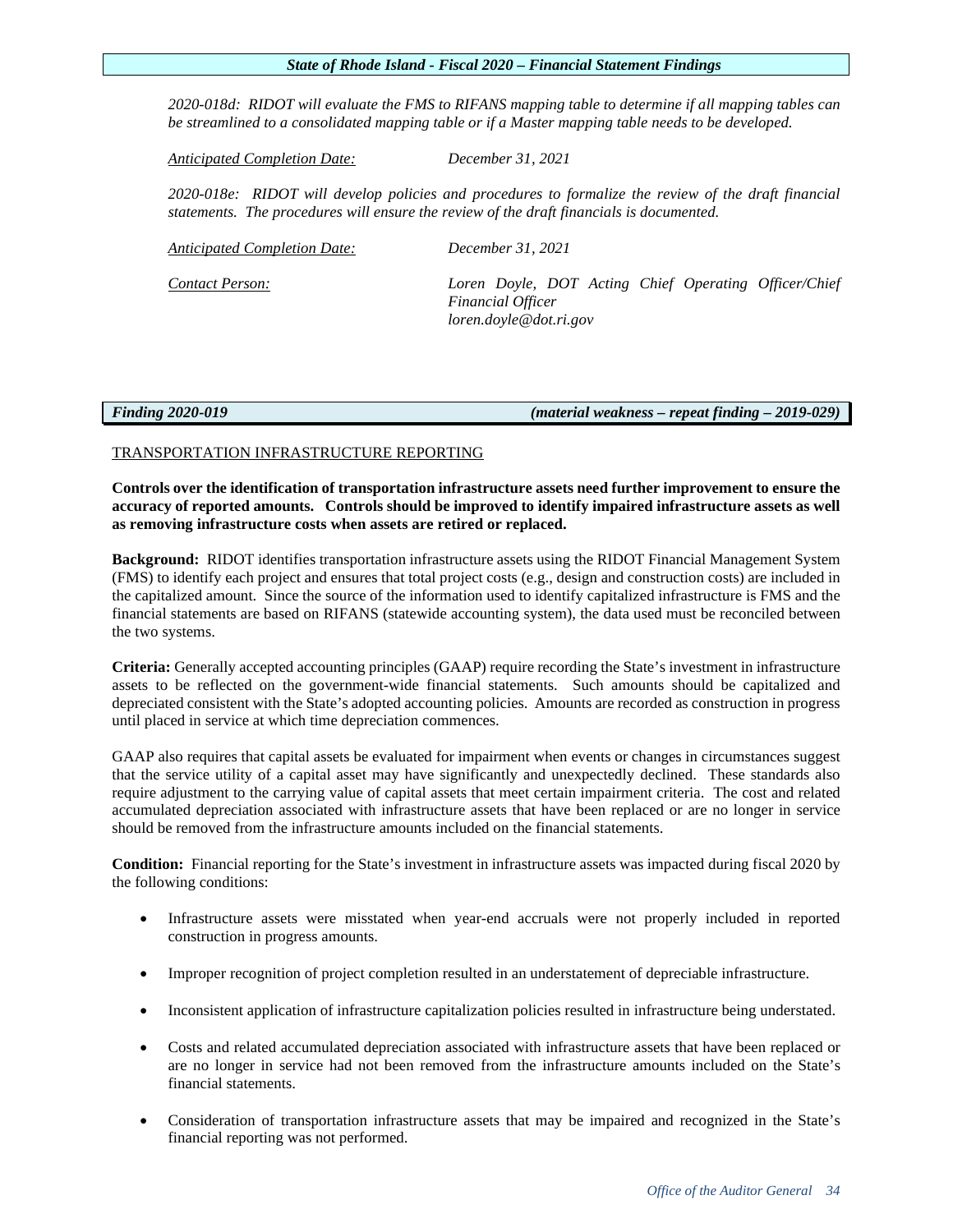Misstatements relating to the above were corrected in the financial statements when brought to the attention of management.

**Cause:** RIDOT's infrastructure asset identification process can be further enhanced going forward by standardizing processes and implementing controls to verify information entered in FMS. A process to remove estimated costs for retired/replaced infrastructure has not been implemented. The consideration and documentation of impaired infrastructure assets has not been formalized.

**Effect:** Infrastructure assets and related depreciation expense may be misstated in the State's financial statements.

# RECOMMENDATIONS

- 2020-019a Enhance controls over the assignment of the project infrastructure code by creating a standard form to document the proper infrastructure code to be entered into FMS and management's concurrence and verification of the infrastructure code entered into FMS. 2020-019b Enhance controls over the identification of projects determined to be substantially complete to include a verification that the correct date is entered into FMS. Enhance controls over the maintenance of RIDOT's Schedule of Construction in Progress to ensure the information maintained in the schedule agrees to FMS and the financial statements. 2020-019c Document consideration of transportation infrastructure impairment as required by generally accepted accounting principles.
- 2020-019d Implement a process to remove estimated infrastructure assets and related accumulated depreciation when assets have been replaced or taken out of service.

# *Management's Views and Corrective Actions:*

*2020-019a: RIDOT Finance is working with Scoping and Project Management to develop a standard form for infrastructure code verification. The Grants section will also make sure that policies and procedures are updated to ensure there is management concurrence once entered into FMS.* 

*Anticipated Completion Date: June 30, 2021*

*2020-019b: RIDOT Grants section will update policies and procedures to ensure management review and approval that substantially complete dates are entered into FMS accurately and to ensure the information entered from RIDOT's Schedule of Construction in Progress agrees to FMS.*

*Anticipated Completion Date: June 30, 2021*

*2020-019c: RIDOT will review the criteria for impairment of assets and from there develop a policy and a procedure for determining if any of the State's transportation infrastructure assets have been impaired. Finance will coordinate with the necessary sections to develop and implement this policy.*

*Anticipated Completion Date: December 31, 2021*

*2020-019d: RIDOT will work to develop a policy and a procedure for removing infrastructure assets that have been replaced or taken out of service. RIDOT will work with Accounts and Control to ensure the appropriate amounts are removed.*

*Anticipated Completion Date: December 31, 2021 Contact Person: Loren Doyle, DOT Acting Chief Operating Officer/Chief Financial Officer loren.doyle@dot.ri.gov*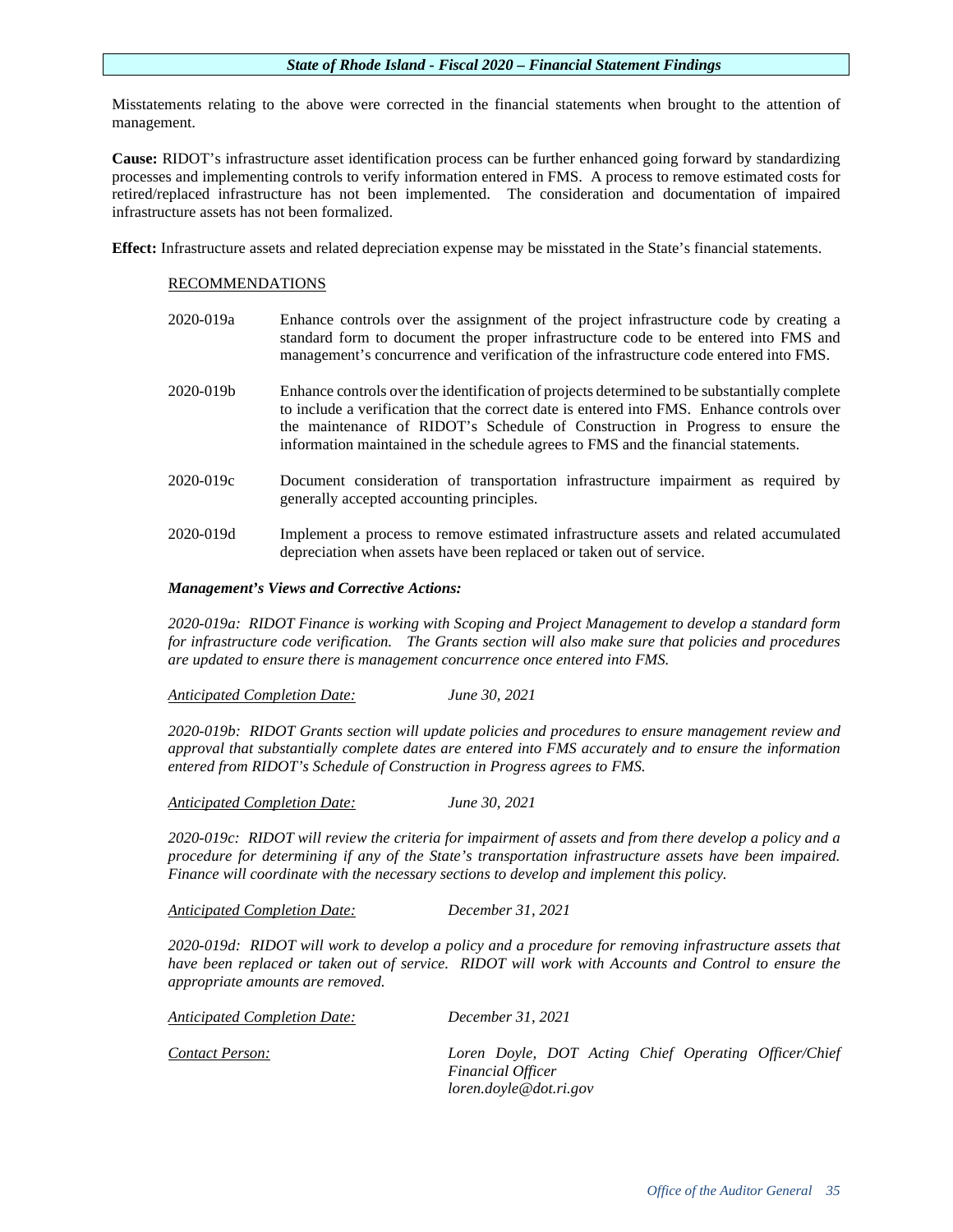*Finding 2020-020 (significant deficiency – repeat finding – 2019-036)*

# ASSESS THE RESOURCES AND SYSTEMS NECESSARY TO EFFECTIVELY ADMINISTER THE OPEB **SYSTEM**

**The resources necessary to effectively manage and administer the OPEB System to ensure all System functions are met and adequately controlled should be assessed. A unified database or computer application is needed to maintain membership data for each of the State's OPEB plans. This would improve controls over the administration of the benefit programs and the process to accumulate data necessary for periodic actuarial valuations of the OPEB plans for both funding and accounting purposes.**

**Background:** The Rhode Island State Employees' and Electing Teachers OPEB System (the System), acts as a common investment and administrative agent for post-employment health care benefits provided by six plans covering state employees and certain employees of the Board of Education.

When the State began to advance fund its retiree health benefits, OPEB trusts were established for each of the plans and a formalized governance structure was established by statute; however, no dedicated personnel were specifically tasked with administering the System and no administrative systems were implemented at that time, or subsequently, to capture and control membership data for the various OPEB plans. Instead membership data, the determination of eligibility for benefits and any required retiree copays are administered through a variety of processes which largely lack the controls needed to administer plans of this size and complexity. In prior years, certain plan benefit functions were administered through the member benefit system used by the Employees' Retirement System of Rhode Island (ERSRI) for pension benefits; however, the ERSRI's newly implemented member benefit system no longer includes those functionalities.

The System's functions are managed through various units within State government. The Department of Administration's Office of Employee Benefits (OEB) currently determines eligibility and manages member benefits for the State Employees, Teachers, Judges, State Police and Legislator plans. The Human Resources Department at the University of Rhode Island separately determines eligibility, calculates benefits, and manages member subsidy receivables for the Board of Education plan. The Office of Accounts and Control handles the accounting and financial reporting aspects of the System and coordinates the actuarial valuations. The Office of the General Treasurer oversees the investment activity of the System.

Census data for each plan is provided annually to the System's actuary to prepare required actuarial valuations of the plans. Each plan has unique benefit eligibility and healthcare coverage provisions.

**Criteria:** As the System grows in size and matures, the administrative infrastructure supporting the System should be assessed to ensure adequate resources and systems with appropriate controls are in place to manage the System effectively.

Maintaining membership data and determining the eligibility for benefits and required co-pays should be managed through systems and processes with adequate controls to ensure that membership data is reliable, benefits are accurately and consistently determined consistent with plan provisions, and plan census data is maintained to facilitate extraction for actuarial valuations. Duties should be appropriately segregated to ensure that no one individual is responsible for determining eligibility and required copays, enrolling the individual for coverage, collecting and accounting for copay amounts, and maintaining plan census data.

**Condition:** We identified control deficiencies over the various disjointed processes used to administer the OPEB plans as follows:

- Insufficient resources have been allocated and centralized to administer the System effectively. Knowledge of key System benefit provisions, administrative operations and operating procedures are dispersed among too many separate units of State government without effective coordination.
- The accumulation of census data provided to the actuary for plan valuation purposes is derived from multiple sources and requires analysis of other external source data to establish the active and retiree plan members for each plan. Because much of the analysis is done on spreadsheets, controls over data validity, data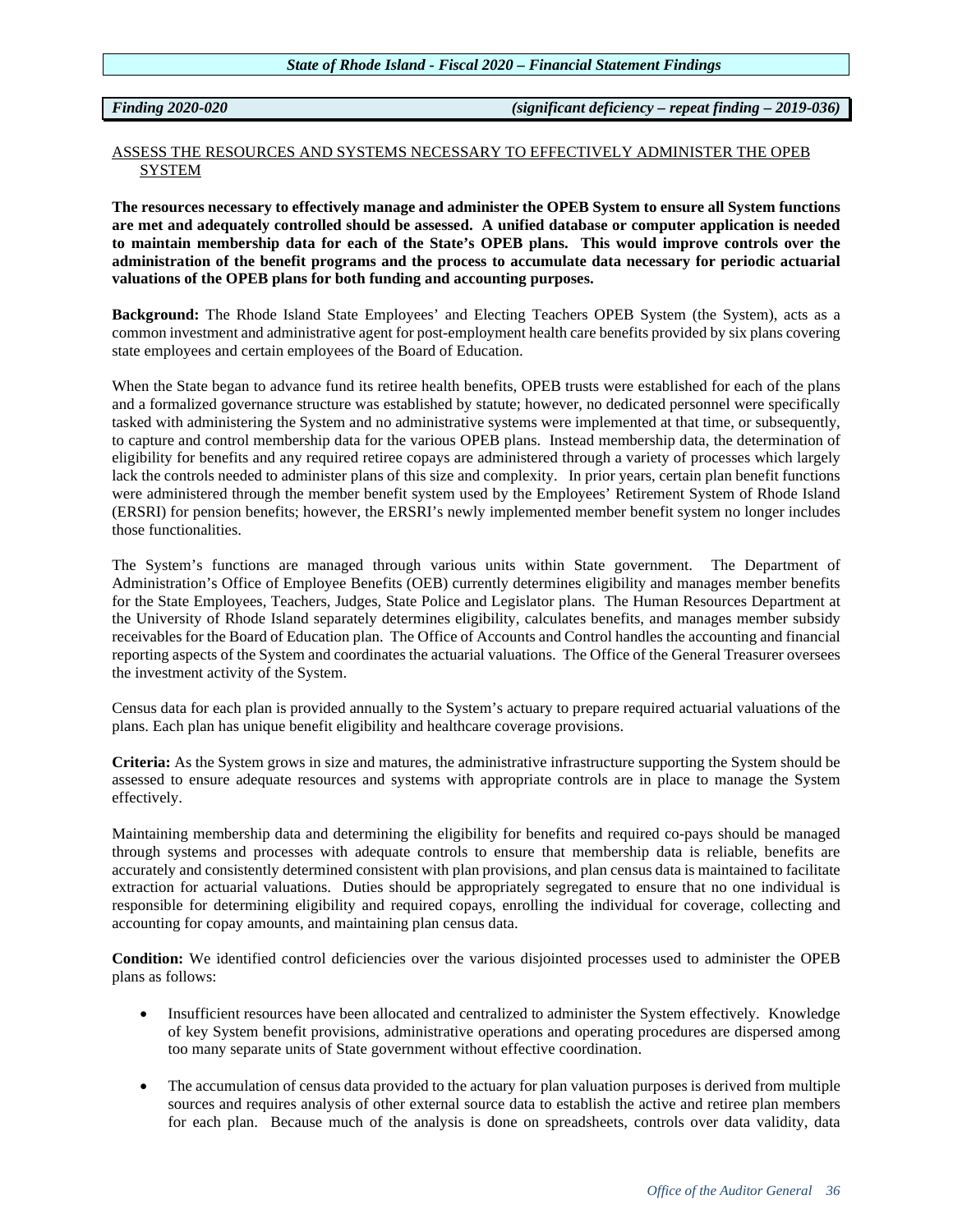protection, and completeness are lacking. Controls are inadequate to prevent duplicate or inaccurate census data from being provided to the actuary.

- Inadequate segregation of duties exists between eligibility determinations, benefit calculations, copay receivable billings and collections, healthcare plan enrollment, and maintenance of the plan census information.
- Periodic reconciliations between the plans' records and healthcare providers enrollment data are not documented.
- Procedures for identifying and terminating coverage for deceased members, spouses and dependents are inconsistent and can be improved.

**Cause:** The State and System have not implemented System specific administrative processes and computer applications to effectively support the overall administration of the OPEB System, accumulate plan census data, manage and control the eligibility, copay determination, and plan enrollment functions. Existing processes used to support healthcare plan enrollment for active employees have generally been used to support the OPEB System but lack certain functions and controls that are unique to and requisite for the administration of the OPEB System.

**Effect:** Inadequate controls over key plan administrative functions could impact the reliability of amounts (e.g., member co-pays and member benefits) reported on the System's financial statements as well as the accuracy of census data used by the actuary to determine each plan's annual actuarially determined contribution amount and the net OPEB liability or asset for each plan.

# RECOMMENDATIONS

2020-020a Assess the resources necessary to effectively manage and administer the OPEB System to ensure all System functions are met and adequately controlled. 2020-020b Implement a member benefit computer application to accumulate and manage plan membership data to support the overall administration of the OPEB System with enhanced controls. 2020-020c Evaluate assigned responsibilities for key functions and segregate certain responsibilities for incompatible functions to enhance controls over critical plan administrative functions. 2020-020d Establish consistent procedures to identify deceased plan members and prompt timely termination of coverage.

# *Management's Views and Corrective Actions:*

*The OPEB Board agrees with the recommendations presented by the Auditor General. The Board will pursue hiring one full-time dedicated staff resource within the State Controller's Office to be responsible for key functions of the OPEB system. The Board believes implementing a stand-alone software application to accumulate and manage plan membership data will be too expensive for the system to finance with authorized administrative funding. However, to address this recommendation, the Board will request this functionality be included in the RFP for the new Enterprise Resource Planning (ERP) system being pursued by the Department of Administration, which is to include a full-service Human Resources module.* 

| <b>Anticipated Completion Date:</b> | September 30, 2021 for hiring of new staff; June 30, 2023 for<br>implementation of new ERP system with functionality to<br>manage OPEB membership data. |
|-------------------------------------|---------------------------------------------------------------------------------------------------------------------------------------------------------|
| <b>Contact Persons:</b>             | Thomas A. Mullaney, Executive Director/State Budget Officer<br>Thomas.Mullaney@budget.ri.gov                                                            |
|                                     | Peter Keenan, State Controller<br>Peter.Keenan@doa.ri.gov                                                                                               |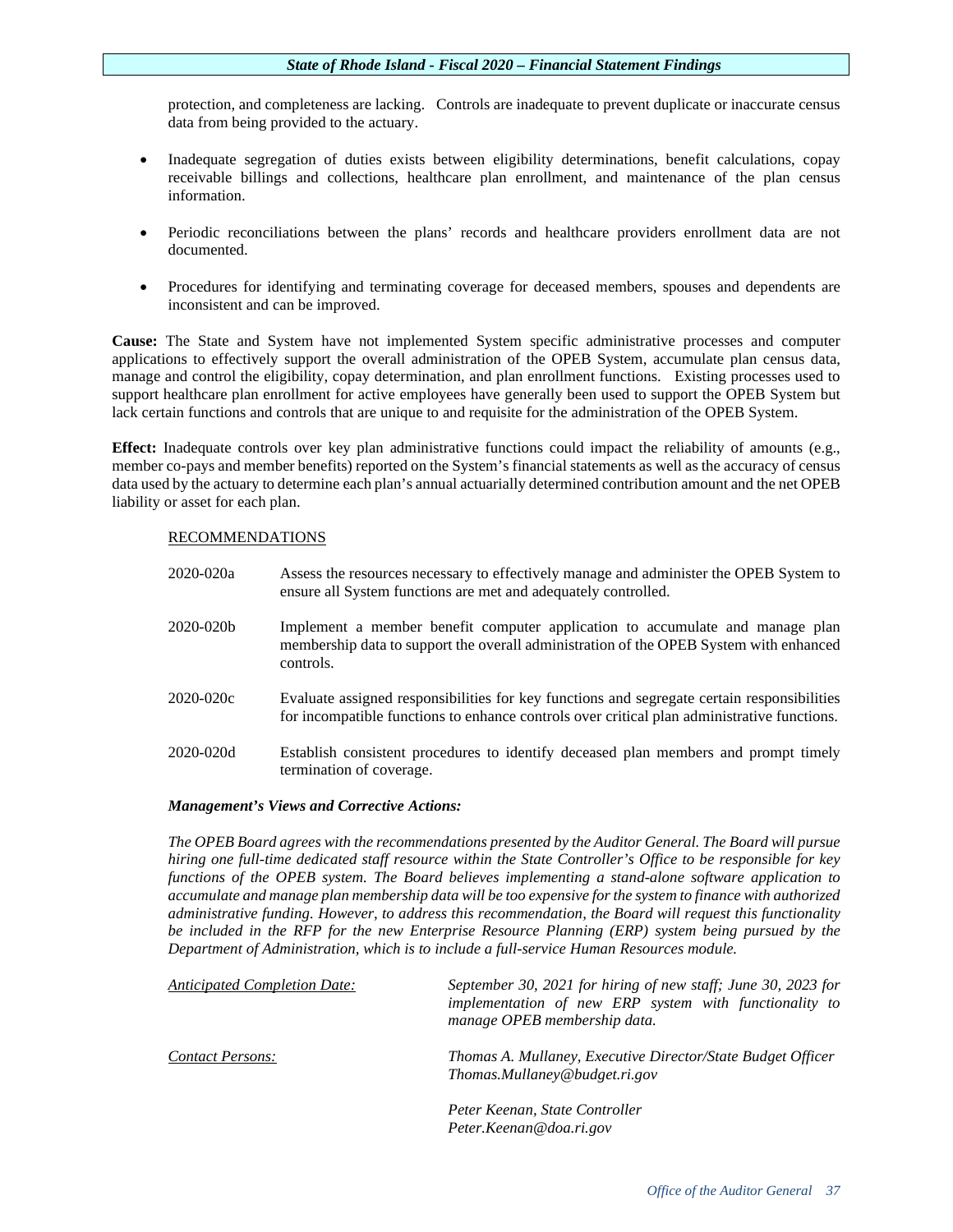# *Finding 2020-021 (significant deficiency – new finding)*

# RHODE ISLAND LOTTERY – CONTROLS OVER MOBILE SPORTS BETTING AND iLOTTERY GAMING ACTIVITY

**Background:** The Lottery implemented mobile sports betting in September 2019 allowing patrons to wager in RI Sportsbook ("sportsbook") from anywhere in the State. Previously, only in-person sportsbook wagering was permitted at the Twin River casinos. In April 2020, the Lottery implemented iLottery which currently allows both mobile and on-line wagering for iKENO and eInstant games by registered patrons within the State borders.

The Lottery obtained pre-implementation certifications of these new gaming options to ensure that they would function as designed upon introduction to the public. The Lottery also implemented reconciliation controls to ensure the completeness of reported financial activity. Review of the gaming system contractor's IT security policies and procedures over the new systems continues.

**Criteria:** Sportsbook, including mobile wagering, and iLottery are more technology advanced gaming options. Multiple third parties are utilized by the gaming system provider to administer the overall game functionality (i.e., "book-maker", patron eWallet cash settlement intermediary). The Lottery only has a contractual relationship with the system technology provider; however, controls provided by the subcontractors are integral to the overall control structure for Sportsbook and iLottery games. Gaming functionalities performed by other third parties outside of the Lottery's direct contract with the technology provider and gaming facility host require further consideration of the operational and technological risks of these games. This consideration may identify additional control assurances or specific reporting needed from contractors involved with the operation of these games.

As its gaming environment becomes more complex, the Lottery must continue to implement comprehensive controls and monitoring processes to address the unique operational characteristics and related risks of these gaming options. The Lottery now needs to continue implementation of a comprehensive "internal audit" functionality for these games which focuses on operational controls and game monitoring procedures.

This process will involve identifying all data, information, and control assurances (from all parties involved in the operation of these new games and wagering functionality) needed to implement the necessary monitoring and audit procedures to ensure the reliability of financial reporting information.

**Condition:** The Lottery's controls and monitoring processes to address the unique operational characteristics and related risks of the mobile sportsbook and iLottery gaming options need further enhancement. Upon inquiry, the Lottery obtained Service Organization Control (SOC) reports for the vendors that support the "wallet" and cash settlement functionality of the gaming applications. Those reports referenced the involvement of various "sub-service" organizations which also must be considered in evaluating and administering a comprehensive control structure for Sportsbook and iLottery. Additionally, an independent review of the controls over the "book-making" operations of the sports gaming system was not available for our audit period. We were informed that a contractually required SOC report of sports gaming operations by the technology provider is expected in the future, however, no such review of the system technology provider's controls was available for the fiscal 2020 period. These are critical control points of the sportsbook operations that require additional consideration by the Lottery.

For both mobile sports betting and iLottery, risks are increased through external devices (phones and computers) accessing the gaming platforms. The Lottery's challenges in monitoring diverse gaming activities include the overall cyber-security threats common to all information technology as well as the more specific risks associated with rapid technology deployments that provide new gaming options.

For all Lottery gaming activities prior to 2020, the cash collection and reconciliation functions were separate from the technology provider that operated the system. The cash settlement functions for mobile Sportsbook and iLottery are substantially different from other games and involves the technology provider as well as other external vendors. The Lottery is the custodian of patron eWallets for mobile sportsbook; however, this requires a significant amount of manual reconciliation for the Lottery. The Lottery intends to transfer this function to the sportsbook host (Twin River), as was initially envisioned, so that the cash settlement process can be managed with other sportsbook activity at the casinos. We concur that this would strengthen controls over the daily cash settlement and financial reporting functions for mobile sportsbook activity.

In addition, periodic random sampling of sportsbook odds and final event results recorded within the sports gaming system should be tested and compared to other external sources. This data becomes the basis for revenue and expense activity recorded within the Lottery's financial statements.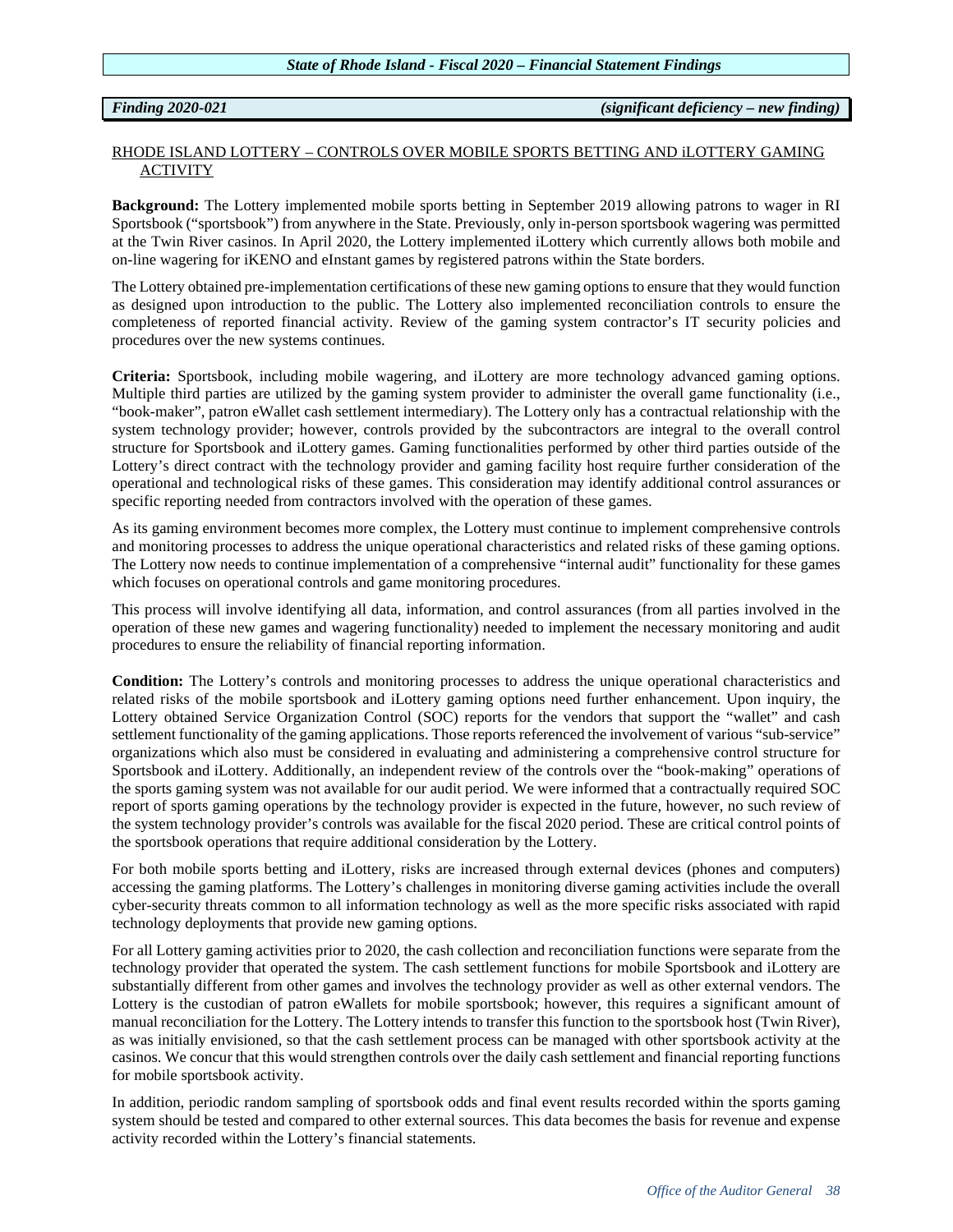**Cause:** Both mobile sports betting and iLottery are operationally different and incorporate new technologies compared to other Lottery gaming options. Additionally, implementation of mobile gaming soon after sportsbook significantly increased the pace of technological and operational challenges being managed by the Lottery in recent years.

It may be appropriate for the Lottery to engage a consultant with specific experience to guide the development of a comprehensive "internal audit" functionality appropriate for sportsbook and iLottery gaming activities. This may include building automated and independent data accumulation and matching processes which would enhance the reliability of data used for financial reporting purposes and facilitate other monitoring efforts.

**Effect:** Weaknesses in controls and monitoring processes exist for the mobile sportsbook and iLottery gaming options

# RECOMMENDATIONS

- 2020-021a Develop a comprehensive "internal audit" functionality appropriate for sportsbook gaming and iLottery activities. Consider engaging a consultant to guide the development of this process.
- 2020-021b Continue with the planned transition of the custodianship of sportsbook eWallets to the sportsbook host, Twin River, to streamline and enhance controls over the mobile sportsbook cash settlement process.

# *Management's Views and Corrective Actions:*

*The Lottery strongly disagrees with the finding of "significant deficiency" related to mobile sports betting and iLottery. More pointedly, there are no specific examples or incidents referenced in Finding 2020-021 where Lottery's reporting was incorrect or inaccurate.*

*Over the last fiscal year, the Lottery has made substantial enhancements with internal controls in response to the introduction of mobile and online service delivery channels. The Lottery agrees that mobile applications and digital technology require modifications to the control environment to address technological advances and changes related to the mobile environment, and the Lottery has made it a priority to develop these monitoring and oversight procedures as these new systems are operationalized. Further, the Lottery continues to review, modify, and expand such monitoring and oversight as needed based on the evolution of these delivery channels. The operational environment for mobile applications requires procedures different than other Lottery lines of business whereby operational systems, cash collections, reconciliations, and regulatory oversite are performed by separate entities. The traditional model for such functions simply does not translate from an operational standpoint. For example, with iLottery, the fraud, funding, and customer service procedures handled by the systems provider are based on the provider's resources and expertise in the industry, as well as the technological development and deployment of this specific delivery channel. Moreover, all ewallet deposits and withdrawals are through independent, experienced companies with trustworthy reputations.*

*More importantly, the iLottery and sports betting systems (as well as all of the Lottery's systems) have been – and continue to be – audited from an IT security, system functionality, and financial reporting standpoint internally by the Lottery and externally using industry-leading gaming and IT security auditing firms. Likewise, the Lottery conducts – and monitors compliance through – internal reviews to identify and manage risks, including comprehensive reviews of system controls related to mobile sports betting and iLottery. These internal and external reviews occur on a scheduled basis and utilize industry standards. The Lottery also continuously monitors the gaming contractor's internal and external assessments as these pertain to IT security reviews and assessments.*

*Given the current fiscal uncertainty with the state budget, it would be unrealistic to believe that the Auditor General's suggestion with respect to additional resources for the internal audit functions will be allocated in the next fiscal year. Nonetheless, the Lottery will continue to adjust and tighten its oversight processes.*

*In reference to SOC (Service Organization Control) reports, the Lottery provided SOC reports from the major independent companies through which all ewallet deposits and withdrawals are made. The Lottery also provided a SOC report for its gaming system provider for its shared services systems for iLottery. To the extent possible, the Lottery has, and will continue to, pursue service entity reports through the Lottery's contracted sports betting system provider, and any integral entities, but it should be noted that the Lottery does not have contractual relationships with third-party vendors providing services to the system provider, and holds the system provider responsible for the subcontracted services.*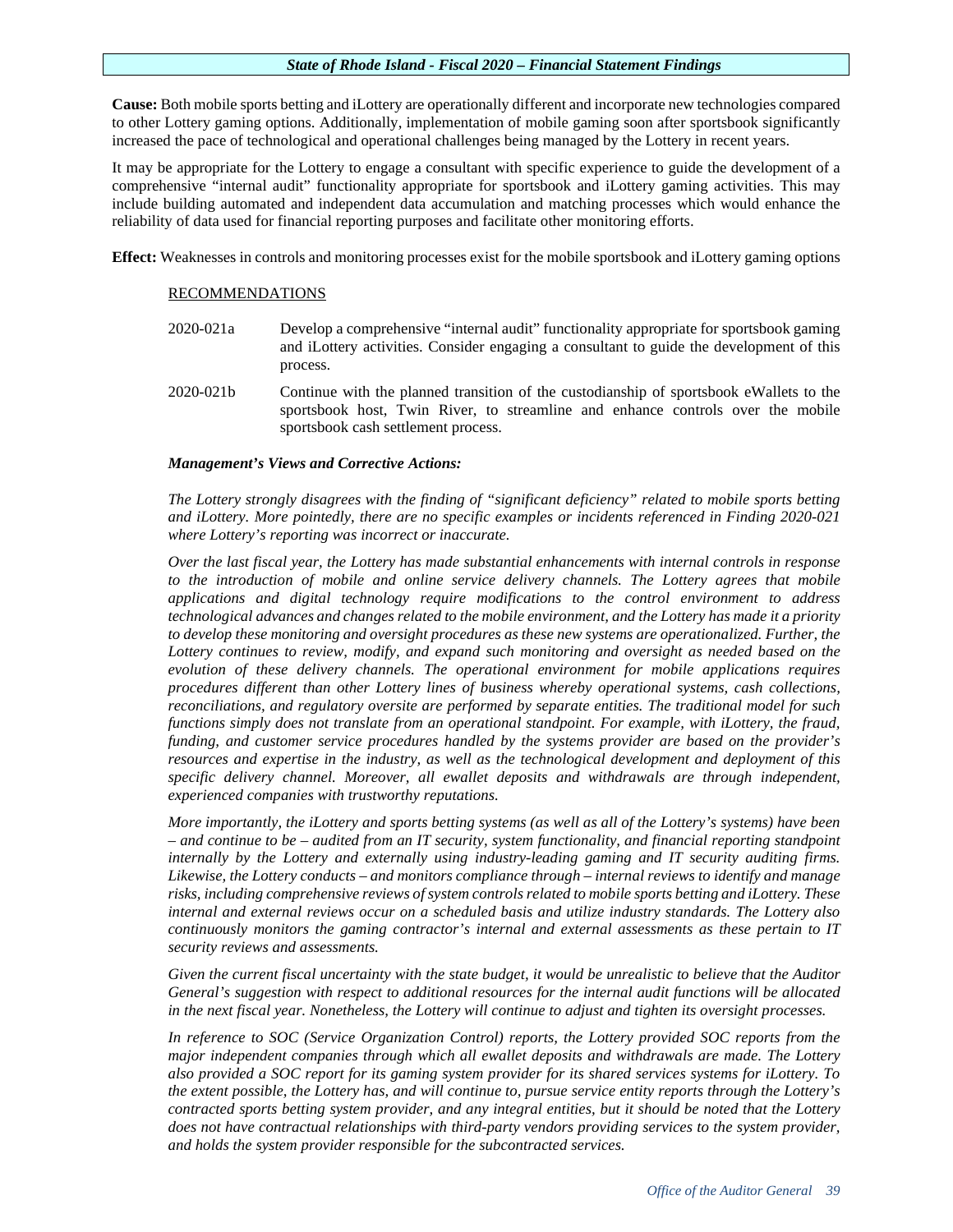*With respect to the Auditor General's suggestion that the Lottery should conduct "periodic random sampling of sportsbook odds and final event results," the Lottery does, in fact, conduct such reviews. In particular, with retail, the Lottery tests paid tickets over \$10,000, as well as randomly selected tickets, and odds and final event results are the same throughout the system.*

*Additionally, the Lottery has worked diligently since inception of both sports betting and iLottery to provide complete, accurate, and timely financial reporting from system implementation deadlines and implemented procedures related to system reports and cash reconciliation procedures.*

Lastly, the sports betting funding and cash custodial procedures were anticipated to be assumed by Twin *River Casinos as of March 2020. However, due to the global COVID-19 pandemic, the Casinos closed and transfer of this function from the Lottery was delayed. The Casinos were shuttered for three (3) months and now are operating at approximately fifty (50%) capacity, with a reduced workforce. The transfer process currently is in progress, and additional procedures will be implemented for mobile sports betting to address daily cash reconciliation to system reports as needed.*

| Anticipated Completion Date: | Ongoing                                         |
|------------------------------|-------------------------------------------------|
| Contact Person:              | Mark Furcolo, Director<br>mfurcolo@rilot.ri.gov |

*Auditor's Response: We acknowledge that these mobile/remote gaming options are new and related control procedures continue to evolve. Despite the contracted nature of the Sportsbook and iLottery gaming functions (including subcontracts), the Lottery ultimately remains responsible for maintaining a comprehensive monitoring process over gaming operations and financial reporting information. The focus of our finding is on the design and implementation of appropriate control procedures rather than a known financial statement misstatement. Our recommendations are reflective of the likely growth in these modes of gaming over the next few years and the need for controls and monitoring procedures that are specific to the unique and complex operational aspects of the games. As a point of reference, the Lottery made a substantial investment in monitoring and oversight procedures with the advent of table games a few years ago, which was in response to the unique operational aspects of those games.*

*Finding 2020-022 (material noncompliance – repeat finding – 2019-030)*

# RHODE ISLAND CONVENTION CENTER AUTHORITY – RESTRICTIVE COVENANTS

**Criteria:** Bond indentures require that the Authority fund the Operating Reserve requirement of the restrictive covenants for the RICC and the DDC.

**Condition:** During the year ended June 30, 2020, the Authority was unable to fund the Operating Reserve requirement of the restrictive covenants for the RICC and the DDC pursuant to the indentures.

**Context:** The Authority is currently in violation of certain debt indentures with respect to the Operating Reserve requirement.

**Effect:** As a result of this fund not being funded, the Authority is in noncompliance with certain bond indentures.

**Cause:** The Authority does not have sufficient cash flow to fund the Operating Reserve.

# RECOMMENDATION

2020-022 We recommend that the Authority fund the Operating Reserve.

# *Management's Views and Corrective Actions:*

*The Authority will fund the Operating Reserve provided there is sufficient cash flow.*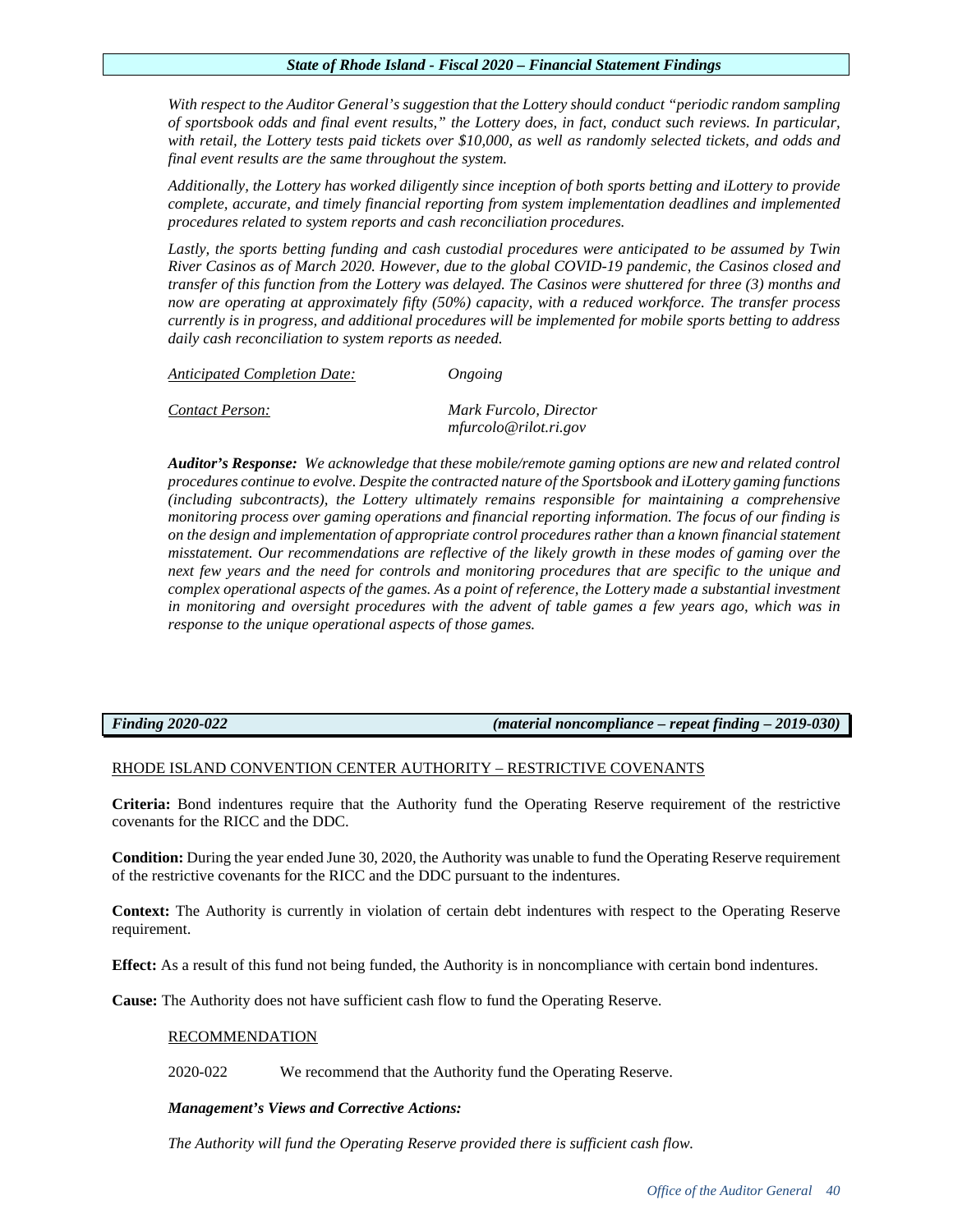*Given that the Authority continues to make timely and complete debt service payments, it would make little sense for the trustee to declare a default for reserve fund noncompliance. In fact, this has been the practical practice over several years as the Authority has failed to maintain adequate reserves due to insufficient State appropriations. If a default was declared, the Authority would have 90 days to cure and would see a legislative appropriation to remedy the default. Of course, annual appropriations in excess of debt service requirements would assist in building reserves and reaching the requirements.*

| Anticipated Completion Date: | Undetermined                                                                      |
|------------------------------|-----------------------------------------------------------------------------------|
| Contact Person:              | Daniel McConaughy, Executive Director<br>Rhode Island Convention Center Authority |
|                              | Daniel.mcconaghy@riccauth.com                                                     |

*Finding 2020-023 (material weakness – repeat finding – 2019-031)*

# CENTRAL FALLS SCHOOL DISTRICT – SIGNIFICANT ADJUSTMENTS

**Criteria:** Management is responsible for the maintenance of adequate accounting records, internal controls, and the fair presentation of the financial statements in accordance with generally accepted accounting principles.

**Condition:** Material adjustments to year-end balances and current year activity were necessary for the financial statements to be fairly presented in accordance with generally accepted accounting principles.

**Cause:** There are a number of causes for this condition, many being the result of attempts to correct circumstances. However, the principal causes are a lack of a coordinated, comprehensive plan to implement and train employees with new financial software, concurrent with the retirement of several key long-term employees.

**Effect:** Information recorded in and reports produced from the accounting system contained numerous material errors related to the inclusion or exclusion of information resulting from data entry and software execution errors, resulting in material adjustments accepted by management to the District's financial statements.

# RECOMMENDATION

2020-023 A comprehensive plan to coordinate all District financial accounting recording and reporting activities is in the process of being developed and implemented. This plan should include the development of a comprehensive policies and procedures manual; adequate staffing including training of all staff as to both the processes and the software involved; appropriate controls related to authorization and review of recorded transactions; timely recording of transactions, reconciliations and reviews of reconciliations so as to detect and correct errors in a timely manner, and a comprehensive review of the District's organizational structure to ensure adequate levels of supervision and clear reporting paths for all staff involved.

# *Management's Views and Corrective Actions:*

*The District agrees with the finding. The District also agrees with the recommendation.*

*Management will correct the material weakness by ensuring adequate staffing including training on the processes and software involved, appropriate controls related to authorization and review of recorded transactions, and timely recording of transactions and reconciliations.*

*Anticipated Completion Date: Ongoing*

*Contact Person: Keree J. Simmons, Director of Finance Central Falls School District [simmonsk@cfschools.net](mailto:simmonsk@cfschools.net)*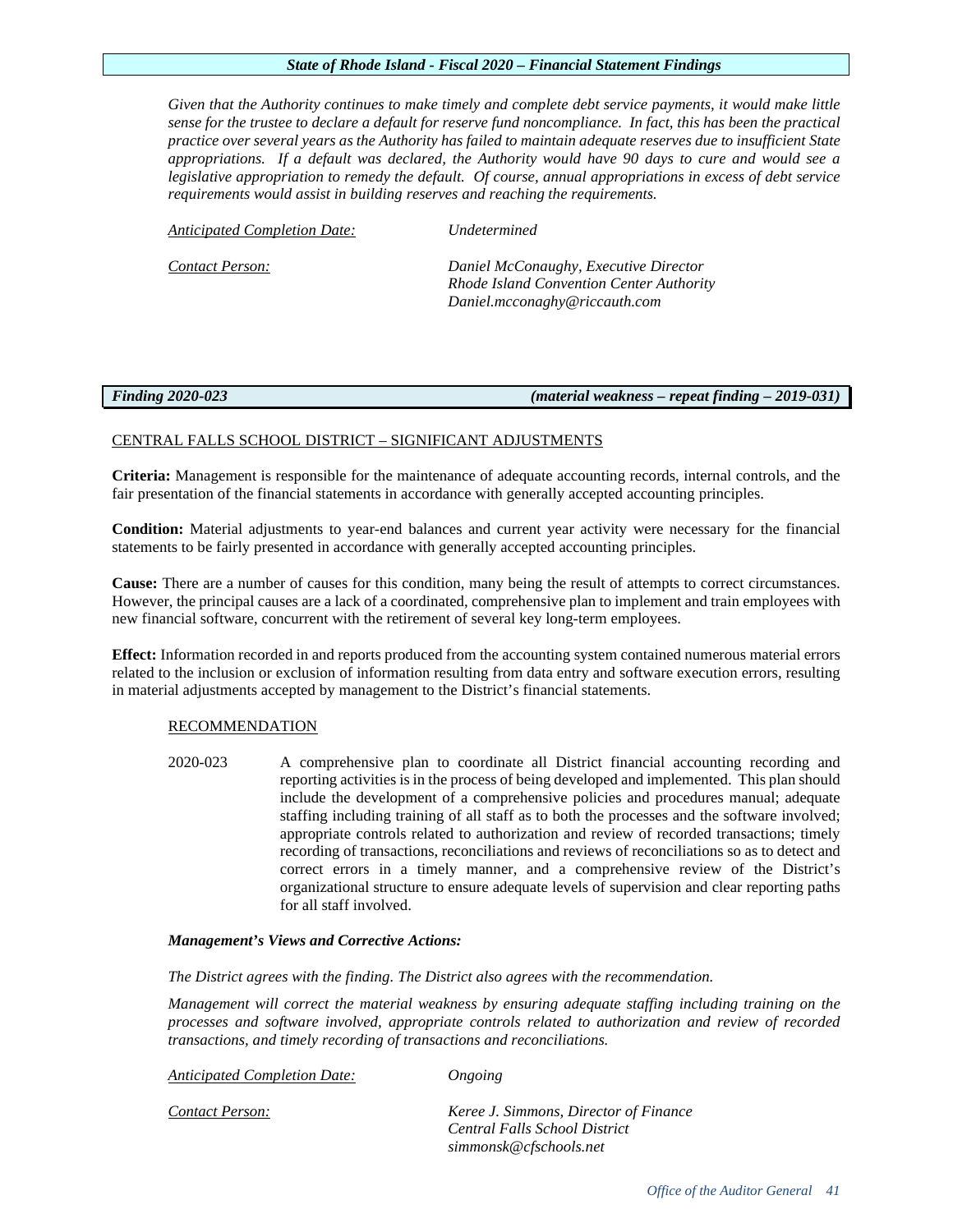# *Finding 2020-024 (significant deficiency – repeat finding – 2019-032)*

# CENTRAL FALLS SCHOOL DISTRICT – CAPITAL ASSETS

**Criteria:** Capital assets are maintained by the District and reported in the government-wide statement of net position. Although these capital assets and the related depreciation do not impact the fund statements of the District, they do have an impact on the overall governmental net position. Additionally, the District is required to maintain capital asset records for all assets that are purchased with federal grant funds.

**Condition:** The District does not have procedures for maintaining the capital asset records on a perpetual basis or for taking a physical inventory of these assets. In addition, the District does not have a system in place for identifying capital assets acquired with federal grant funds.

**Cause:** The District currently maintains the capital asset records utilizing an excel database which is updated on an annual basis. This database contains a complete listing of capital assets and related depreciation expense which is maintained for financial reporting purposes only. The listing currently does not include any information regarding the location of the asset or the source of the funds used to acquire the asset.

**Effect:** Failure to maintain the capital asset records on a perpetual basis increases the risk of potential misstatement of the capital assets at year end. In addition, failure to conduct a periodic inventory of capital assets, including controllable assets (assets not meeting the capitalization threshold but included in inventory due to their sensitive, portable, and/or theft prone nature) increases the risk of misuse and misappropriation of District assets.

# RECOMMENDATION

2020-024 We recommend that the District implement an integrated software package that will enable capital assets to be recorded when the asset is acquired rather than being captured at year end. We further recommend that the capital asset inventory be updated to include the location of the asset and a code to identify all assets that are acquired with federal funds. Management should utilize this capital asset inventory listing, as well as the controllable asset listing, to conduct periodic inventories of the assets.

# *Management's Views and Corrective Actions:*

*The District agrees with the finding. The District also agrees with the recommendation.*

*Management will correct the material weakness by ensuring adequate staffing including training the processes and software involved, appropriate controls related to authorization and review of recorded transactions, and timely recording of transactions and reconciliations.*

*Anticipated Completion Date: Ongoing*

*Contact Person: Keree J. Simmons, Director of Finance Central Falls School District simmonsk@cfschools.net*

*Finding 2020-025 (significant deficiency – new finding)*

# RHODE ISLAND HIGHER EDUCATION SAVINGS TRUST – FINANCIAL REPORTING - OMNIBUS ACCOUNTS

**Criteria:** As of the date of this report, the Program Manager has entered into three omnibus services agreements pursuant to which third party investment firms (referred to as "omnibus partners") are responsible for new account enrollments, maintenance, transaction processing, recordkeeping and tax reporting for certain participant accounts. Separate accounts are maintained for each of the three omnibus partners on the Program Manager's recordkeeping platform. The omnibus partners provide activity files containing account level transactions and balances to the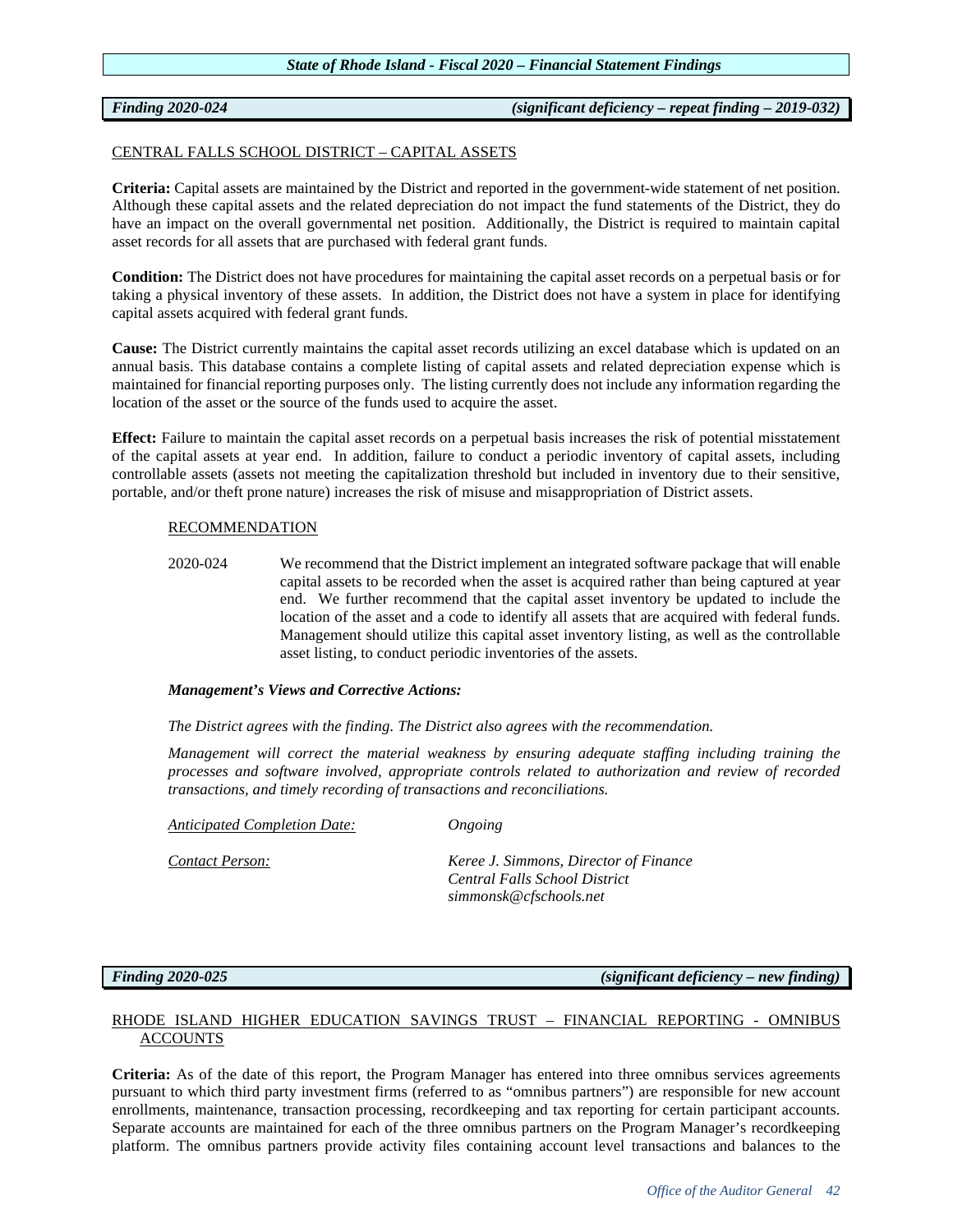Program Manager daily. To ensure that there are no errors in financial reporting, controls should exist to ensure that the omnibus partners' account balances on the Program Manager's recordkeeping platform agree to or are reconciled with the account balances on each respective omnibus partner's recordkeeping platform. In addition, controls should exist to ensure that aggregated activity occurring within participant accounts on each omnibus partner's platform is accurately reported on the Program Manager's recordkeeping platform. These controls are critical to ensure accurate and complete financial reporting for all of the balances and transactions attributable to RIHEST in accordance with accounting principles generally accepted in the United States (US GAAP).

**Condition/Cause:** A daily reconciliation process between the Program Manager and custodian occurs for all RIHEST balances and transactions, including omnibus level balances and transactions. This ensures that all balances and transactions recorded on the Program Manager's recordkeeping platform are consistent with those recorded by the custodian. However, this reconciliation process will not detect errors in data exchanged between the Program Manager and the omnibus partners, nor will it detect missing or incomplete information. Currently, there are no periodic reconciliations between each omnibus partner's balance and transactions recorded on the Program Manager's recordkeeping platform to those recorded on each respective omnibus partner's recordkeeping platform. Reporting provided by the omnibus partners to the Program Manager is not sufficient to allow such reconciliations to take place, and enhanced reporting will be needed from the omnibus partners to establish such periodic reconciliations.

**Effect:** Financial reports generated from the Program Manager's recordkeeping platform that are necessary to ensure reporting in accordance with US GAAP were inaccurate and incomplete, containing balances and transactions that did not reconcile to those reported by the custodian nor to the omnibus partners. This issue was identified during the audit process, and significant effort was required on the part of the Program Manager to reconcile balances and transactions and to prepare accurate reports.

# RECOMMENDATION

2020-025 This matter was identified during our audit of RIHEST's basic financial statements as of and for the fiscal year ended June 30, 2019, when there was only one omnibus partner, and was not corrected during the year ended June 30, 2020. We recommend that the Program Manager develop control processes to ensure periodic reconciliations of balances and transactions on its recordkeeping platform with those on the recordkeeping platforms of the omnibus partners. This reconciliation process should also include a verification of the accuracy of financial reports that are critical to plan wide financial reporting.

# *Management's Views and Corrective Actions:*

*Corrective action to be taken by Program Manager.* 

*Anticipated Completion Date: Ongoing*

*Contact Person: Chris Civittolo, Director of 529 Savings Programs chris.civittolo@treasury.ri.gov*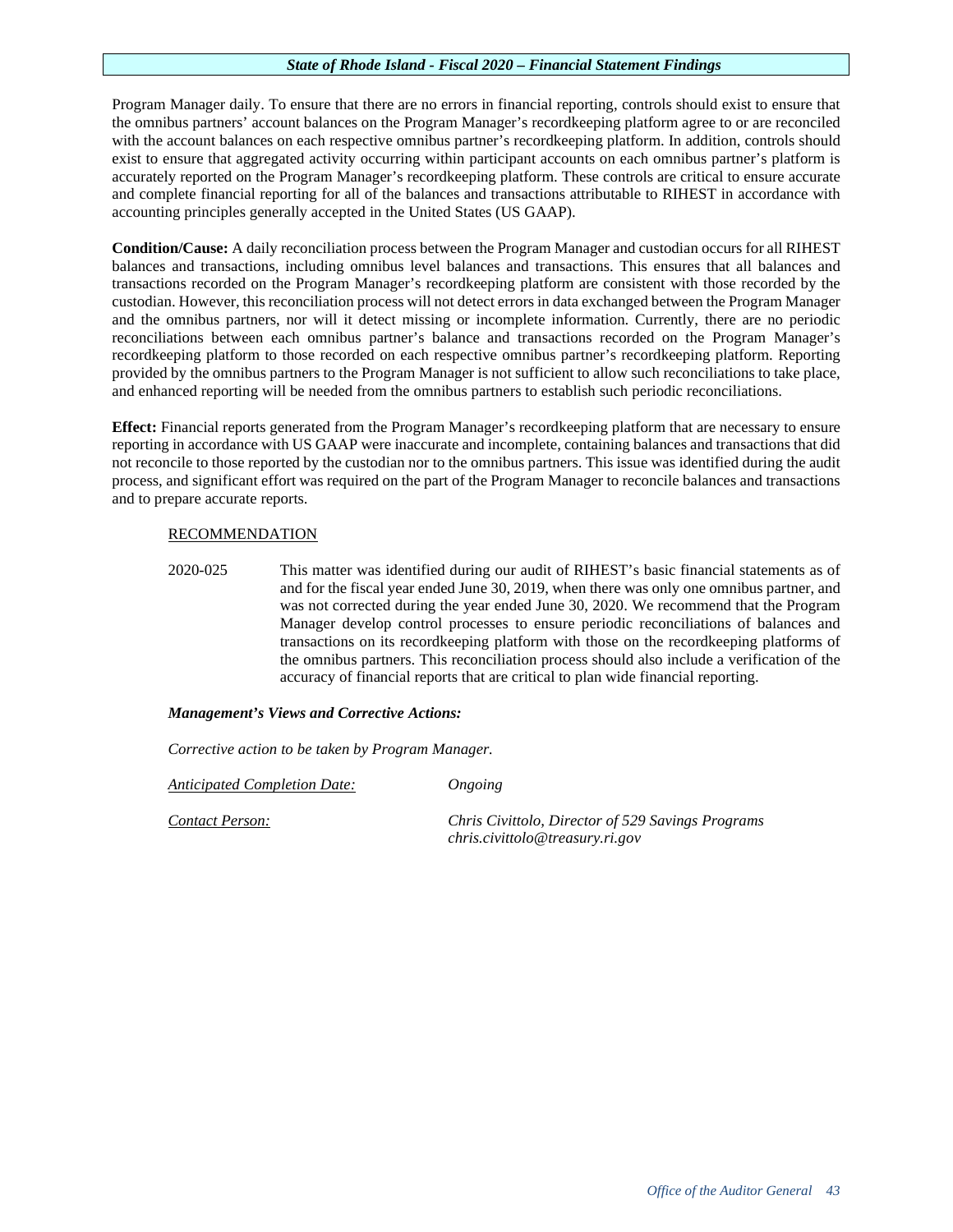# *Management Comments*

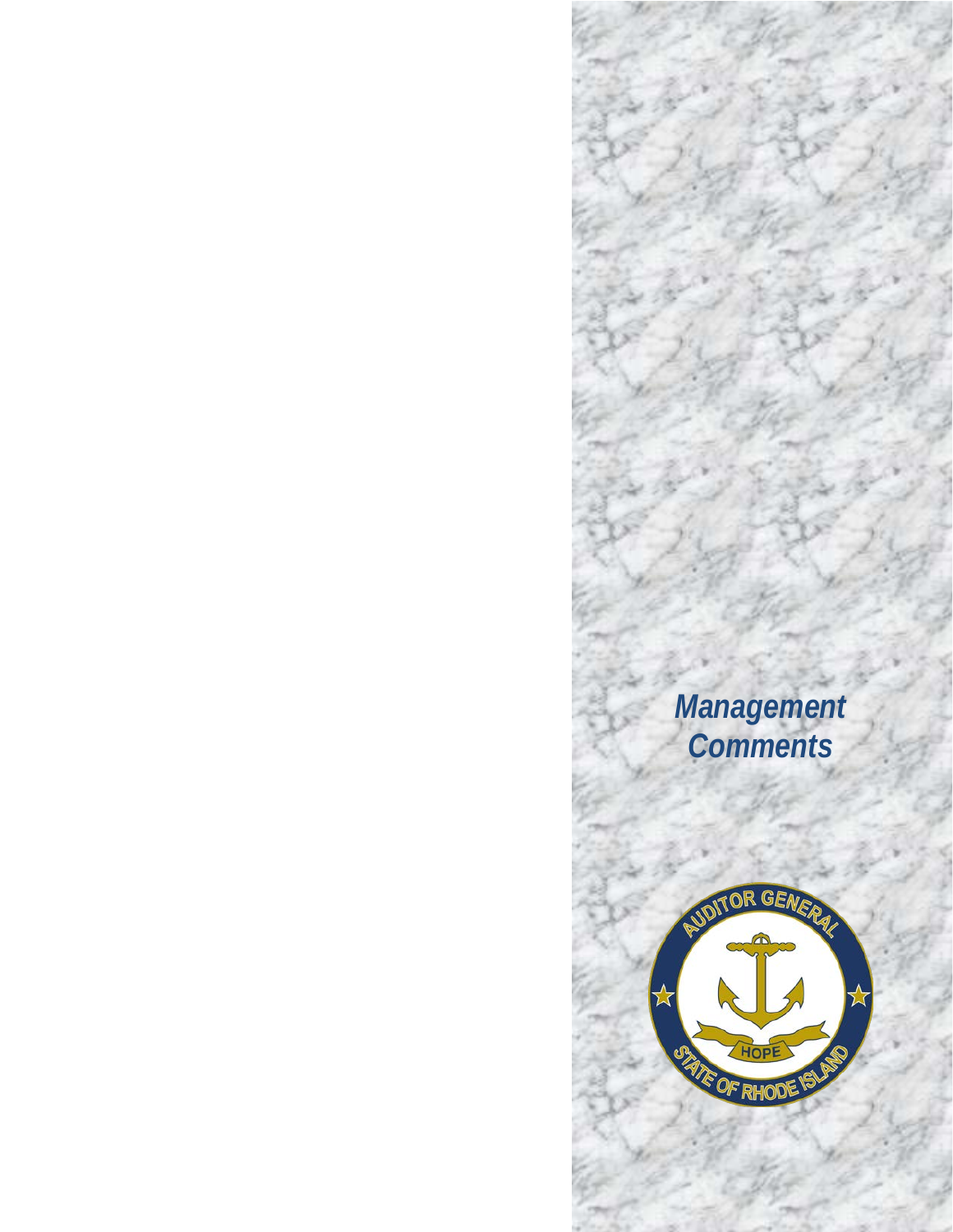# *Management Comment 2020-01 (new comment)*

# ADVANCES TO PROVIDERS OF SERVICES FOR INDIVIDUALS WITH DEVELOPMENTAL DISABILITIES

# **Advances outstanding to providers of services for individuals with developmental disabilities need to be permanently resolved. During fiscal 2020, these advances were not reduced by the sale proceeds from Stateowned group homes as required by the General Laws.**

Many years ago, at the inception of new programs for developmentally disabled individuals, advances were made to certain providers to provide working capital until provider billings and reimbursements commenced. The expected duration and repayment terms were not sufficiently delineated and consequently these balances have existed for decades. These advances remain outstanding with a total balance on June 30, 2020 of \$12.4 million across 21 providers.

Within the State's current practice, the advances have been returned by the providers on the last day of the fiscal year with an immediate "new" advance made the next day. This temporary repayment prevents accounting recognition of the advances (as expenditures) in any budgetary period. The current annual advance process lacks statutory authorization, and the long duration of the advance procedure has led providers to dispute that this advance is due back to the State. Efforts to permanently collect the advances from the providers without unintended hardship or consequences is likely challenging.

Section 37-7-15 of the RI General Laws allows the State Controller, with the approval of the Director of the Department of Administration, to offset any currently recorded outstanding liability on the part of developmental disability organizations (DDOs) to repay previously authorized startup capital advances against the proceeds from the sale of group homes within a fiscal year prior to any sale proceeds being deposited into the information technology investment fund (the normal depository for proceeds from State property sales). This has occurred, on occasion, but has not decreased the balance of outstanding advances to any material extent. During fiscal 2020, the State sold six group homes with total proceeds of \$1.1 million; however, these amounts were deposited into the information technology investment fund for the restricted use of that fund rather than reducing the amounts advanced to the related providers of services to developmentally disabled individuals.

The State needs to permanently resolve this issue with the provider group and discontinue the annual advance procedure.

# RECOMMENDATIONS

- MC-2020-01a Seek a permanent resolution of the status of the advances to providers of services to developmentally disabled individuals.
- MC-2020-01b Ensure use of proceeds from the sale of State-owned group homes to reduce startup capital advance amounts for providers of services to developmentally disabled individuals.
- MC-2020-01c Discontinue annual advances made to providers of services for individuals with developmental disabilities.

# *Management's Views and Corrective Actions:*

*The Department of Administration and Office of Management and Budget agree that a permanent resolution of the advances to DD providers must be found. The Administration is examining various options to resolve this issue and will engage the impacted providers to come to an equitable solution. In the meantime, the Administration will ensure when appropriate that proceeds from the sale of State-owned group homes is applied to reduce outstanding advances.* 

| <b>Anticipated Completion Date:</b> | September 30, 2021                                                                     |
|-------------------------------------|----------------------------------------------------------------------------------------|
| Contact Person:                     | Jonathan Womer, Director, Office of Management and Budget<br>Jonathan.womer@omb.ri.gov |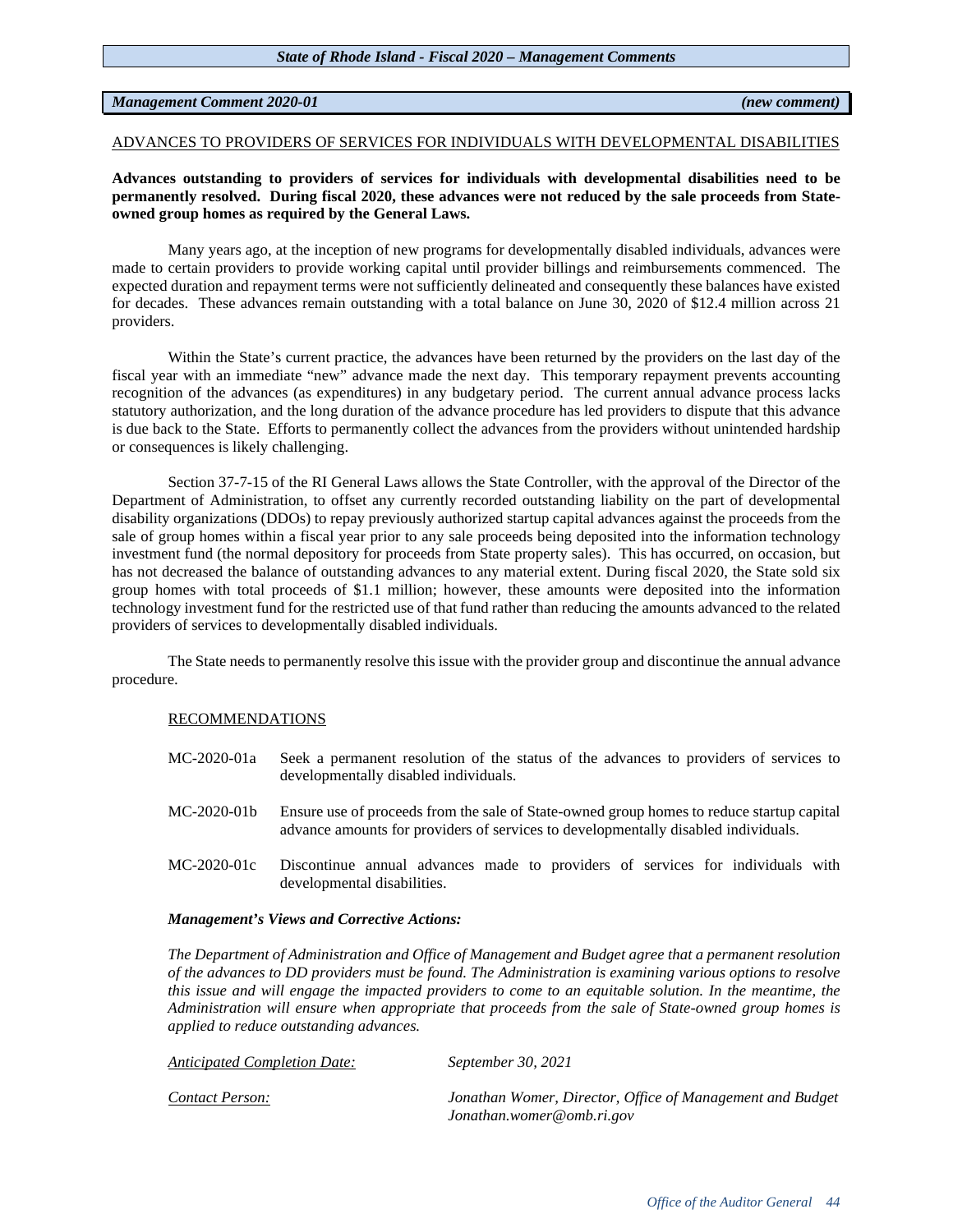# *Management Comment 2020-02 (new comment)*

# SCHOOL BUILDING AUTHORITY CAPITAL FUND - BOND PROCEED TRANSFERS TO RIHEBC

# **The process of disbursing School Building Authority funds to local educational agencies through the RI Health and Educational Building Corporation (RIHEBC) should be reviewed and potentially reconsidered.**

Disbursement of the State's general obligation bond proceeds issued for the School Construction Bond Program are made by RIHEBC to local education agencies (LEAs). To date, \$70 million of the \$250 million authorized by voters has been issued. All project review and approval of disbursements is made by the Rhode Island Department of Education and bond proceeds are held by the State pending transfer to RIHEBC solely for disbursement purposes.

The State transferred \$26.9 million in a lump sum transfer to RIHEBC representing the amount estimated for local school construction-approved project disbursements in fiscal 2020. The transfer of bond proceeds could be enhanced with the establishment of a periodic transfer schedule (e.g. weekly) to limit bond proceed transfers to only those project expenditures authorized for disbursement by the School Building Authority. This process would minimize the risk of incurring arbitrage rebates on excess funds held by RIHEBC pending disbursement. This process would also prevent bond proceeds from being transferred to RIHEBC in advance of the formal approval of local school projects and related disbursements by the School Building Authority. Procedures for unanticipated disbursements should also be adopted to allow for high priority disbursements that cannot be accommodated by the regular transfer schedule.

The State should also consider disbursing the bond proceeds directly to LEAs. RIHEBC acts simply as a disbursing agent and has no role in reviewing or approving payments to LEAs. The State typically disburses general obligation bond proceeds for authorized purposes and makes routine disbursements to LEAs of state education aid and federal funds on a continual basis. The current process of having RIHEBC disburse the funds unnecessarily complicates transaction processing and decreases the transparency of the underlying disbursements within the State's accounting system since the disbursements show as payments to RIHEBC rather than the municipality or local school district that is ultimately receiving the funds. Direct reimbursement would also be more cost-effective as it would eliminate the need for RIHEBC to maintain an additional trustee account for disbursement. This change would requirement amendment of the RI General Laws.

# RECOMMENDATION

MC-2020-02 Establish procedures to limit transfer bond proceeds to RIHEBC for disbursement to LEAs to amounts approved for immediate disbursement by the School Building Authority.

# *Management's Views and Corrective Actions:*

*The Rhode Island Health and Educational Building Corporation (RIHEBC) is in agreement with the Auditor General's finding that transfers of bond proceeds to RIHEBC should match more closely with when the* funds are ready to be used. We have consulted with the School Building Authority (SBA) and propose a *corrective action that entails a monthly process through which the SBA sends a report to RIHEBC that estimates funding for the upcoming month. This report becomes the basis for RIHEBC's request to the* State for the transfer of bond proceeds. Upon receipt of this request, the State will transfer the requested funds to RIHEBC. This request will factor in the current balance in the Pay-Go trust account, such that if funds remain in the account from a delayed or cancelled project, only the net amount will be requested from the State. To the extent there are sufficient funds already held in the Pay-Go trust account, RIHEBC will report *to the state that no funds are needed for the month in question.*

*For the record, RIHEBC would be in favor of the final suggestion made in the finding, namely to have the State disburse pay-go bond proceeds directly to LEA's rather than channeling the funds through RIHEBC.*

| Anticipated Completion Date: | First monthly report from SBA will be June 15, 2021, for<br>funding of approved grants in July. |
|------------------------------|-------------------------------------------------------------------------------------------------|
| Contact Persons:             | Kim Mooers, Executive Director, RIHEBC<br>kmooers@rihebc.com                                    |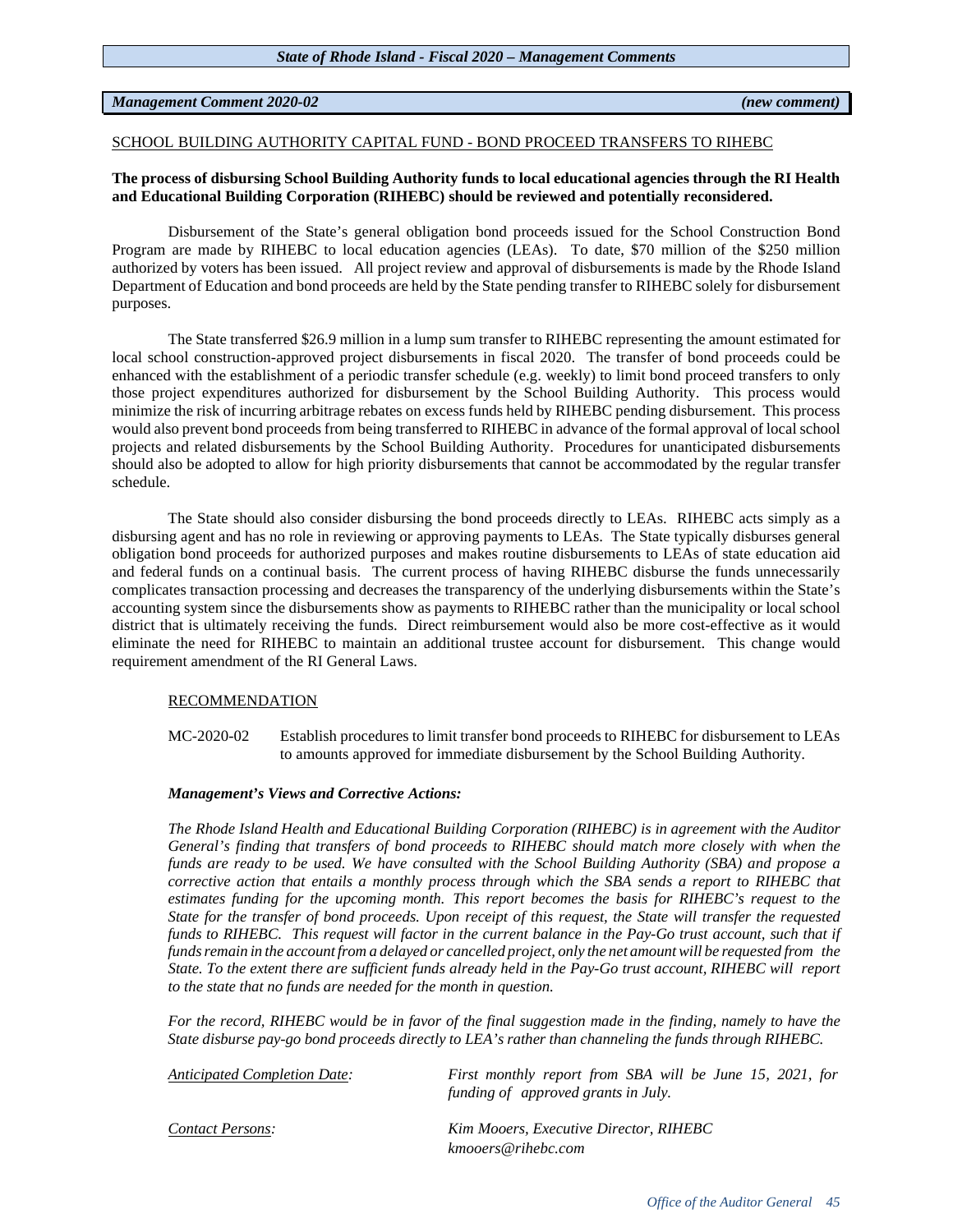*Victor Capellan, Senior Advisor to the Commissioner, RIDE Victor.Capellan@ride.ri.gov*

# *Management Comment 2020-03 (new comment)*

# RHODE ISLAND DIVISION OF HIGHER EDUCATION ASSISTANCE (RIDHEA)

# **The remaining activities of the Division of Higher Education Assistance should be accounted for within the State's General Fund rather than as a discretely presented component unit.**

In prior years, the predecessor Rhode Island Higher Education Assistance Authority had multiple activities including acting as the guaranty agency for federally insured student loans. With federal changes to those programs some years ago, a Division of Higher Education Assistance was created within the Office of the Postsecondary Commissioner (OPC). While the operational and financial aspects of the guaranty agency wound down, the Division continued to be reported as a discretely presented component unit with separately issued and audited financial statements. What now remains is essentially the disbursement of scholarship funds which originate from the State.

This activity could easily, and more appropriately, be reported within the State's General Fund rather than as a separate financial reporting entity. This would eliminate the additional accounting and financial reporting requirements currently maintained for the Division's operations. In addition, accounting for the scholarship and grant program within the State's General Fund would bring those operations under the State's centralized control processes, significantly improving the segregation of duties over program operations that are currently limited within the Division.

# RECOMMENDATION

MC-2020-03 Account for the scholarship and grant activities of the Division of Higher Education Assistance – Office of Postsecondary Commissioner within the State's General Fund.

### *Management's Views and Corrective Actions:*

*With regard to the recommendation that the scholarship and grant activities of the Division of Higher Education Assistance – Office of the Postsecondary Commissioner be accounted for within the State's General Fund, management has taken this recommendation under advisement.* 

*Anticipated Completion Date: A final decision to make this change will be completed on or before June 30, 2021.*

*Contact Person: Susan Mansolillo, Chief Financial Officer Susan.Mansolillo@riopc.edu*

*Management Comment 2020-04 (previously reported as Finding – 2019-006)*

# PERIODIC INVENTORY OF CAPITAL ASSETS

# **The processes followed for periodic physical inventories of capital assets and the evaluation of inventory results can be enhanced to ensure that accurate capital asset records are maintained.**

The Office of Accounts and Control requires departments to perform agency-specific inventory verification for capital assets on a three-year cycle. Inventories are conducted by departmental staff without staff participation from the Office of Accounts and Control. Inventory results are reported to the Office of Accounts and Control which prompts any required accounting adjustments. Over-reliance is placed on the certification provided by the departments when assets are not located without sufficient inquiry and investigation for material assets reported as not found.

Periodic physical capital asset inventories are a best-practice and important control procedure to ensure the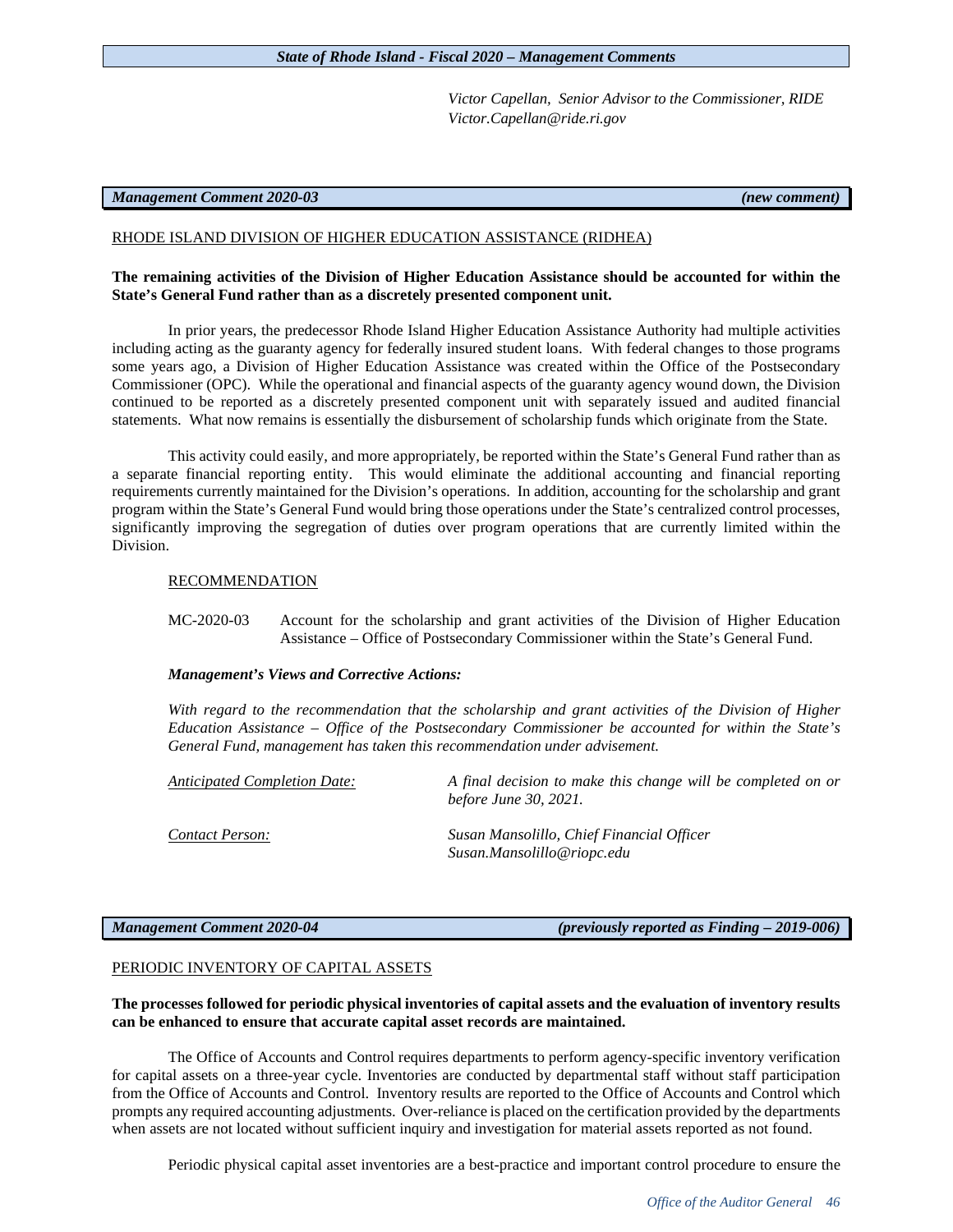accuracy of the State's capital asset accounting records. Physical control of capital assets is diminished when there is insufficient follow-up and consequence for lost material assets.

# RECOMMENDATIONS

- MC-2020-04a Include staff from Office of Accounts and Control on the team performing each cyclical, departmental capital asset inventory.
- MC-2020-04b Enhance review and inquiry for material capital assets reported as not found before assets are removed from the State's capital asset inventory records.

# *Management's Views and Corrective Actions:*

*Accounts and Control agrees with the finding and will take a number of steps to increase the accuracy of the physical inventory reporting. First, Accounts and Control has worked with DoIT to improve the inventory report provided to agencies and the report now includes all descriptive fields from the fixed asset database. Second, although the Office of Accounts and Control is in contact with agencies throughout their inventory process, an Accounts and Control staff member will meet with the appropriate level agency member to review findings and answer any questions before the final report is submitted and approved. The initial results of the inventory will determine what position in the agency hierarchy Accounts and Control would want to attend the meeting. Finally, write-off thresholds will be established based on asset category. If an asset meets the established threshold, additional documentation would be required to illustrate the disposition of the asset.*

| <b>Anticipated Completion Date:</b> | June 30, 2021                                                     |
|-------------------------------------|-------------------------------------------------------------------|
| Contact Person:                     | Sandra Morgan, Supervising Accountant<br>Sandra.morgan@doa.ri.gov |

*Management Comment 2020-05 (previously reported as Finding – 2019-009)*

# ACCOUNTING POLICY FOR INFORMATION TECHNOLOGY INTERNAL SERVICE FUND

# **Policies need to be further enhanced to guide how costs are charged to and reimbursed from the Information Technology internal service fund.**

The Information Technology internal service fund distributes various centralized information technology costs to State departments and agencies. The costs included in the internal service fund are generally for costs of the Division of Information Technology (Department of Administration) including the operations of the State Data Center. The Information Technology internal service fund accounted for activity totaling \$39.4 million during fiscal 2020.

Internal service funds are created to distribute common costs to multiple departments and agencies. Internal service funds are intended to operate on a break-even basis and therefore there needs to be appropriate and consistent matching of expenses and charges to user agencies.

The State purchased 4,700 personal computers (desktops and laptops) in a prior year and expensed the purchase because the cost of each individual computer was less than the State's capitalization threshold for computer equipment; however, agencies were allowed to be billed for those equipment acquisition costs over as many as five fiscal years. This creates a disconnect between the billing policy and the accounting policy and distorts annual operating results. Annual operating results of the internal service funds must be continually monitored to ensure the internal service fund operates as close to break-even as possible.

Accounting policies have been drafted but not formalized to ensure consistency between billing and accounting practices. Expenditures within the operating funds of the State (e.g., General Fund) could be misstated due to inappropriate accounting policies employed within the Information Technology internal service fund.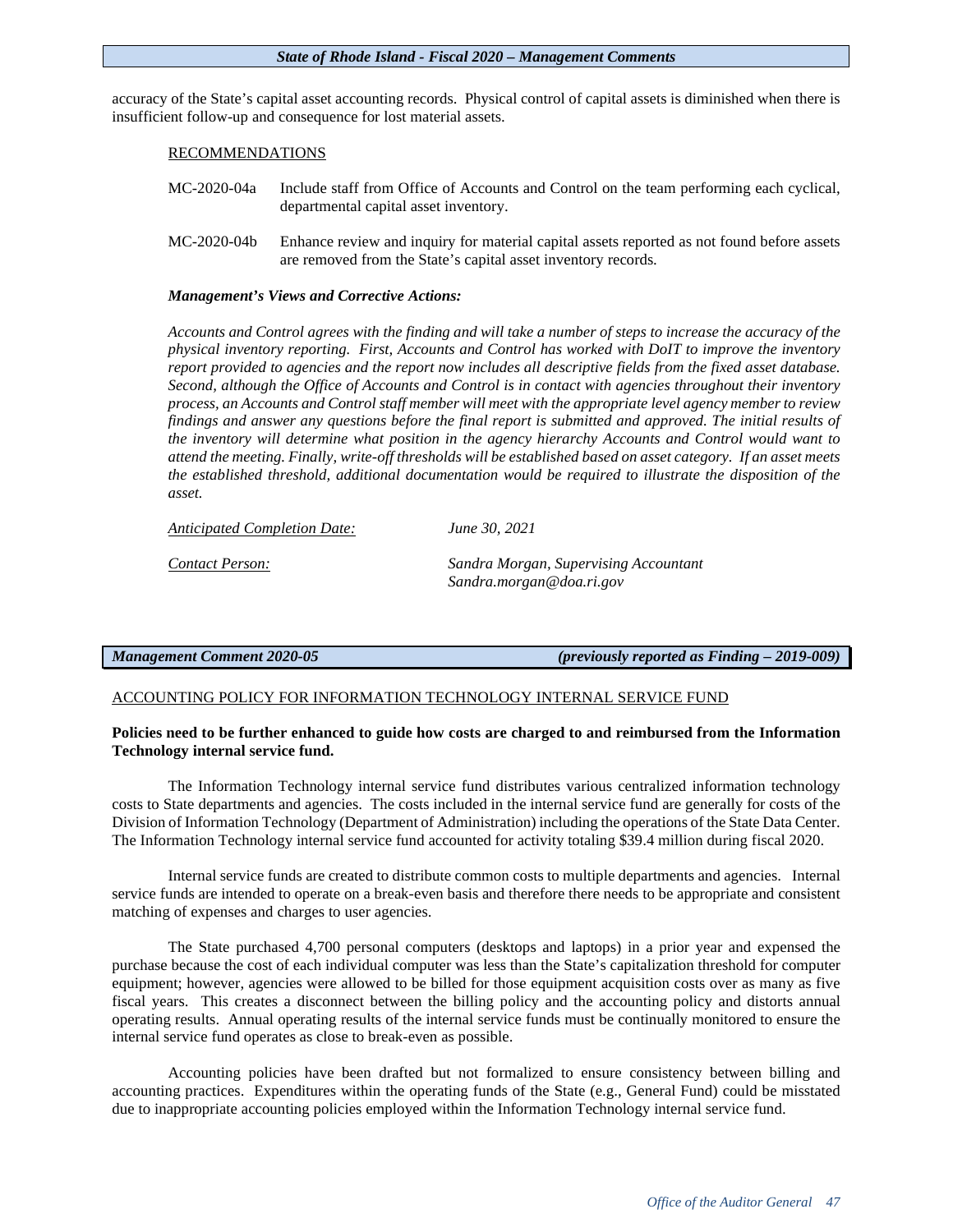# RECOMMENDATION

MC-2020-05 Develop policies consistent with the State's accounting policies and generally accepted accounting principles to provide for consistent recognition of revenue and expense to ensure the internal service fund operates on as close to a break-even model as possible.

# *Management's Views and Corrective Actions:*

*A draft policy has been drafted regarding the Internal Service Fund billings, including the charge back of the cost of fixed asset acquisitions. The policy states agencies will be charged back over the useful life of an asset. This policy implements a consistent billing approach while trying to maintain a break-even model for the individual fund.* 

| <b>Anticipated Completion Date:</b> | June 30, 2021                                                                      |
|-------------------------------------|------------------------------------------------------------------------------------|
| Contact Person:                     | Benjamin Quattrucci, Financial Reporting Manager<br>Benjamin.quattrucci@doa.ri.gov |

*Management Comment 2020-06 (previously reported as Finding 2019-022)*

# DIVISION OF TAXATION – STAARS FINANCIAL REPORTING IMPACTS

**Processing functionalities within the Division of Taxation's STAARS system result in a volume of returns held in suspense pending resolution. This complicates financial reporting estimates due to the uncertain effect of returns that had not fully processed at fiscal year-end.**

The Division's State Tax Administration and Revenue System (STAARS) system functionalities suspend returns from complete processing when any variety of conditions exist. Returns remain in suspense (posted exceptions report) until workers resolve the issue thereby allowing the return to complete processing. The volume of returns has decreased as the system matures, additional system experience is gained, and targeted efforts to "work" categories of return exceptions are deployed. Systemic clearance of suspended returns has also been effectively employed.

Revenue recognition for financial reporting purposes includes estimating the effect of returns received but awaiting full processing to determine the likely revenue impact. The volume of returns in suspense still requires consideration for financial reporting purposes. As part of the fiscal closing process additional analysis can be performed to identify unusual items requiring immediate correction, reduce the overall volume where possible, and to support year-to-year comparison of the volume of suspended returns pending clearance by category.

The Division can continue to increase its use of advanced analytical tools, in concert with the STAARS development vendor, to (1) prioritize resolution efforts for items included on the posted exceptions report, and (2) apply "system" resolutions to groups of returns to reduce the number of returns requiring staff intervention.

# RECOMMENDATIONS

- MC-2020-06a Continue to utilize advanced analytical tools to (1) prioritize resolution efforts for items included on the posted exception report, and (2) apply a system resolution to groups of returns to reduce the number of returns requiring staff intervention.
- MC-2020-06b Perform additional analysis at fiscal close to identify unusual items requiring immediate correction, reduce the overall volume where possible, and to support year-to-year comparison of the volume of suspended returns pending clearance by category.

# *Management's Views and Corrective Actions:*

*Management respectfully disagrees with this comment. STAARS was designed to flag and hold certain returns programmatically in order prevent fraud and flag return issues. Systematic and programmatic reviews are in place to automate as much as possible, within limits. This serves the state's best interest and there have been demonstrated and significant improvement from the mainframe era of tax processing.*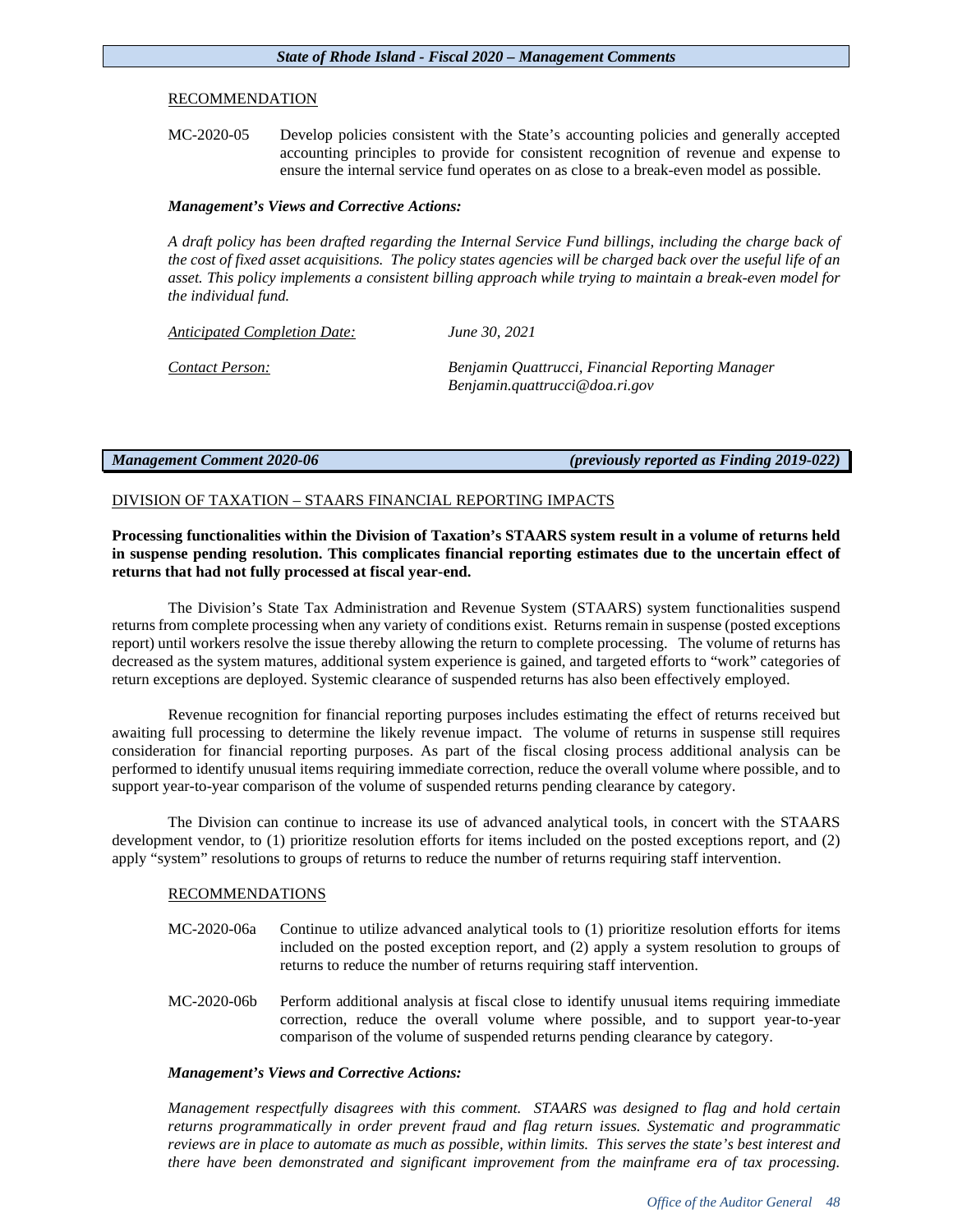*Further, these suspension/posted exceptions do not impact financial reporting and are monitored at numerous levels with a specific focus on fiscal impact of suspended and posted exceptions. The Division of Taxation's pending suspense queues have been reduced using system processes and weekly business processes. There are no estimates used for financial reporting purposes that are based on items in suspense. The financial reporting estimates are derived from 5-year averages and other percentages which are reevaluated every year using actual data regarding billing and collections. The Division of Taxation will continue to work with Accounts and Controls to review its data to confirm estimation methodology.* 

| <b>Anticipated Completion Date:</b> | $On\text{-}going/Complete$                                    |
|-------------------------------------|---------------------------------------------------------------|
| Contact Person:                     | Neena S. Savage, Tax Administrator<br>Neena.savage@tax.ri.gov |

*Management Comment 2020-07 (previously reported as Finding 2019-012)*

# FORMAT OF ENACTED BUDGET TO FACILITATE BUDGETARY CONTROL AND REQUIRED BUDGETARY FINANCIAL REPORTING

# **The form and content of the State's annual operating budget should be enhanced to facilitate alignment with the specific funds used to account for activities and to provide more effective planning, management, and monitoring tools.**

The State's financial statements include budgetary schedules to compare budgeted and actual results. The State prepares budgetary comparison schedules on a fund basis while the budget is enacted on a comprehensive, statewide basis. Budgetary comparison schedules are prepared for the General Fund, Intermodal Surface Transportation Fund (IST), Temporary Disability Insurance Fund and RI Capital Plan Fund.

The format of the budget and the budgetary comparison schedules required for financial reporting purposes are not aligned. Because the enacted budget is presented on a comprehensive, state-wide basis, significant effort is required to disaggregate the budget data for comparison with the fund level information reported in the State's financial statements. In addition, certain budgetary resources and outlays on an individual fund budget presentation are omitted from the comprehensive budget presentation to avoid duplication.

Transportation activities included in the annual budget are so highly summarized (e.g., infrastructureengineering) that it limits effective analysis of the budget as a financial compliance and management tool. Transportation funding and activities have significantly changed in recent years without changes in the budget presentation. The enacted budget does not include all the transportation related activity which is now accounted for within five separate special revenue funds which are combined for financial reporting purposes. A complete transportation budget which corresponds with all activity reported in the IST Fund is needed for this significant component of overall State operations.

The current format of the operating budget and the budgetary comparison schedules limits the effectiveness of the information provided as planning, management and monitoring tools. The budgetary comparison schedule preparation process is prone to error and requires significant year-end effort to ensure that the information is correct and corresponds to financial statement amounts and the enacted budget.

# RECOMMENDATIONS

- MC-2020-07a Improve the presentation of the budget amounts for transportation activities. Consider changes in the level of detail and include all transportation activity.
- MC-2020-07b Include fund information within the budget to facilitate recording the budget in the accounting system and preparing budget-to-actual comparisons.

# *Management's Views and Corrective Actions:*

*The Budget Office, in cooperation with the State Controller, will convene a meeting to include the State Auditor General, the House Fiscal Advisor and the Senate Fiscal Advisor, to discuss and propose options to*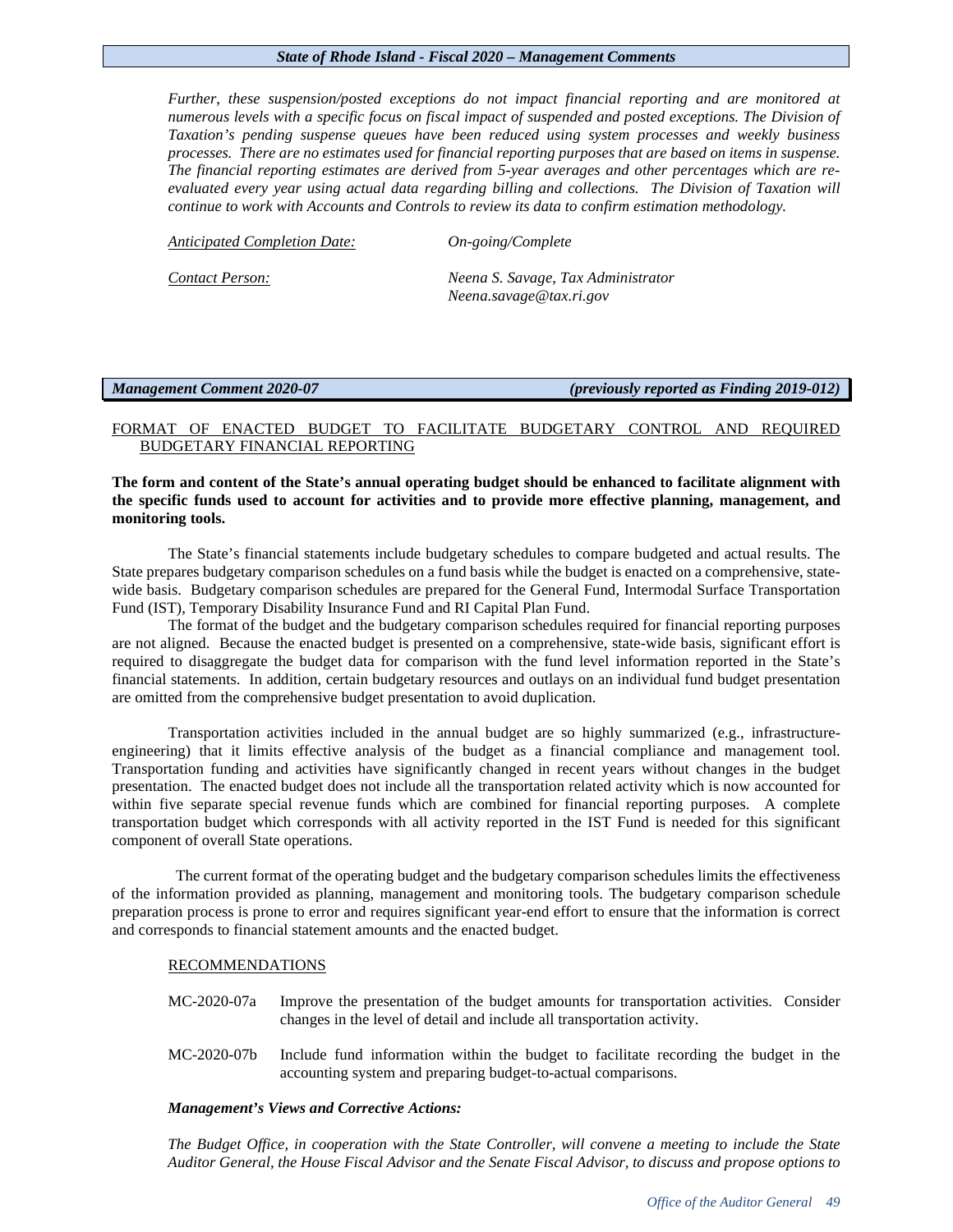*address this finding. The Budget Office is open to improving the presentation of budget information either in the annual appropriations act or in related budget documents to facilitate budget to actual comparisons and reporting. It should be noted that the Appropriations Act is not intended to be an accounting document and thus may not be the place to identify certain information. Ancillary budget documents, such as the Technical Appendix, may be a more appropriate location to provide the additional detail sought.* 

*Anticipated Completion Date: September 30, 2021*

*Contact Persons: Joseph Codega, Deputy Budget Officer Joseph.codega@omb.ri.gov*

> *Daniel Orgel, Chief Budget and Policy Analyst Daniel.orgel@budget.ri.gov*

# *Management Comment 2020-08 (repeat comment)*

# TOBACCO SETTLEMENT FINANCING CORPORATION

# **The Tobacco Settlement Financing Corporation requires additional administrative support and should periodically update its projected debt service requirements to reflect operating and other economic factors.**

The Tobacco Settlement Financing Corporation (TSFC) is a blended component unit of the State. The TSFC is unique in that it has no dedicated staff and meets its administrative and financial reporting responsibilities through staff within the Budget Office and Office of Accounts and Control. The Office of Attorney General manages specific legal issues related to the compliance and enforcement of the multi-state tobacco settlement agreement. TSFC engages a CPA firm to prepare TSFC's annual financial statements. While this is necessary, that firm cannot step into the role of management for the TSFC and serves only to compile the annual financial statements. Similarly, the TSFC's external auditor role does not extend to managing the entity or providing other administrative support.

We believe there is a need for greater administrative support for the TSFC to manage and coordinate required financial reporting tasks, act as a liaison to the Attorney General's office, stay current with bond rating changes for the various states that have issued tobacco settlement debt, and act as a liaison to bond counsel, the Corporation's fiscal advisor, and board members. These tasks likely do not require a full-time position but do require more attention, particularly since the Board meets infrequently, often just once annually to accept the annual audit.

Additionally, review of the TSFC's financial statements highlights the need to obtain an independent financial analysis of the TSFC's ability to support long-term debt service, specifically the deep discount debt that matures in more than 30 years. While projections of future tobacco settlement revenues have been prepared and used to support recent refinancing of certain tobacco bonds – an updated comprehensive analysis is necessary to provide board members and other State leaders with a current projection of the likelihood that sufficient resources will be available to support that future debt service.

The Corporation's financial statements at June 30, 2020 detail future debt service requirements totaling \$2.5 billion with more than \$1.5 billion due after year 2050. Currently, beyond required debt service reserves, the Corporation does not accumulate resources for future debt repayment – tobacco settlement amounts received in excess of required debt service are used for "turbo" or early redemptions.

The analysis should integrate the projections for US tobacco consumption and related settlement revenues with projections of the impact of turbo principal reductions and the amounts needed to service all TSFC debt.

# RECOMMENDATIONS

- MC-2020-08a Perform periodic analyses of projected debt service requirements reflecting actual operating experience and other economic factors.
- MC-2020-08b Seek administrative support for the TSFC to facilitate financial reporting and other operating requirements.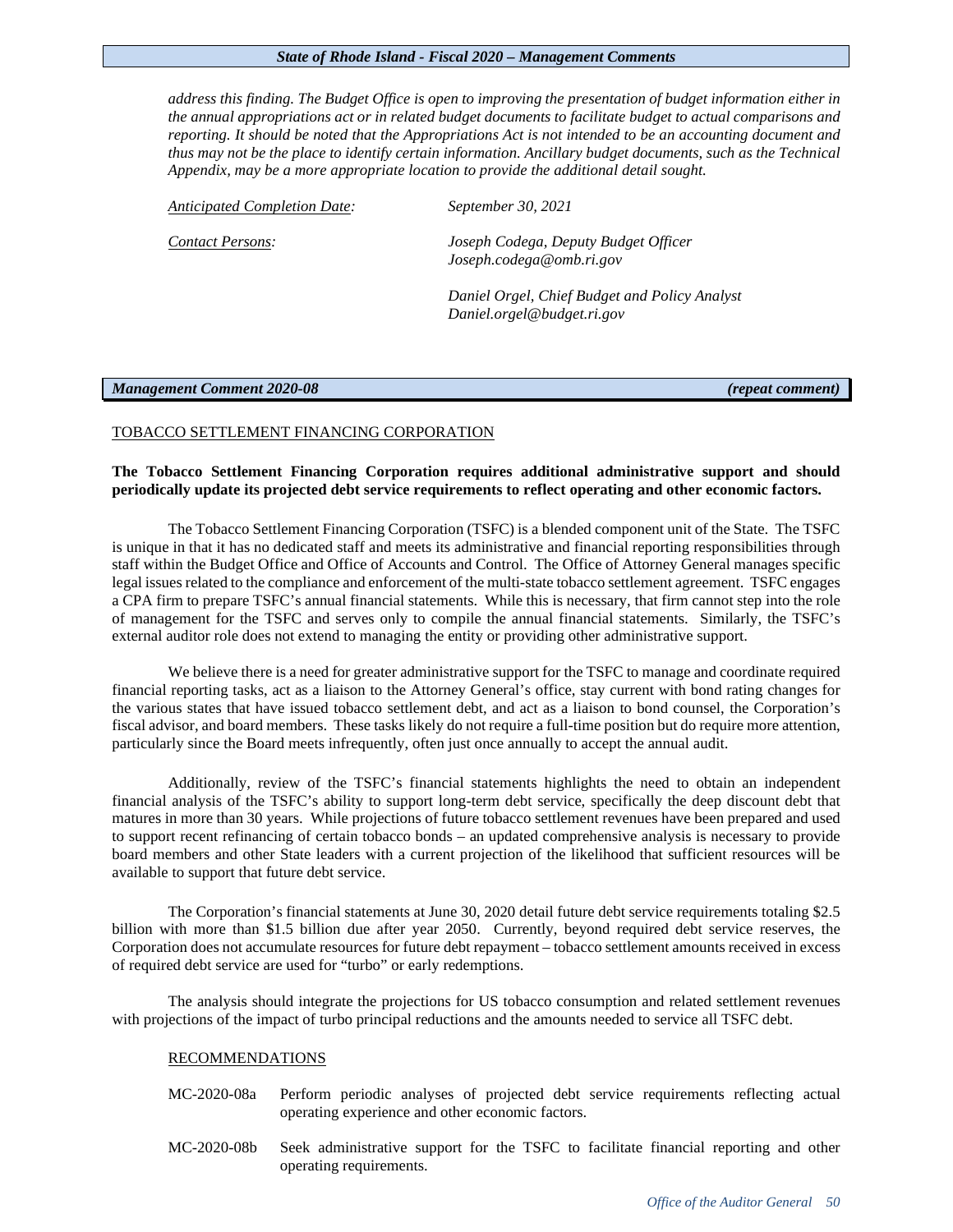# *Management's Views and Corrective Actions:*

*The TSFC Board agrees with the recommendations and was working to establish an administrative support function separate from the State Budget Officer prior to the start of the COVID-19 pandemic, at which time such efforts were put on hold. This effort will resume and should be completed by summer 2021. Once in place, this new support will enable the TSFC to undertake projections and facilitate financial reporting requirements.* 

*A TSFC website is in development with the cooperation of the Division of Information Technology and will be live by the end of FY 2021.* 

*Contact Person: Thomas A. Mullaney, Chair, TSFC*

| <b>Anticipated Completion Date:</b> | July 30, 2021                    |
|-------------------------------------|----------------------------------|
| Contact Person:                     | Thomas A. Mullaney, Chair, TSF   |
|                                     | $Thomas.$ mullaney@budget.ri.gov |

# *Management Comment 2020-09 (repeat comment)*

# LEGAL CASE TRACKING

# **Legal case tracking software must be implemented entity-wide to enhance the administrative management and control of pending legal matters.**

There are inherent challenges in managing State legal matters due to the number of cases, multiple points of origination and the decentralized approach to controlling the caseload. Enhancements in the processes used to administer the legal caseload are clearly indicated, not only to ensure timely and appropriate actions, but also to ensure legal case information can be completely inventoried and analyzed for financial reporting purposes and to meet investor disclosure requirements.

As part of the State's annual financial reporting and audit process, significant effort is spent gathering data about the legal challenges against the State with inquiries of both internal and external counsel. Internally, data is gathered from the various departmental legal counsels and accumulated within the Department of Administration.

Legal case tracking software has been acquired in fiscal 2021 and should be fully implemented entity-wide. Consistent use of the case tracking software should significantly improve management's ability to (1) ensure key case actions are met timely, (2) enhance overall monitoring of the State's legal matters both departmentally and at a statewide level, and (3) facilitate comprehensive reporting of pending legal matters when required. Implementation should be coordinated with the Office of Attorney General to ensure all legal case information is available organization-wide. Additionally, electronic interface with the various court systems should be explored to bring the court notice information into the software application and essentially align the State's processes with those of the Courts.

# RECOMMENDATION

MC-2020-09 Implement the recently acquired organization-wide legal case tracking software to facilitate tracking and oversight of State legal matters throughout the organization.

# *Management's Views and Corrective Actions:*

*Legal case tracking software is now available for all executive-branch agencies. The system went live on December 28, 2020. Final configuration, data migration and staff training is almost complete.* 

| <b>Anticipated Completion Date:</b> | <i>April 30, 2021</i>                                                                                                  |
|-------------------------------------|------------------------------------------------------------------------------------------------------------------------|
| Contact Person:                     | Jennifer S. Sternick, Chief of Legal Services (Litigation)<br>Division of Legal Services, Department of Administration |
|                                     | Jennifer.sternick@doa.ri.gov                                                                                           |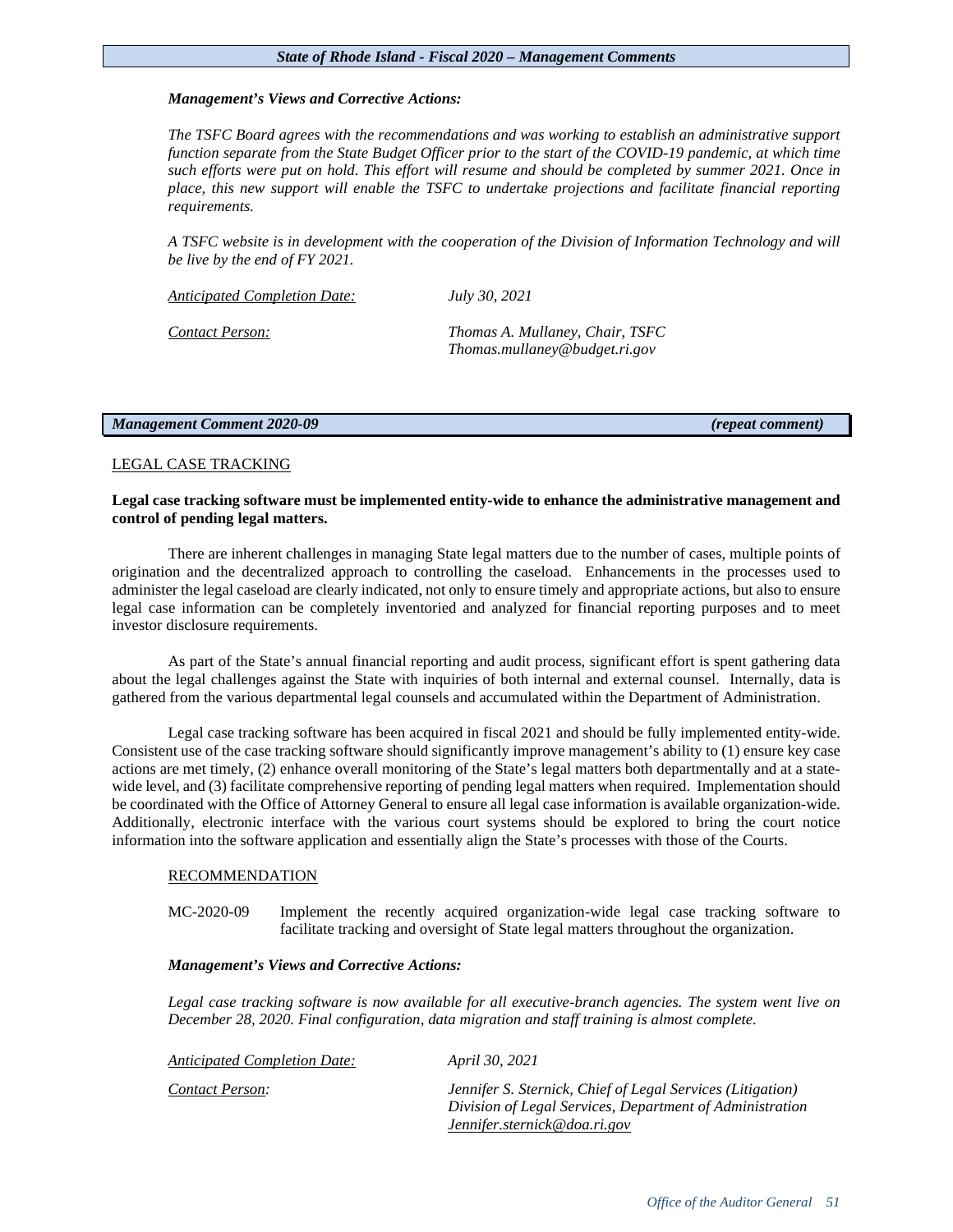*Office of the Auditor General 52*

### REASSIGNMENT OF CERTAIN ACCOUNTING TASKS CURRENTLY PERFORMED BY BUDGET OFFICER

# **The State budget officer performs a variety of accounting-related tasks that should be reassigned to other State operating units.**

Through a long evolutionary process, various accounting related tasks have been performed by the Budget Officer without reconsideration of whether that continues to be the appropriate assignment from a functional and control perspective. These include initiation and authorization of certain debt service payments, accounting and billing for the State Fleet Replacement Revolving Loan Fund, and initiation and authorization of certain disbursements from long-term debt proceeds held by trustees.

These tasks have been performed by the Budget Office due to their familiarity with these processes and functions and how they impact budgetary operations. However, they are recurring operational tasks that are distinct from budgetary functions and should be reassigned to divisions within the Department of Administration.

### RECOMMENDATION

MC-2020-10 Reassign certain accounting functions currently performed within the Budget Office to other operational units within the Department of Administration.

### *Management's Views and Corrective Actions:*

*As part of an ongoing transition of duties within the State Budget Office during FY 2021, responsibility for the payment of debt service on COPS transactions was transferred to the General Treasurer's Office in the March 2021. Discussions are underway between the State Budget Office, the State Controller's Office and the State Fleet Operations Office to determine which unit should have responsibility for various functions associated with the State Fleet Revolving Loan Fund. Certain other disbursements from bond funds or payments for unique programs may continue to be handled in the State Budget Office, but staff are being trained to carry out these functions in lieu of the State Budget Officer.* 

| Anticipated Completion Date: | June 30, 2021                                                                                |
|------------------------------|----------------------------------------------------------------------------------------------|
| Contact Persons:             | Thomas A. Mullaney, Executive Director/State Budget Officer<br>Thomas.mullaney@budget.ri.gov |

*Joseph Codega, Deputy Budget Officer Joseph.codega@omb.ri.gov*

# *Management Comment 2020-11 (repeat comment)*

# RHODE ISLAND PUBLIC TRANSIT AUTHORITY

**Certain operating and long-term liability metrics for the Rhode Island Public Transit Authority warrant enhanced oversight by the State to ensure the sustainability and availability of public transit service within the State.** 

The Rhode Island Public Transit Authority (RIPTA) receives significant State support for its operations and is reported as a discretely presented component unit within the State's financial statements. Total State support (gas tax allocations) during fiscal 2020 to RIPTA was approximately \$43.5 million.

The separately issued financial statements for RIPTA detail the status of the pension and retiree health care (OPEB) plans covering its employees. The financial statements detail that required employer contributions to the pension plan, totaling more than \$10.5 million (\$8.7 million represents the 2020 actuarially determined contribution amount), have been recognized for financial reporting purposes but were still owed to the pension plan at June 30,

# *Management Comment 2020-10 (repeat comment)*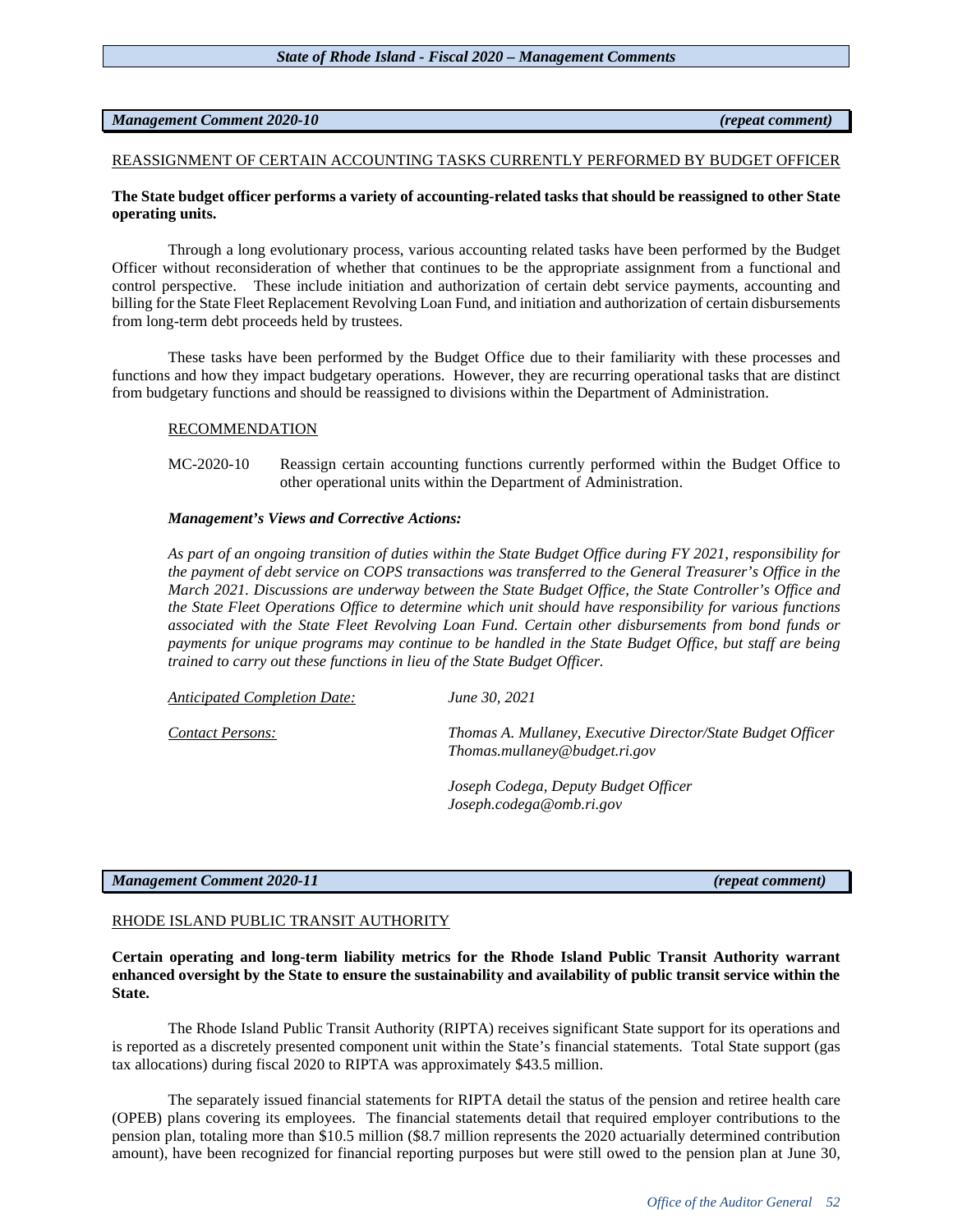2020. RIPTA provides retiree health care benefits on a pay-as-you-go basis and has not established a trust fund nor committed to funding OPEB benefits on an advance or actuarially funded basis.

RIPTA's net pension liability and the total OPEB liability was \$71.8 million (67% funded) and \$71.3 million (0% funded), respectively, at June 30, 2020 (June 30, 2019 measurement date).

Even with substantial federal and state assistance, RIPTA has incurred operating deficits (not including capital contributions) in each of the last two fiscal years - \$21.5 million in 2020 and \$23.4 million in 2019. Due to the importance of providing statewide public transit services, the State should enhance its oversight of RIPTA and explore options to address the critical financial operating challenges and related funding issues facing the Authority.

# RECOMMENDATION

MC-2020-11 Enhance oversight of RIPTA and explore options to address the critical operating and longterm liability funding issues facing the Authority.

# *Management's Views and Corrective Actions:*

*The Office of Management and Budget agrees with the need for enhanced oversight of RIPTA. In response to the 2019 finding, the Office of Internal Audit conducted an audit of RIPTA, which was published on October 14, 2020. This audit contained several recommendations:*

- *1. RIPTA should perform operational revenue and expense forecasting for a three to five-year span and revise/update the forecast each year.*
- *2. RIPTA should perform a comprehensive financial risk assessment that is modeled after an established framework.*
- *3. RIPTA should document a Strategic Plan for a three to five-year span that addresses risks and aligns with overall organizational needs.*
- *4. The RIPTA Board Finance Committee should review the annual audit prior to presentation to the full Board.*
- *5. Overtime policies and procedures should be documented and approved.*
- *6. All policies and procedures should be reviewed and approved on an annual basis.*
- *7. Cash management and investment policies and procedures should be documented and approved.*

*The OMB will meet periodically with RIPTA management to monitor progress towards these goals.*

*Anticipated Completion Date: June 30, 2021*

*Contact Person: Dorothy Z. Pascale, CPA, CFF, Chief, Office of Internal Audit Dorothy.pascale@audits.ri.gov*

# *Management Comment 2020-12 (repeat comment)*

# ESCROW LIABILITY ACCOUNT BALANCES

# **Monitoring and reconciliation of escrow liability account balances can be enhanced.**

Various General Fund escrow liability accounts have been established to account for funds on behalf of others and/or pending distribution, General Fund escrow liability balances totaled \$46 million at June 30, 2020. For escrow liability accounts, the assets and offsetting liabilities are included on the State's General Fund balance sheet but increases/decreases in these balances are not reported as fund revenues and expenditures nor are these balances subject to appropriation or budgetary controls.

Efforts to improve the monitoring and reconciliation of escrow accounts in recent years have included revising policies and procedures for agencies responsible for escrow liability accounts and reviews of account activity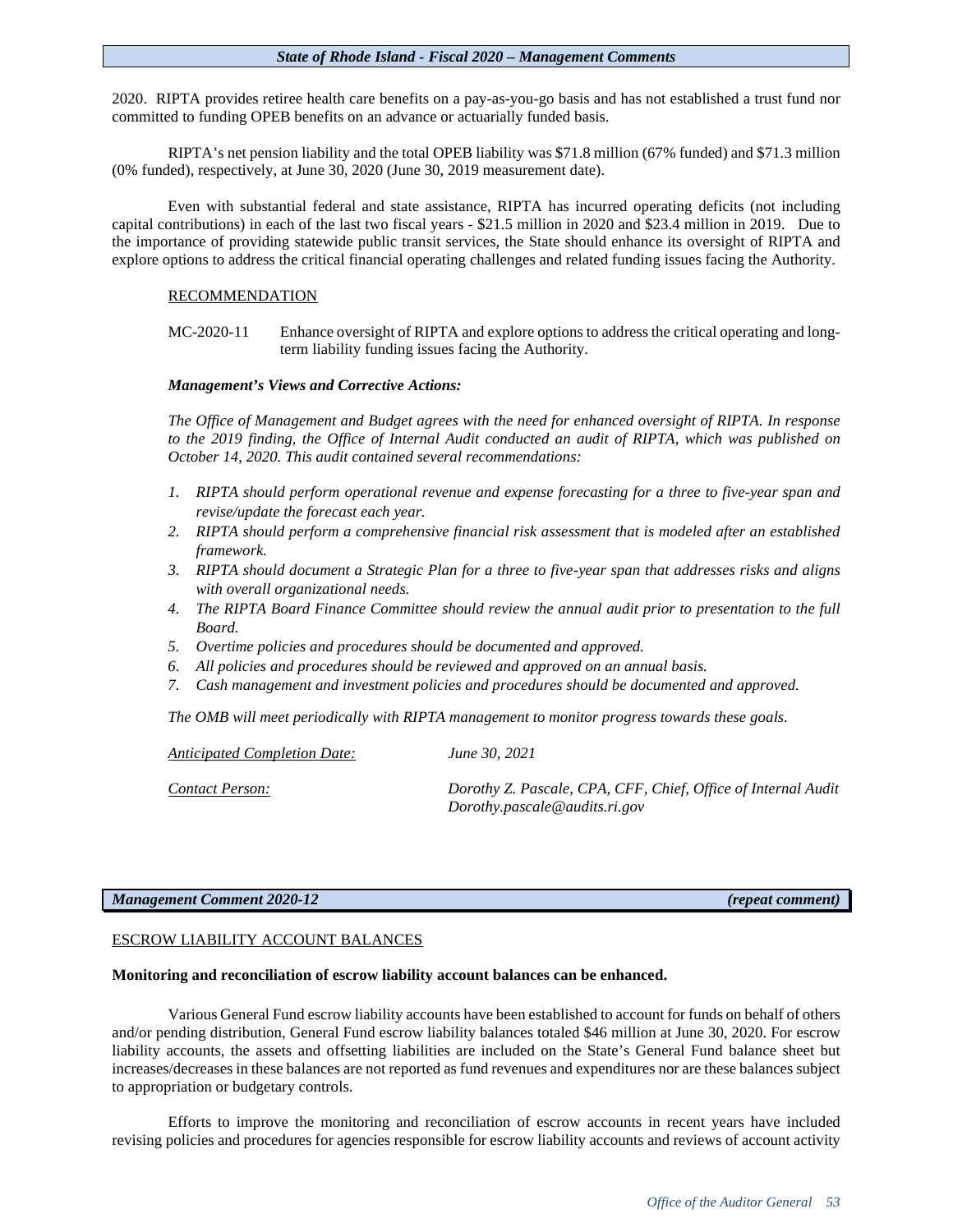to ensure the proper account usage and accounting for the underlying funds within those accounts. While monitoring of escrow accounts improved in fiscal 2020, we noted the following exceptions:

- Certain reconciliations were not prepared/received from state agencies prior to the close of the fiscal year in accordance with policies and procedures to ensure that such amounts were accurately and appropriately reflected in the general ledger.
- There was insufficient resolution of reconciliation differences for certain accounts.
- A debit balance existed for one account indicating that disbursements exceeded funds on deposit or activity was mis-posted. Debit balances in escrow liability accounts are indicative of a potential problem and warrant prompt investigation.
- A transfer of funds which reduced the Medicaid fiscal agent escrow liability account was not recorded until four months into the subsequent fiscal year. A bank reconciliation highlighted the variance, but the required adjustment was not made.

Timely review and reconciliation of escrow liability accounts is important to ensure that transactions and balances in RIFANS are properly recorded for financial reporting purposes and to exercise appropriate fiduciary control over amounts held for others. When other agencies fail to support the reconciliation effort or there are unreconciled variances, the Office of Accounts and Control should have the authority to suspend account disbursements until resolved.

# RECOMMENDATION

MC-2020-12 Enforce monitoring and reconciliation control procedures for escrow liability account balances.

# *Management's Views and Corrective Actions:*

*The Office of Accounts and Control (A&C) has been instrumental in strengthening escrow account internal controls over the past two years:*

- *All material escrow accounts have been reviewed to determine if they are appropriately classified as escrow accounts and those determined not to be escrow accounts have been reclassified to a more appropriate natural account category.*
- *An escrow account reconciliation form has been designed that the agencies must prepare on a regular basis. Those reconciliations are required to be submitted to A&C at the end of each fiscal quarter.*
- *A&C has implemented procedures to monitor that the end of fiscal quarter reconciliations have been submitted in a timely manner.*
- *An escrow account request form must be completed by the agency and approved by A&C before a new escrow account can be created in RIFANS.*

*Regarding the exceptions noted in Management Comment 2020-12:*

*Management agrees that certain reports were not received in a timely manner. A&C sends out reminders to the agencies when the quarterly reports are due to help them submit their reports on a timely basis. A&C closely monitors which agencies have not submitted reports by the deadline and assertively follows-up with those agencies. In response to the A&C follow-up, all late reconciliations were eventually submitted. A&C was then able to review those reconciliations to ascertain if the escrow account was appropriately reflected in the general ledger. A&C will continue to monitor the timely submission of reports and follow-up with any agencies who do not submit their reports on time.* 

*Management agrees that certain reconciliations have variances that cannot be easily reconciled. A&C is currently monitoring the progress of the agencies responsible for these reconciliations.*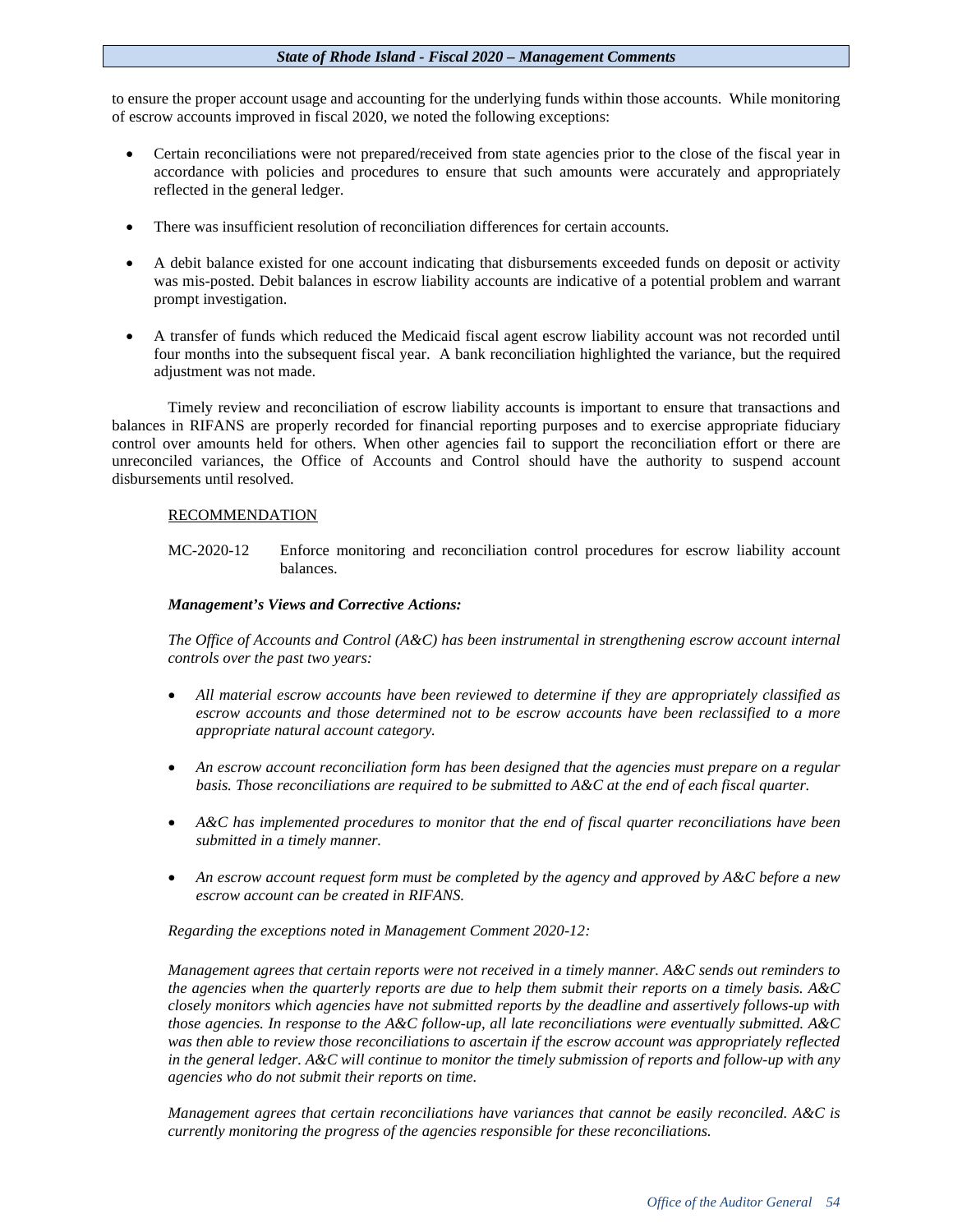*A&C reviewed the debit balance account referred to above during the normal review process and determined disbursements did not exceed funds on deposits and that activity had not been mis-posted. A&C reviews all material escrow accounts with debit balances to ensure they are appropriate.*

*A&C will contact the agency responsible for preparing and reviewing that bank reconciliation and request that they implement internal control procedures that will ensure that any adjustments required that are identified when reconciling a bank account be made in a timely manner.* 

*Anticipated Completion Date: Ongoing*

*Contact Person: Margaret Carlson, Associate Controller Margaret.carlson@doa.ri.gov*

# *Management Comment 2020-13 (new comment)*

# UNRESOLVED BALANCE IN THE PUBLIC SERVICE CORPORATION TAX ESCROW ACCOUNT

# **Efforts should continue to resolve the unidentified remaining balance in the public service corporation tax escrow account.**

Telecommunication companies annually declare the net book value of their tangible assets located in Rhode Island to the Division of Municipal Finance in accordance with Rhode Island General Law § 44-13-13. The Division of Municipal Finance calculates and collects the tax due and distributes the proceeds (net of a 0.75% administrative fee) to the municipalities based on percentage of population.

The collection and disbursement of the tax proceeds are accounted for in an escrow liability account. The telephone tangible tax escrow account continues to show an unresolved account balance that has grown year over year resulting in a balance of \$7.5 million at June 30, 2020.

Efforts were made during fiscal 2020 to determine the underlying cause of the growth in the balance without resolution. A portion of the balance can be attributed to the 0.75% administrative fee which has not been transferred from the account for multiple years.

# RECOMMENDATION

MC-2020-13 Determine the cause of the unresolved account balance in the Public Service Corporation Tax escrow account and make any required adjustments or distributions.

# *Management's Views and Corrective Actions:*

*The Division of Municipal Finance will review the unresolved balance and make the appropriate adjustments.*

| Anticipated Completion Date: | December 2021                                                                     |
|------------------------------|-----------------------------------------------------------------------------------|
| Contact Person:              | Stephen Coleman, Chief, Division of Municipal Finance<br>steve.coleman@dor.ri.gov |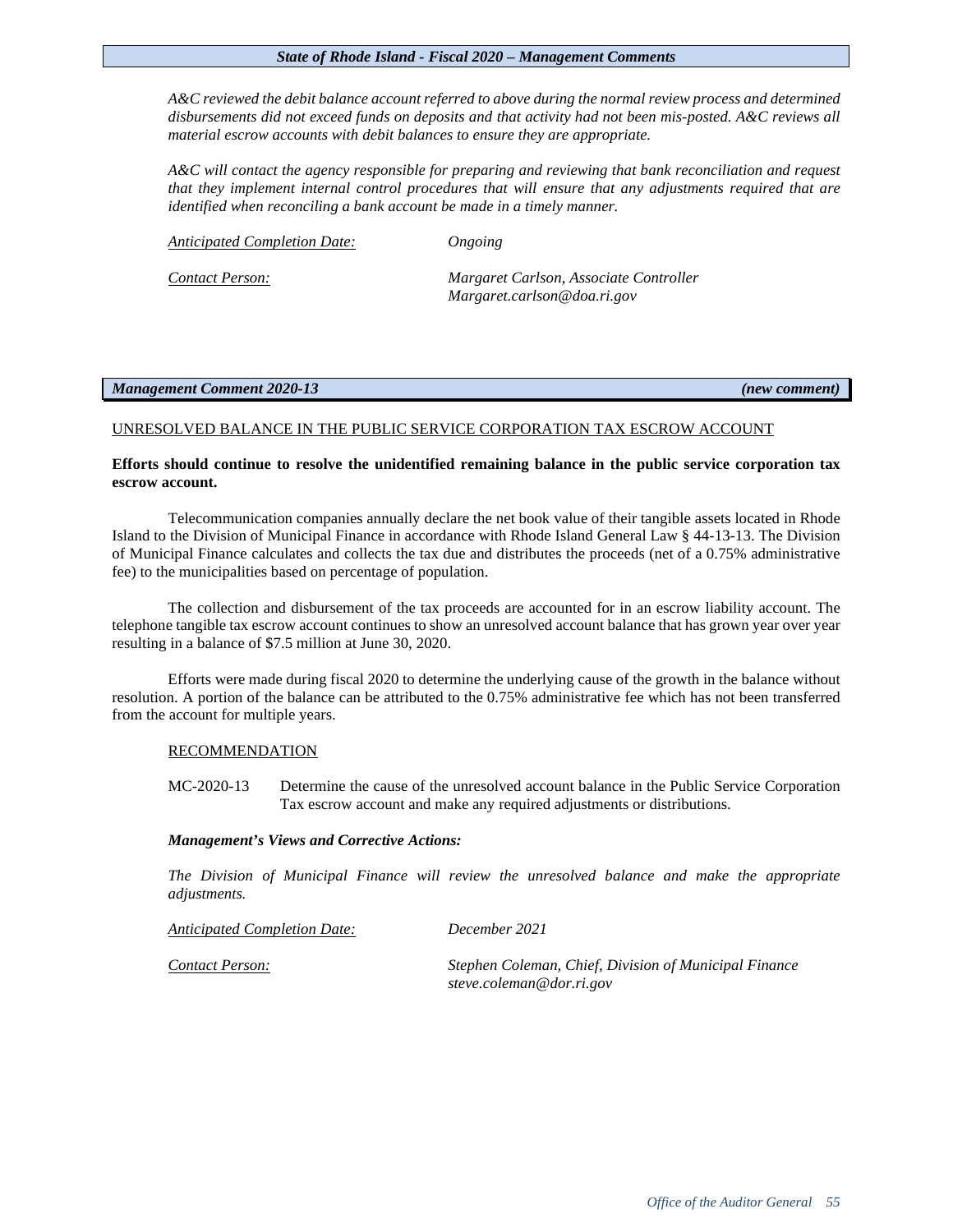# *Management Comment 2020-14 (repeat comment)*

# OTHER POSTEMPLOYMENT BENEFIT (OPEB) FUNDING POLICIES

**A formal funding policy should be adopted for the State's OPEB plans which incorporates statutory provisions and key actuarial funding policies, including the frequency of actuarial audits and experience studies.**

# **Comprehensive Funding Policy**

Previously, accounting guidance was also used as the basis for "acceptable" funding policies with GASB defining acceptable actuarial methods, amortization periods, etc. Under current guidance (GASB Statements 74 and 75), GASB only defines the **accounting** and disclosure requirements for OPEB liabilities to be included in the financial statements of governments. For example, the accounting measures for determining the net OPEB liability to be included in a government's financial statements reflects the fair value of OPEB plan assets at that date. For funding purposes, most plans use "asset smoothing" that tempers the volatility in required contribution rates due to significant market valuation changes in any one year.

Consequently, most governments need a separate policy statement to guide their funding decisions over time, while using the accounting measures in their financial statements prepared in accordance with generally accepted accounting principles. Best practices include recommending that governments establish and adopt comprehensive OPEB funding policies, which outline all the key provisions designed to responsibly fund an OPEB plan and calculate the employer actuarially determined contribution.

In Rhode Island, OPEB funding policies are a combination of legislatively enacted statutes and other measures adopted by the Board of the State Employees' and Electing Teachers OPEB System. This requires accumulation of comprehensive OPEB funding policies that include statutory measures and other provisions adopted by the Board.

# **Policy for Actuarial Experience Studies and Actuarial Audits**

Best practices for benefit plan administration include requiring periodic actuarial experience studies and actuarial audits. Experience studies are a regularly scheduled review of the reasonableness of the assumptions used in making the actuarial valuations of the plans and involves a more comprehensive investigation of actual experience and assumptions used in the valuations. The Employees' Retirement System of Rhode Island (ERSRI) directs its actuary to perform experience studies of the pension system every three years. Actuarial audits are also recommended and involve engagement of another independent actuary to either reperform or review the actuarial valuations results. ERSRI has an actuarial audit performed at five-year intervals. These practices ensure that the assumptions used to measure the net OPEB liability (asset) of the plans and determine annual employer contributions are appropriate and that such measures have been determined consistent with the Actuarial Standards of Practice.

# RECOMMENDATIONS

- MC-2020-14a Develop and adopt a formal OPEB funding policy that incorporates statutory provisions as well as funding and actuarial policies approved by the Board of the State Employees' and Electing Teachers OPEB System.
- MC-2020-14b Adopt a formal policy for requiring periodic actuarial experience studies and actuarial audits for the OPEB plans within the State Employees' and Electing Teachers OPEB System.

# *Management's Views and Corrective Actions:*

*The OPEB Board agrees with the recommendations presented by the Auditor General. The Board will engage its actuary, Gabriel Roeder Smith, to assist in developing funding and actuarial policies for review and approval by the Board.* 

*The Board adopted a policy to prepare annual actuarial studies beginning with FY 2019 and will establish a policy to implement experience studies and actuarial audits within the next year. In order to procure the best price, the Board may consider working with the Employee's Retirement System to piggyback on RFPs the system may be issuing for such services.*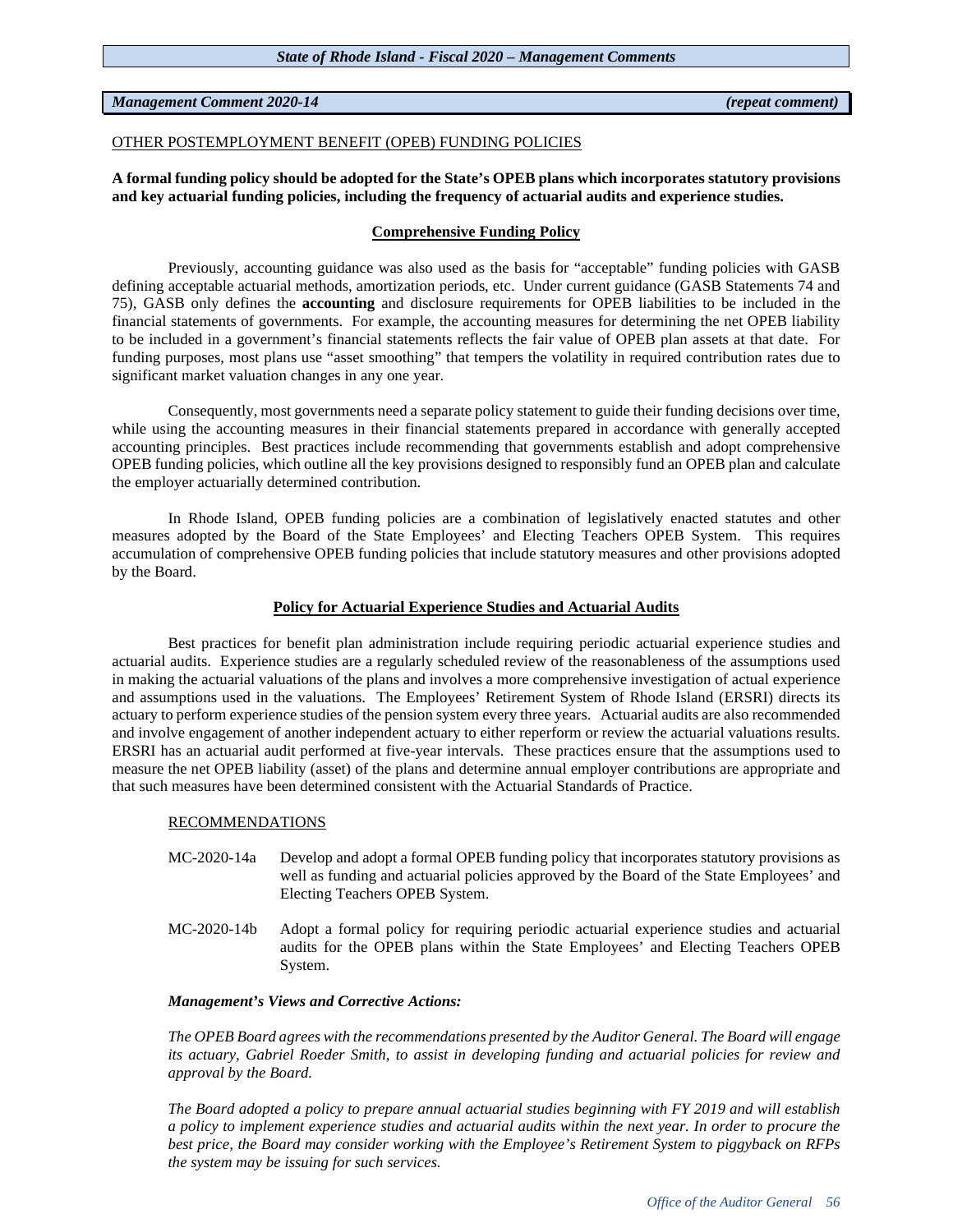*Anticipated Completion Date: June 30, 2021*

*Contact Persons: Thomas A. Mullaney, Executive Director/State Budget Officer Thomas.mullaney@budget.ri.gov*

> *Peter Keenan, State Controller Peter.keenan.doa.ri.gov*

# *Management Comment 2020-15 (repeat comment)*

# INCREASE USE OF AUTOMATED CLEARINGHOUSE (ACH) PAYMENTS

# **The State should continue to convert more disbursements to ACH and reduce the volume of checks and wire transfers.**

The State utilizes checks, ACH payments, and wire transfers to disburse payments. For fiscal 2020, approximately 70% of RIFANS disbursements were processed as check payments while 29% were ACH and 1% were made through wire transfers. Disbursements are also processed through other systems utilized by the State. For example, most Medicaid provider payments are processed as ACH disbursements and most benefit payments are processed as electronic benefit payments.

The processing and banking costs vary for each payment type with wire transfers being the costliest. ACH bank processing costs, per transaction, are the lowest at \$.02 per item. Wire transfers are typically utilized for the most time sensitive payments. Checks involve printing, mailing, and reconciliation costs in addition to a higher per transaction banking cost.

ACH payments are controlled entirely through the accounting system and require the least amount of other administrative processing steps. The majority of disbursements can be scheduled for payment as ACH transactions adding predictability to the State's overall cash management objectives.

Recently implemented industry-wide enhancements to the ACH process allow more flexibility in scheduling and the subsequent settlement of ACH payments such that same-day ACH is achievable for individual ACH transactions up to \$25,000. Exploring these features may enhance the State's ability to enhance the volume of payment made through ACH.

# RECOMMENDATION

MC-2020-15 Explore options to increase the use of ACH payments in lieu of checks and wire transfers. Utilize industry-wide changes which allow same-day ACH to facilitate timely payments and funds transfer.

# *Management's Views and Corrective Actions:*

*Management agrees with this recommendation. We are continuing to explore options to increase the use of ACH payments while ensuring appropriate controls are incorporated in the enrollment and change process.*

*Anticipated Completion Date: March 2022*

*Contact Person: Louise Sawtelle, Associate Controller Louise.sawtelle@doa.ri.gov*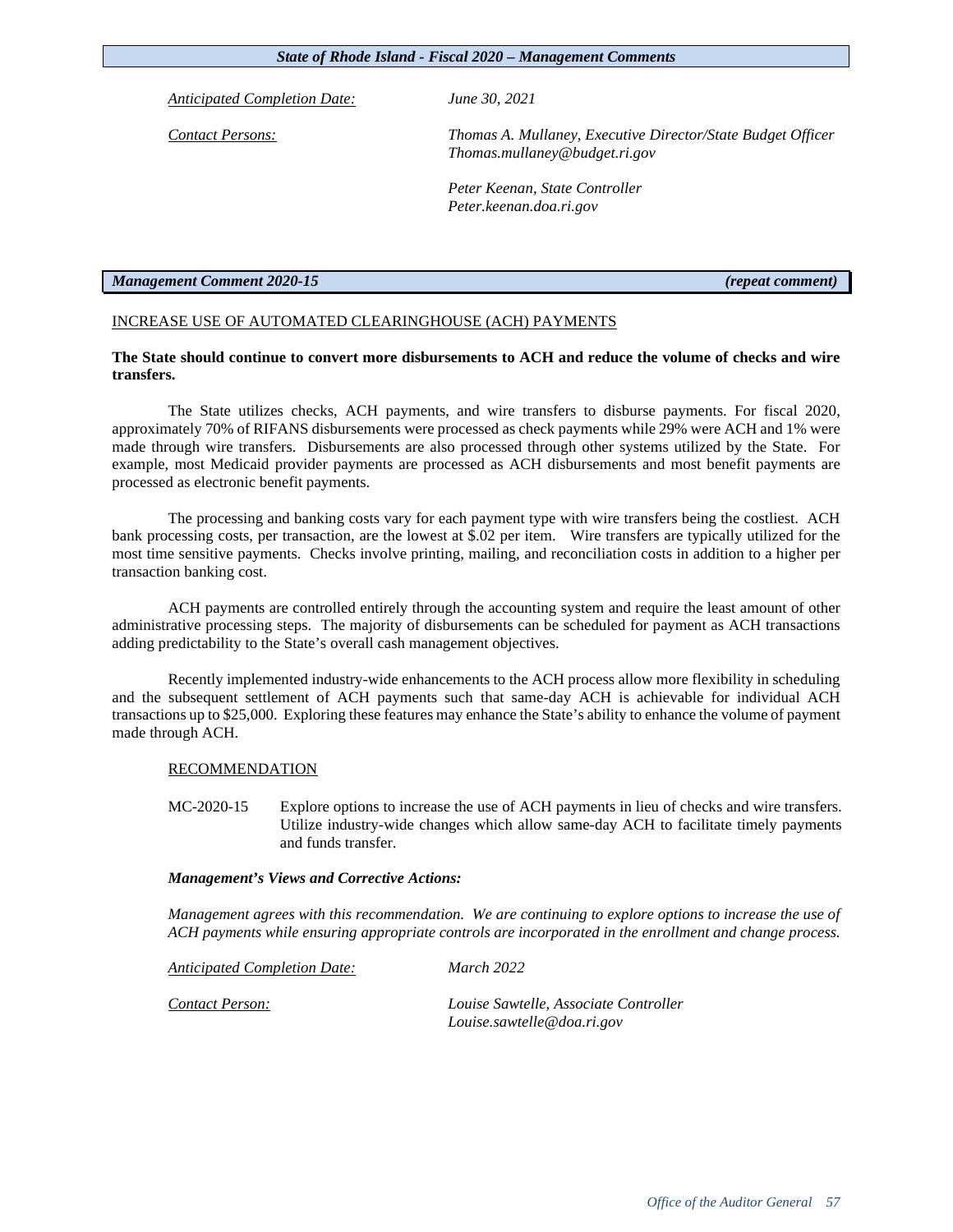# *Management Comment 2020-16 (repeat comment)*

# ACCOUNTING CONTROLS OVER CAPITAL PROJECTS

**Controls over accumulating capital asset additions for project-based, multi-year projects can be improved. Certain project-based expenditures are reclassified in the accounting system to meet capital asset system processing requirements. This results in a change to the original and appropriate expenditure object classification.** 

Many of the State's material capital assets are project-based rather than single item acquisitions. The process developed within the RIFANS accounting system to identify capital expenditures is based on activity in specific natural accounts. Consequently, expenditures are frequently reclassified to the specific capital outlay natural accounts to trigger recording in the capital assets module. For project-based expenditures that involve a variety of types of expenditures, the original character of the underlying expenditures is subsequently lost in the accounting system. For example, on a building project, amounts spent for architectural and engineering services would be reclassified and lose their original character. Similarly, on a large IT development project like UHIP/RIBridges, many of the projectbased expenditures were reclassified to the capital outlay natural accounts from information technology and consulting natural accounts.

As many of the State's material capital asset acquisitions involve project-based expenditures, the State's procedures for accumulating such costs should accommodate a project based rather than individual asset acquisition approach. The original character of expenditures should remain even when accumulated as a project-based capitalized item.

The RIFANS capital asset module is programmed to flag expenditures in designated natural account codes as potential capital asset additions. This works well for single capital items but not as effectively for projects that involve multiple categories of expenditures and span more than one fiscal year. Independent processes have been developed which include accumulation of project costs on spreadsheets external to RIFANS. This process is manually intensive and can lead to error or omission of capital projects if system coding or system query is not performed accurately.

# RECOMMENDATION

# MC-2020-16 Implement a project-code accumulation of capital outlay expenditures within the capital asset module.

# *Management's Views and Corrective Actions:*

*Management agrees that it would be more efficient if the capital assets module afforded the flexibility to automatically accumulate capital asset project expenditures in enough detail to capture the underlying character of the various expenditures. However, given the inherent limitations of the capital asset module software and time constraints, management does not consider it practical to pursue this recommendation at this time. In addition, management believes the independent processes which are mentioned in the management comment are sufficient to mitigate risks of material error or omission.*

*Anticipated Completion Date: Ongoing*

*Contact Person: Sandra Morgan, Supervising Accountant Sandra.morgan@doa.ri.gov*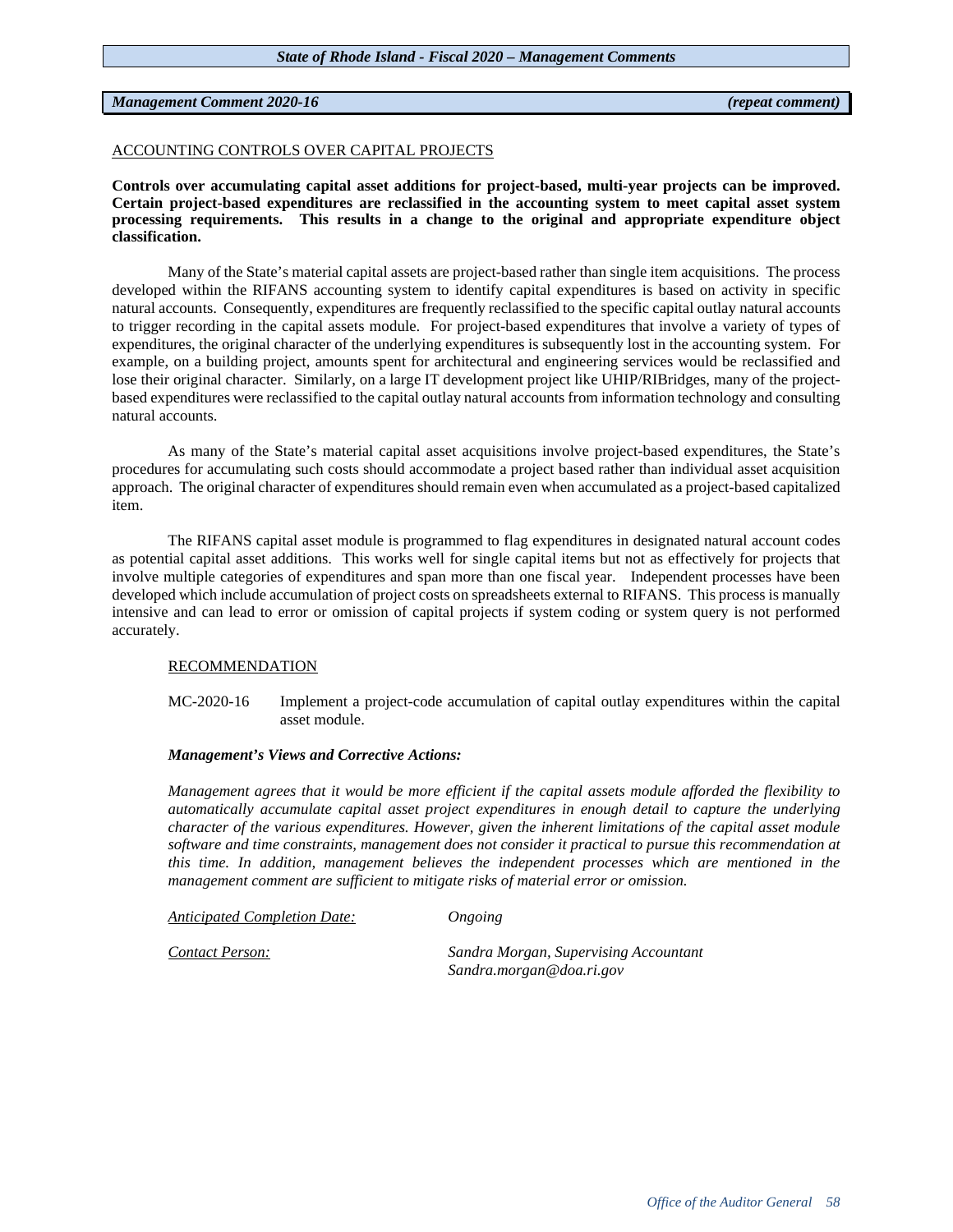# *Management Comment 2020-17 (repeat comment)*

# STATE FLEET REPLACEMENT REVOLVING LOAN FUND

# **Operating and accounting procedures for the State Fleet Replacement Revolving Loan Fund require review to ensure that fund operations are consistent with its statutory purpose as a revolving loan fund.**

The State Fleet Replacement Revolving Loan Fund was created to act as an internal financing mechanism for vehicles by state agencies. The fund was capitalized by a transfer of \$7,350,000 from the State's General Fund in fiscal 2013. Use of the fund mitigates the budgetary impact of purchasing a vehicle in one fiscal year and spreads the cost over the vehicle's service period. The fund records an internal loan receivable from the state agency acquiring the vehicle. Loan payments replenish funds available for new loans and vehicle acquisitions. Most of the functions of the fund are currently performed by the Budget Office in connection with its responsibilities for capital budgeting.

Establishment of loans receivable and repayments terms should be formalized and documented to enhance controls over the operation of the revolving loan fund. Operating and accounting procedures for vehicles acquired/financed through the revolving loan fund should be consistent with the State's capital asset accounting procedures and the process to prepare the State's government-wide financial statements.

Operating and accounting procedures need to be reviewed and aligned to formalize loan repayment terms and avoid unintended complications in the State's capital asset reporting and government-wide financial statement preparation. Responsibility for the fund's accounting procedures and records should be transferred from the Budget Office to the Central Business Office or the Office of Accounts and Control.

Operating and accounting procedures were not appropriately established at fund creation. In most instances, the department or agency acquiring the vehicle purchases through their accounts and an expenditure credit is later processed to reimburse the expenditure from the revolving loan fund. This results in an unintended misstatement in the State's government-wide (full accrual) financial statement, as the fund level activity is collapsed and converted to the full-accrual accounting basis.

# RECOMMENDATIONS

- MC-2020-17a Perform a comprehensive review of the operational and accounting procedures for the State Fleet Replacement Revolving Loan Fund.
- MC-2020-17b Transfer responsibility for the daily operations of the fund to the Central Business Office or the Office of Accounts and Control.

# *Management's Views and Corrective Actions:*

*As mentioned under Management Comment 2020-10, discussions are underway between the State Budget Office, the State Controller's Office and the State Fleet Office to determine which unit should have responsibility for various functions associated with the State Fleet Revolving Loan Fund. The State Budget Office will remain involved in determining the allocation of loans to state agencies as part of the annual capital budget process, but will transfer responsibilities for establishing loans, annual billing of lease payments and ongoing accounting/monitoring of the loan fund to other units within the Department of Administration.* 

| <b>Anticipated Completion Date:</b> | June 30, 2021                                                                                |
|-------------------------------------|----------------------------------------------------------------------------------------------|
| Contact Persons:                    | Thomas A. Mullaney, Executive Director/State Budget Officer<br>Thomas.mullaney@budget.ri.gov |
|                                     | Joseph Codega, Deputy Budget Officer<br>Joseph.codega@omb.ri.gov                             |
|                                     | Peter Keenan, State Controller<br>Peter.keenan@doa.ri.gov                                    |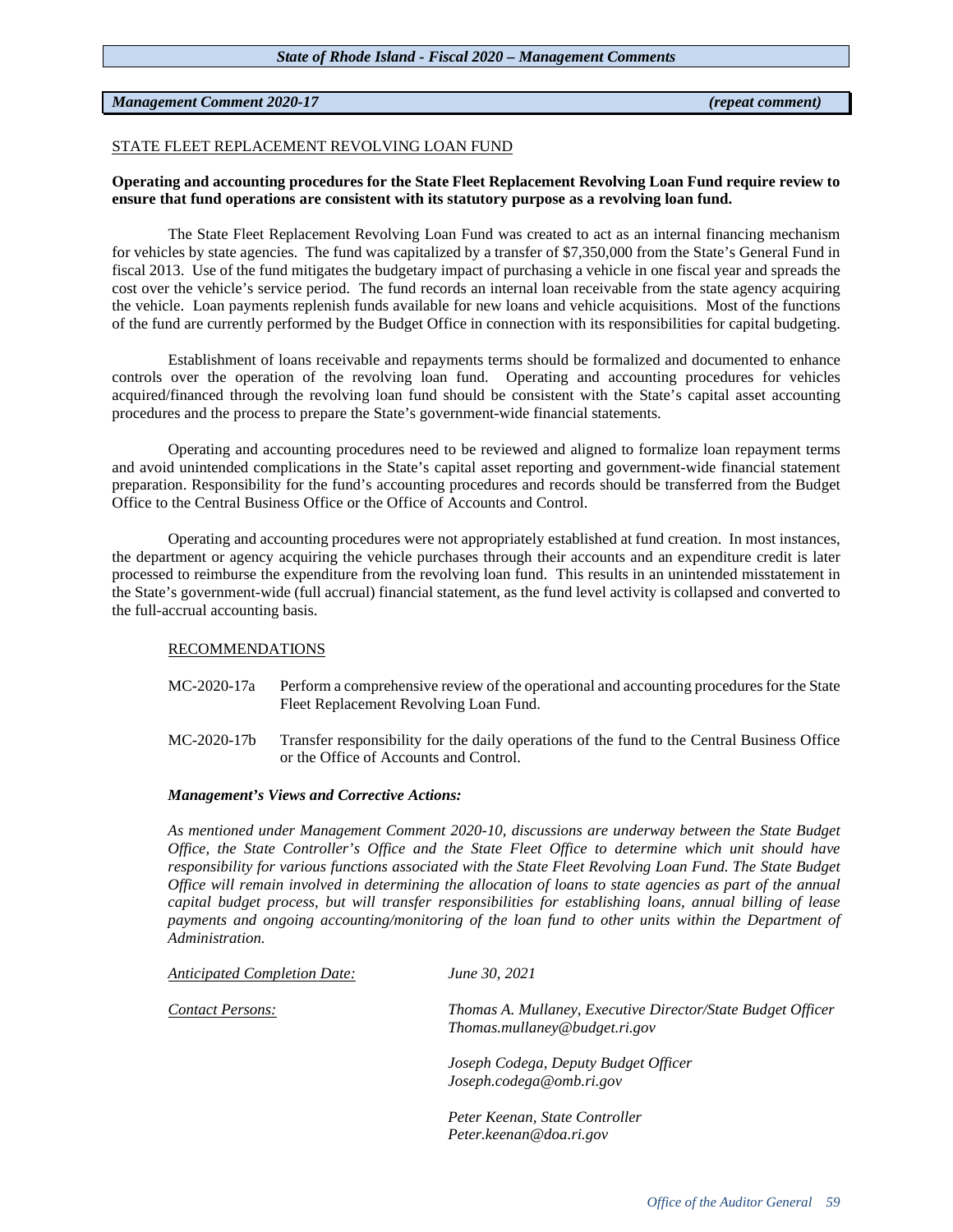# *Management Comment 2020-18 (repeat comment)*

# SUBRECIPIENT AND GRANTEE MONITORING - CENTRALIZED REVIEW OF AUDIT REPORTS

# **Required monitoring of subrecipients and other State grantees could be made more effective and efficient by centralizing certain monitoring aspects at a statewide rather than department-wide level.**

Subrecipients and grantees assist the State in carrying out various programs funded with State and/or federal monies and include entities such as municipalities, community action programs, local educational agencies and nonprofit organizations. Monitoring of subrecipients, which is required when the State passes through federal funds to another entity, varies depending on the nature of the program or activity but always should include review of subrecipient audit reports. Federal regulations require any entity that expends \$750,000 or more in federal assistance [direct or pass-through (e.g., State)] to have a Single Audit performed. Copies of the Single Audit Reports must be provided to the pass-through entity and the federal government.

Receipt and review of subrecipient or grantee audit reports is now performed on a decentralized basis as responsibility is vested in numerous departments. The State can improve, and make more efficient, its subrecipient and grantee monitoring practices by centralizing the audit report review function.

The State is planning a grants management system which includes specific functionalities to enhance controls over grant awards and monitoring activities for subrecipients. Centralized review of subrecipient audit reports would appear to be consistent with the planned functionalities of the new grants management system.

We have reported various deficiencies in the process used to review subrecipient audit reports. Considerable advantages can be gained by centralizing the subrecipient and grantee monitoring function within one unit of State government. This will raise the level of assurance that subrecipients and grantees comply with applicable laws and regulations and both state and federal funds are spent as intended. It will also reduce the amount of resources devoted to this effort and achieve other efficiencies.

# RECOMMENDATIONS

- MC-2020-18a Centralize subrecipient and grantee monitoring procedures related to receipt and review of Single Audit Reports and other audit reports within one agency. This function should be staffed with individuals trained in governmental accounting and auditing matters to allow effective review of the audit reports.
- MC-2020-18b Build a database of all subrecipient and grantee entities that receive state and/or federal grant funding.

# *Management's Views and Corrective Actions:*

*The Grants Management Office recognizes the risks and control weaknesses noted.* 

*The Uniform Grant Guidance (UGG) (2 CFR 200.332) defines the requirements for pass through entities for subrecipient monitoring, including single audit review. The federal Office of Management and Budget in revisions to the Uniform Grant Guidance (Federal Register Notice 2019-OMB-0005) provided further clarification on these requirements and responsibilities.* 

*Specifically, the Office of Management and Budget clarifies that pass though entities are only responsible for resolving audit findings specifically related to their subaward. In addition, if a subrecipient has a current single audit report posted in the Federal Audit Clearinghouse and has not otherwise been excluded from receipt of federal awards, the pass though entity may rely on the subrecipient's auditors and cognizant agency's oversight for routine audit follow-up and management decisions. Finally, the UGG states that such reliance does not eliminate the responsibility of the pass-through entity to manage risk through subaward monitoring.* 

*Given the UGG changes, we will not be adopting the recommendation as stated. However, we will mitigate risk and increase controls through the development and implementation of a statewide continuous subrecipient monitoring protocol which will include risk assessment, desk and/or onsite monitoring, and follow-up on relevant audit findings.*